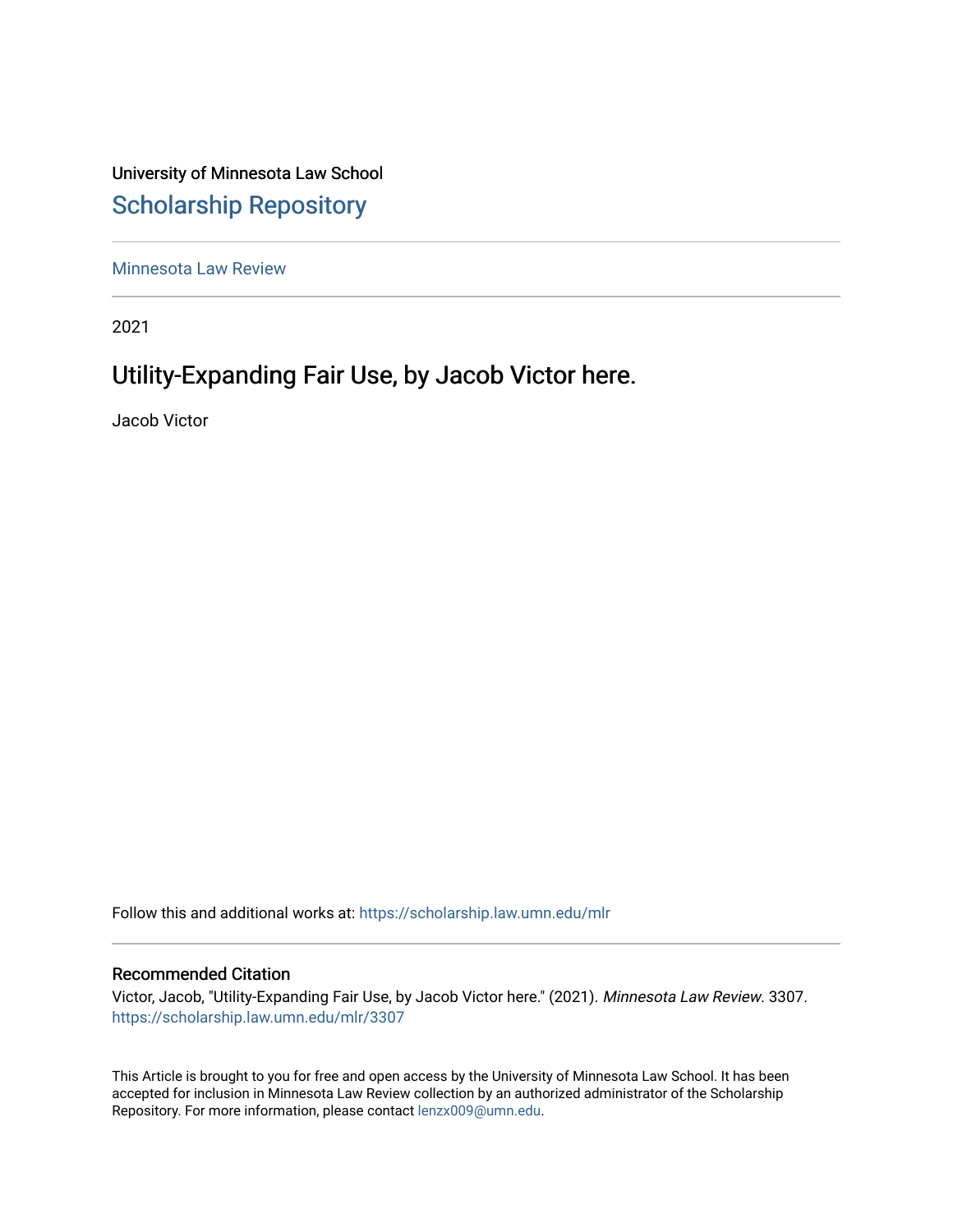## **Article**

## **Utility-Expanding Fair Use**

## **Jacob Victor†**

### INTRODUCTION

The predominant account of United States copyright law is utilitarian: copyright law provides exclusive rights in expressive works in order to incentivize creative pursuits. In the absence of such protection, the theory goes, the prospect of freeriding would disincline writers, artists, musicians, filmmakers, and their promoters from investing time and money in new creative endeavors.<sup>1</sup> Copyright's fair use doctrine is often considered one of several "safety valves"<sup>2</sup> that prevent copyright's system of exclusive rights from undermining its foundational policy agenda. By allowing an otherwise infringing use of a copyrighted work to occur under certain circumstances, fair use prevents copyright from overly stymying public access, in particular when access to and use of existing works is necessary for new creativity.<sup>3</sup> To that end, many examples of fair use are those in which a follow-

1887

Assistant Professor, Albany Law School; Assistant Professor of Law Designate, Rutgers Law School (effective July 2021); Affiliated Fellow, Yale Information Society Project. For helpful conversations and comments, thanks to Amy Adler, BJ Ard, Barton Beebe, Edith Beerdsen, Mike Carrier, Jon Choi, Rebecca Crootof, Jeanne Fromer, Shubha Ghosh, Andrew Gilden, Ben Heath, Mark Lemley, Yvette Liebesman, Jessica Litman, Glynn Lunney, Peter Menell, Neil Netanel, Yaran Noti, Pat Reyhan, Matt Sag, Pam Samuelson, Jessica Silbey, Chris Sprigman, Xiyin Tang, Rebecca Tushnet, Rebecca Wexler and participants in the Ludwig Maximilian University of Munich Summer IP Workshop, the NYU Lawyering Scholarship Colloquium, the 2020 Tri-State IP Workshop, the 2020 Works in Progress in IP Colloquium, the Zoom IP Occasional Workshop, the Law & Tech Virtual Workshop, the Albany Law School Junior Workshop, and the 2020 Intellectual Property Scholars Conference. Copyright © 2021 by Jacob Victor.

<sup>1.</sup> Shyamkrishna Balganesh, *Foreseeability and Copyright Incentives*, 122 HARV. L. REV. 1569, 1572 (2009).

<sup>2.</sup> Edward Lee, Fair Use Avoidance in Music Cases, 59 B.C. L. REV. 1873, 1878 (2018).

<sup>3.</sup> Pamela Samuelson, *Unbundling Fair Uses*, 77 FORDHAM L. REV. 2537, 2540 (2009) ("A well-recognized strength of the fair use doctrine is the considerable flexibility it provides in balancing the interests of copyright owners in controlling exploitations of their works and the interests of subsequent authors in drawing from earlier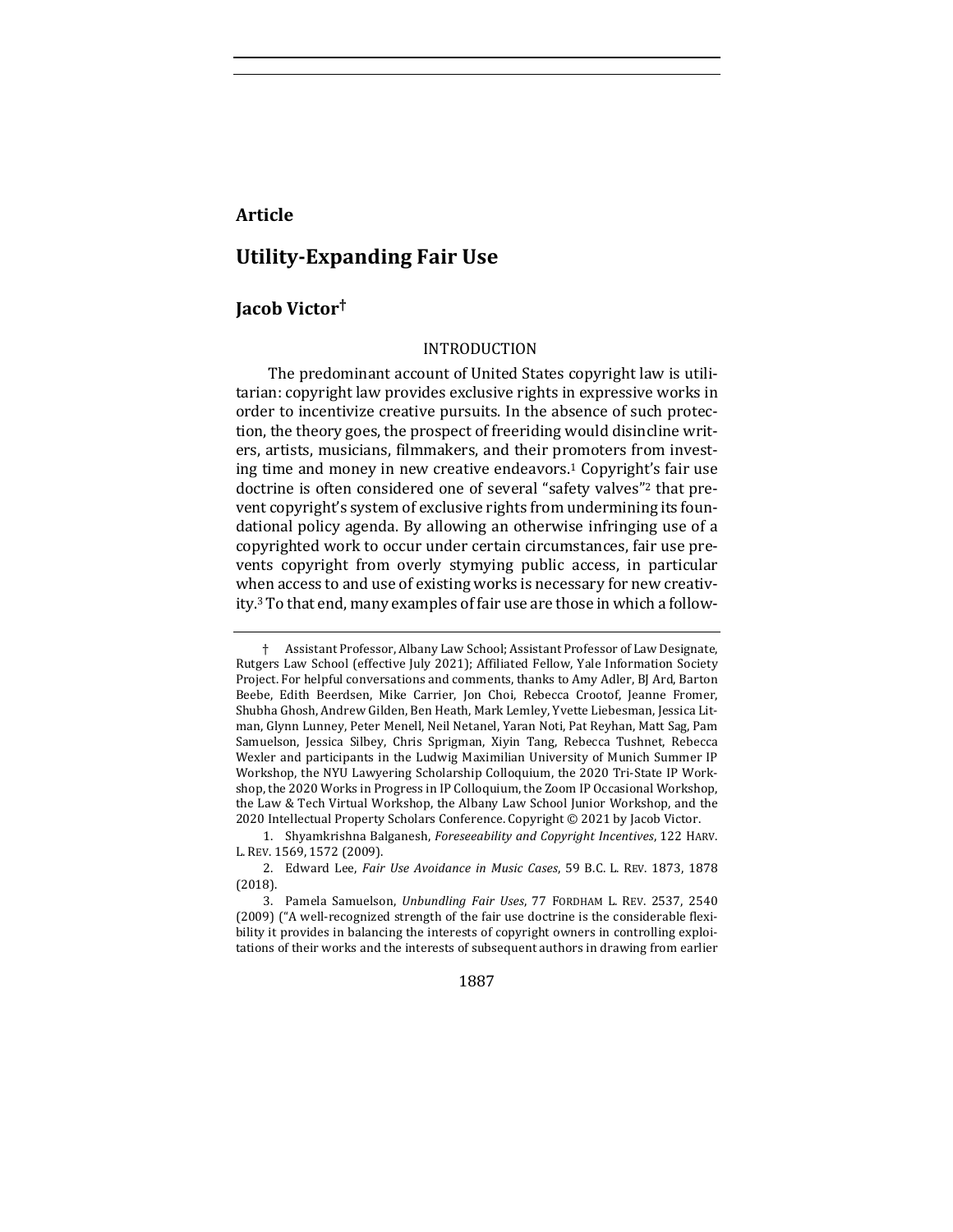on creator has utilized existing copyrighted content in such a novel way that the new expression does not provide a substitute in the markets for the original. Parody, for example, is now considered to be the paradigmatic form of fair use: a parodist must borrow components of the original work in order to critique it, but, as the Supreme Court has explained, the resulting work does not "merely 'supersede[] the objects' of the original creation ... [but] instead adds something new, with a further purpose or different character, altering the first with new expression, meaning, or message."4

A growing line of fair use cases has applied the doctrine to what the Second Circuit has begun calling "utility-expanding" uses.<sup>5</sup> These cases address the use of large quantities of entire copyrighted works in ways that do not add new expressive content but instead provide new tools for accessing information about these works and/or for delivering the existing content in a more "convenient and usable form."<sup>6</sup> Scholars have previously touched on the phenomenon but often referred to it differently,<sup>7</sup> and the Second Circuit's recent adoption of the utility-expanding moniker<sup>8</sup> provides judicial recognition of the category's distinctiveness from other applications of the doctrine.

This Article examines the development of utility-expanding fair use and the concept's overall place in the U.S. copyright system, both

8. The Second Circuit's use of the term "utility" is not entirely synonymous with the conventional economic definition, instead referring only to those technologies that allow the public to more easily access or productively use existing works. See infra Part I.

works when expressing themselves, as well as the interests of the public in having access to new works and making reasonable uses of them.").

<sup>4.</sup> Campbell v. Acuff-Rose Music, Inc., 510 U.S. 569, 579 (1994) (citations omitted).

<sup>5.</sup> *See, e.g.*, Capitol Recs., LLC v. ReDigi Inc., 910 F.3d 649, 661 (2d Cir. 2018).

<sup>6.</sup> *Id.*

<sup>7.</sup> Jiarui Liu, *An Empirical Study of Transformative Use in Copyright Law*, 22 STAN. TECH. L. REV. 163, 207 (2019) (describing a subset of "purposive transformation without physical transformation" fair use cases); Pamela Samuelson, *Possible Futures of Fair Use*, 90 WASH. L. REV. 815, 840 (2015) (describing "whole work fair use cases"); Jacqueline D. Lipton & John Tehranian, *Derivative Works 2.0: Reconsidering Transformative Use in the Age of Crowdsourced Creation,* 109 NW. U. L. REV. 383, 413 (2015) (describing "functionally transformative" fair use cases); Matthew Sag, *Copyright and Copy-Reliant Technology, 103 Nw. U. L. REV. 1607, 1608 (2009)* (describing "copy-reliant technology" and "nonexpressive use" fair use cases); Jane C. Ginsburg, *Fair Use for* Free, or Permitted-but-Paid?, 29 BERKELEY TECH. L.J. 1383, 1388 (2014) (describing "new-distribution" fair use cases); Rebecca Tushnet, *Content, Purpose, or Both?*, 90 WASH. L. REV. 869, 876 (2015) (describing "large-scale copying endeavors" that displayed "transformative purpose").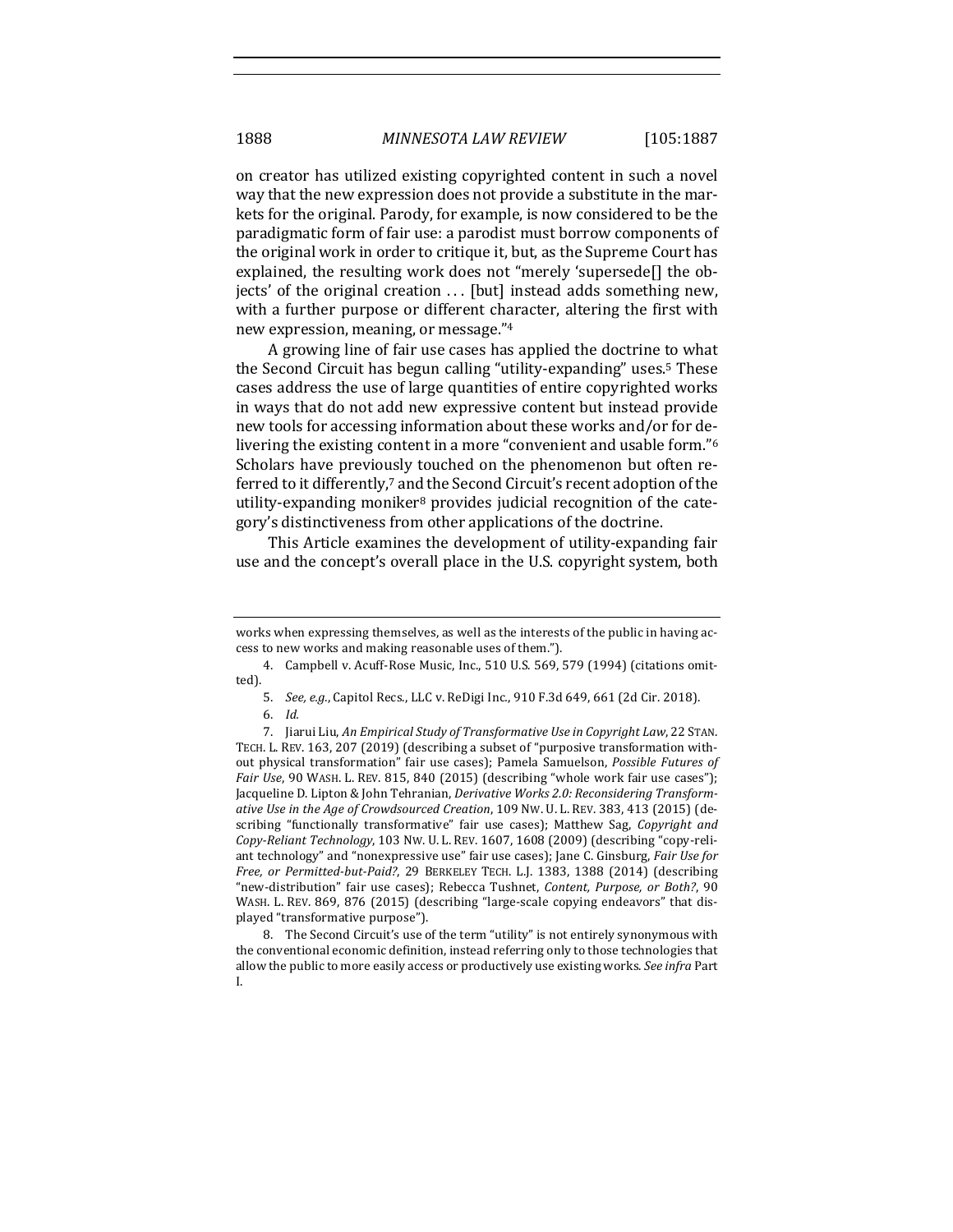### 2021] *UTILITY-EXPANDING FAIR USE* 1889

doctrinally and normatively. In so doing, the Article advances three claims. 

The first claim is that there is a growing mismatch between utility-expanding technologies and fair use. Some of these mass-scale uses of copyright works often appear to usurp the copyright owner's market, potentially undermining copyright's financial-incentives goal. For this reason, the case law has generally only justified applying fair use when the innovative use is both socially valuable and plausibly non-substitutive of the protected aspects of the original work, often because a new technology merely provides *information about* the existing works rather than direct access to them. For example, in one of the most important utility-expanding technology cases, *Authors Guild v. Google, Inc.*, the Second Circuit found fair use for the Google Books Project's creation of a text-searchable database of millions of books. This service, the court held, provided "otherwise unavailable information about the originals" rather than a market substitute.<sup>9</sup>

In recent cases, however, courts have begun to expand the definition of what it means to be utility-expanding and, in so doing, have confronted the limitations of fair use's application to such technologies. In particular, the Second Circuit has found that some technologies that enhance the ease of accessing copyrighted works are socially valuable (or, in the language of fair use analysis, "transformative") but not fair use because of market harm to the copyright owner. For example, in *Fox News Network v. TVEyes*, the Second Circuit considered a service, TVEyes, that allowed users to make keyword searches of televised content and then watch several-minute-long clips of those programs.<sup>10</sup> The court found that the service's clip-viewing feature was "transformative" because it helped "users to isolate, from an ocean of programming, material that is responsive to their interests and needs, and to access that material with targeted precision."<sup>11</sup> But the court also found that TVEyes "undercuts" copyright owner licensing revenue and in so doing "usurped" the copyright owners' market.<sup>12</sup> Because of this market harm, the court declined to find fair use and affirmed an injunction preventing TVEyes from displaying clips of the copyrighted programs.<sup>13</sup>

<sup>9.</sup> Authors Guild v. Google, Inc., 804 F.3d 202, 215 (2d Cir. 2015). This Article occasionally styles this case as "*Google Books*" in textual references.

<sup>10.</sup> Fox News Network, LLC v. TVEyes, Inc., 883 F.3d 169 (2d Cir. 2018).

<sup>11.</sup> *Id.* at 177.

<sup>12.</sup> *Id.* at 180-81; see also infra Part I.C (discussing similar cases).

<sup>13.</sup> *Fox News Network, LLC*, 883 F.3d at 174.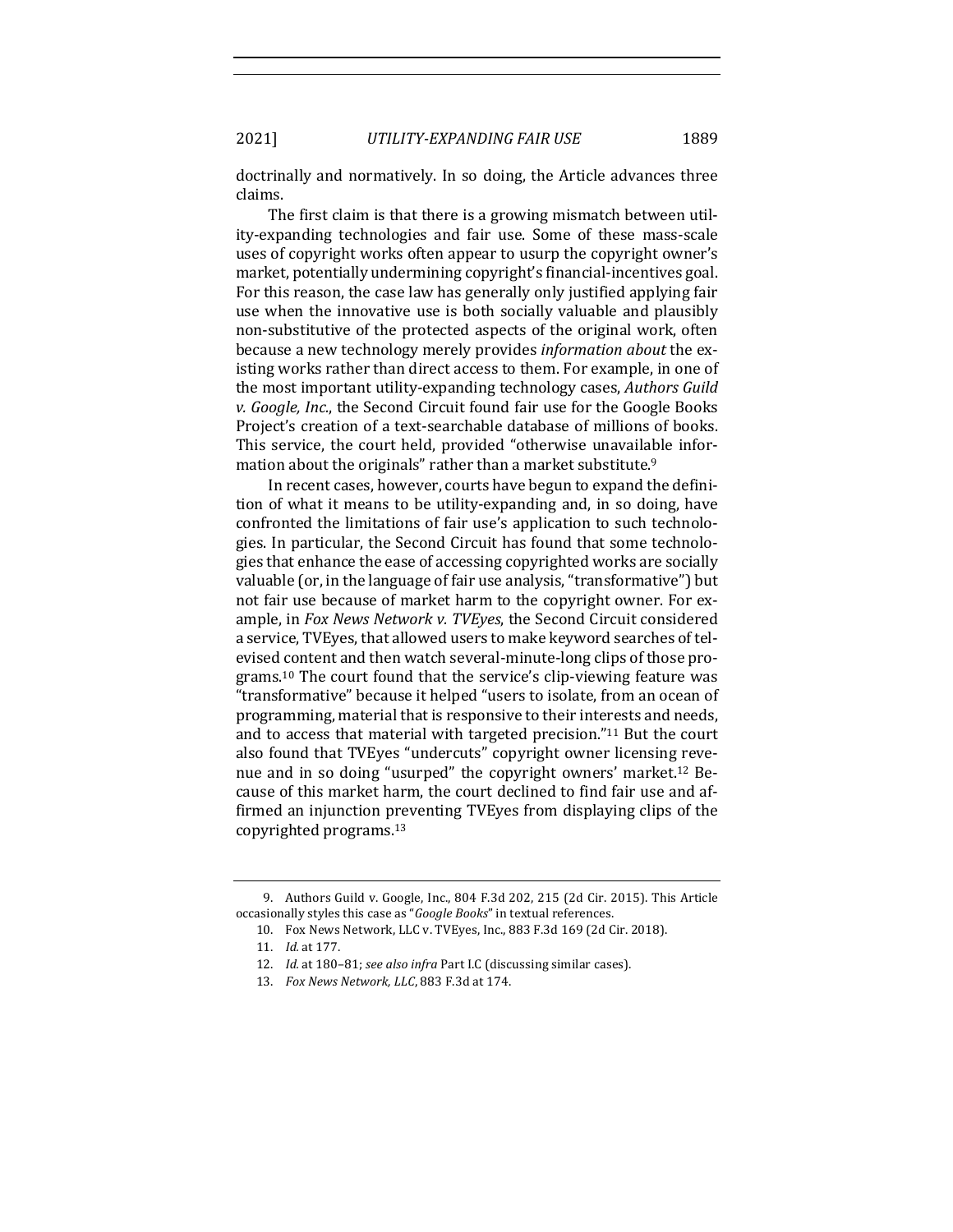While the utility-expanding fair use cases illustrate the importance of access-expanding dissemination technologies within copyright's overarching policy agenda, fair use alone seems to be an incomplete mechanism for allowing all such uses to occur. The Article's second claim is that these cases have begun to venture into territory traditionally occupied by a different copyright limitation: compulsory licensing. As I have explored in prior work, copyright's compulsory music licensing regulatory regime historically helped facilitate the development of access-expanding forms of music dissemination even when those technologies plausibly harmed copyright owners' primary revenue-generating markets. This regime allowed new disseminators, such as streaming services, to use copyrighted works provided they paid a government-set price to the copyright owners.<sup>14</sup> In so doing, compulsory licensing helped balance copyright's incentivization goal and the public's interest in access to creative content.<sup>15</sup>

Recognizing this link suggests that some utility-expanding technologies might be better served by a court-imposed compulsory license in which use is permitted but copyright owners still receive royalty revenue. The idea of partially (or, as some have argued, entirely) replacing fair use with a permitted-but-paid approach is not new.<sup>16</sup> But prior scholarship in this area has generally assumed that a compulsory license is preferable to fair use only in situations where market-based licensing is impeded by transaction costs.<sup>17</sup> In contrast, the Article argues that both the logic of the utility-expanding fair use cases, as well as the model of the music regime, demonstrates how compulsory licensing is itself a necessary tool for negotiating the scope of copyright's exclusive rights, irrespective of whether marketdriven licensing might be feasible. The history of the music regime shows that, like fair use, compulsory license price setting can be tailored to balance between the incentive role provided by market-based compensation and the value of expanding public access to copyrighted works.<sup>18</sup> Indeed, the music regime historically relied on fair use-like policy criteria when setting prices and determined that new accessexpanding technologies should sometimes receive prices lower than market-benchmark evidence might suggest.

<sup>14.</sup> *See, e.g.*, Jacob Victor, *Reconceptualizing Compulsory Copyright Licenses*, 72 STAN. L. REV. 915, 938 (2020).

<sup>15.</sup> *Id.*

<sup>16.</sup> *See* sources cited *infra* notes 217-20.

<sup>17.</sup> *See infra* Part III.A.

<sup>18.</sup> *See infra* Part II.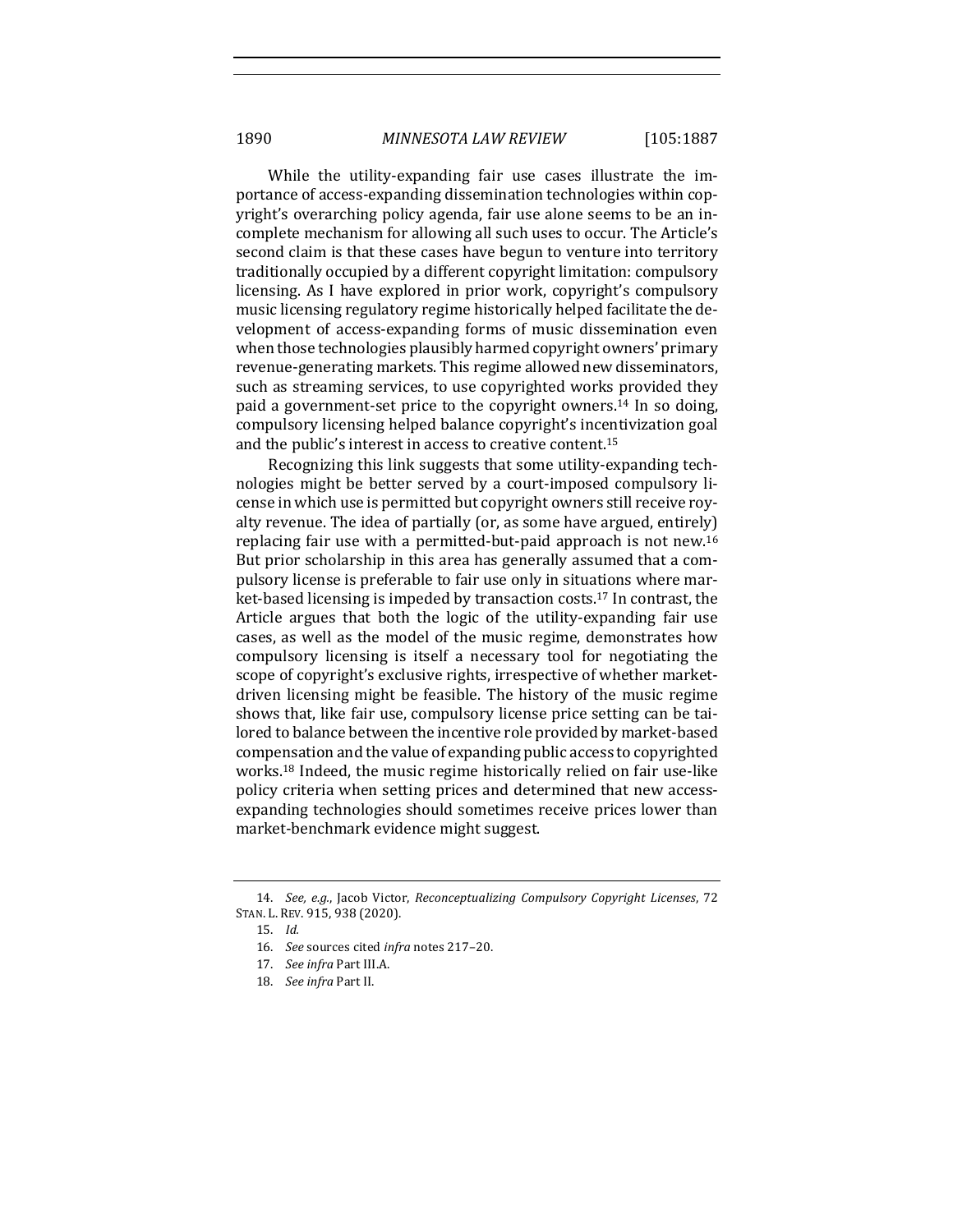Such a policy-focused compulsory licensing model would be a logical tool in some cases involving new utility-expanding technologies, especially those that enhance efficient access to copyrighted works but, in so doing, undermine copyright owners' dissemination markets. In applying such a model, utility-expanding technologies could be conceptualized on a spectrum where uses (like search tools) that do not harm the copyright owners' conventional dissemination markets continue to receive permission without compensation, as fair use allows, but more market-substitutive technologies receive a compulsory license in which the price is determined in reference to the social value of the new use. Under this approach, a fair use finding would continue to be appropriate for socially valuable, non-substitutive technologies like Google Books. But a technology found to be transformative but too market-harming to justify fair use, such as TVEyes's clip-viewing service, could warrant a compulsory license set at rates lower than what copyright owners might be able to charge in an open licensing market.<sup>19</sup>

The Article's third claim is that compulsory licenses could be feasibly created by judges in certain utility-expanding use cases going forward. Such a compulsory licensing alternative to fair use would ideally be endorsed through legislative change, but even current copyright law can potentially accommodate a remedy akin to a compulsory license in situations where a utility-expanding use is socially valuable but too substitutive to warrant a fair use finding.<sup>20</sup> The Article outlines how such an approach might work. In particular, judicial discretion over injunctive relief and the scope of actual damages could allow judges to impose ongoing royalty obligations that account for the value of a new technology in expanding access. Moreover, the specter of such a remedy may also galvanize private licensing between recalcitrant rightsholders and utility-expanding technology companies, meaning that costly judicial rate-setting proceedings could be relatively rare.<sup>21</sup>

<sup>19.</sup> *See infra* Part II (explaining that, historically, the music regime usually priced its compulsory licenses at rates at the lower end of the range suggested by market proxies in order to account for the value of new access-expanding dissemination technologies).

<sup>20.</sup> *See infra Part III.B.* 

<sup>21.</sup> *See infra* Part III.C. The Supreme Court's decision in *Oracle LLC v. Google America, Inc.*, No. 18-956 (U.S. Apr. 5, 2021), was announced shortly before this Article went to print. Though a full analysis of the decision is beyond the scope of this Article, *Oracle* appears to provide an important reiteration of the utilitarian and public-oriented conception of copyright generally, *id.* at 11–12, and the role of fair use in "providing a context-based check that can help to keep a copyright monopoly within its lawful bounds"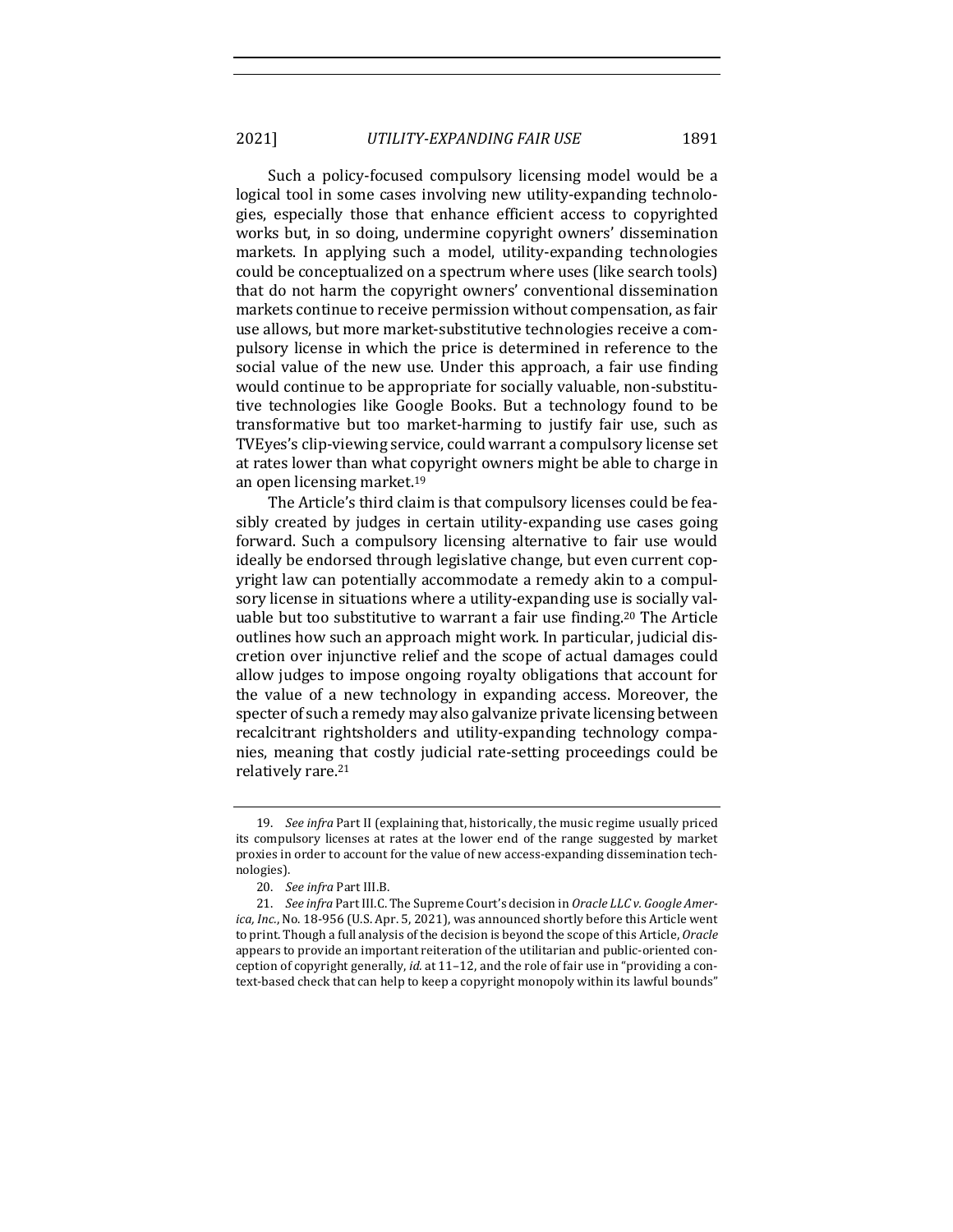The Article develops these arguments in three Parts. Part I provides an overview of fair use and its role in the architecture of the U.S. copyright system, both doctrinally and normatively. Part I also examines the phenomenon of utility-expanding fair use and the recent indications that we may be reaching the limits of the types of technologies that fair use is able to accommodate. Part II argues that some utility-expanding fair use cases evoke concerns that, in the past, have led to the development of compulsory licensing regimes. In particular, the creation and operation of the compulsory license for digital radio provides a useful example of an alternative to fair use's all-or-nothing approach for a new utility-expanding technology. Part III utilizes the model of the historic approach to digital radio to argue that when a technology is utility-expanding but too market-harming to warrant a fair use finding, the copyright owners' remedies should be limited to a compulsory license, the price of which is calculated by explicitly considering the policy concerns raised in the initial fair use balancing inquiry. Part III also identifies a roadmap for how such a remedy could be crafted within the current copyright remedies framework, as well as explores some ways to mitigate the costs and unpredictability of such a system.

## I. FAIR USE AND NEW DISSEMINATION TECHNOLOGIES

This Part examines copyright's fair use doctrine and its application to utility-expanding technologies. The first Section provides an overview of the fair use doctrine and the increased prevalence of the concept of "transformative use" in adjudicating fair use. The second Section explores the courts' growing consensus that a non-expressive,

in particular, *id.* at 17. *See also infra* Part I (similarly describing fair use as a tool for providing balance within the copyright system). However, *Oracle* may only provide limited guidance to courts adjudicating the role of fair use in the mass-scale new-technology uses that are the subject of this Article. The Court's holding that Google's use of software APIs is a transformative fair use deals more with fair use's role in fostering new creative endeavors, *Oracle*, slip op. at 25 ("To the extent that Google used parts of the Sun Java API to create a new platform that could be readily used by programmers, its use was consistent with that creative 'progress' that is the basic constitutional objective of copyright itself."); *id.* at 34-35 (describing a fair use finding as necessary to "further[] copyright's basic creativity objectives"), than in enabling the kinds of utilityexpanding technologies discussed below. *See infra* Part I (distinguishing between transformative fair use that deals with new creativity and transformative fair use that deals with utility-expanding technologies). Moreover, aspects of the *Oracle* holding appear to be premised on the understanding that the works at issue are bound up with many non-copyrightable elements and thus, in contrast to works like books and films, only protected by a "thin" copyright. Oracle, slip op. at 15-16, 23-24.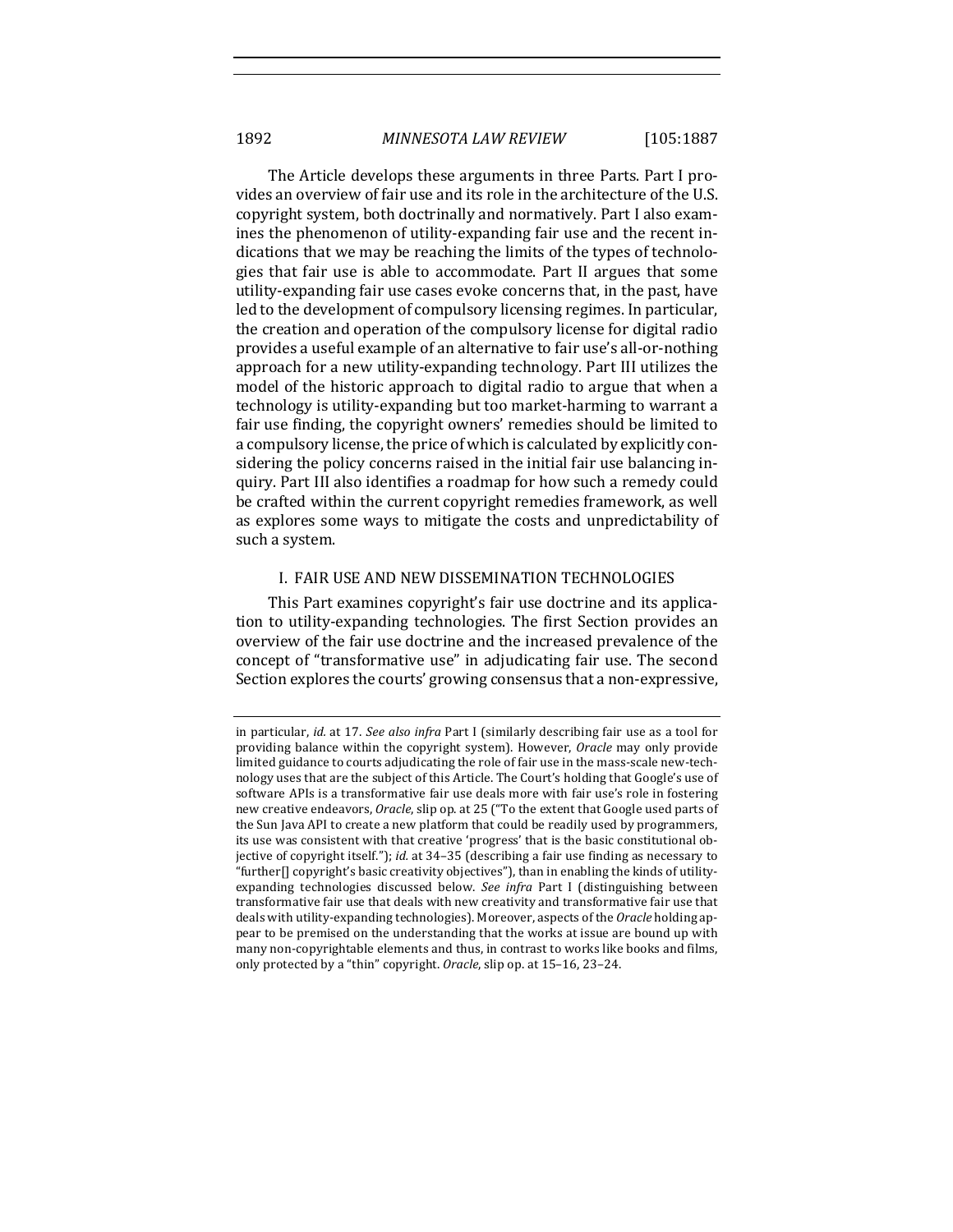mass-scale use of creative works can still be transformative if the use enhances users' access to or experience of existing copyrighted works in a meaningful way. The third Section explains how, despite the recognition that utility-expanding technologies can be transformative, the fair use doctrine—in particular, its market harm inquiry—seems to be increasingly unable to accommodate such uses, especially where the use enhances the public's ability to efficiently use creative works but, in so doing, provides direct access to those works. The fourth Section attempts to normatively disaggregate utility-expanding fair use from the original conception of transformative use, exploring the distinct but interrelated policy goals implicated in both forms of fair use.

### A. THE TRADITIONAL CONTOURS OF TRANSFORMATIVE FAIR USE

According to the predominant Anglo-American account of intellectual property, copyright law creates property entitlements in expressive works in order to further the specific goal of incentivizing the creation of such works.<sup>22</sup> In the absence of the ability to exclude secondary users and monetize their creations in the market, creators would decline to create new works, which would harm social welfare.23

<sup>22.</sup> *See generally* Balganesh, *supra* note 1. The U.S. Constitution's intellectual property clause states explicitly that the goal of copyright and patent law is to "promote the Progress of Science and useful Arts, by securing for limited Times to Authors and Inventors the exclusive Right to their respective Writings and Discoveries." U.S. CONST. art. I,  $\S$  8, cl. 8. There are several alternative theories used to justify copyright protection, but these theories are outside the scope of this Article. See William Fisher, Theories of Intellectual Property, in NEW ESSAYS IN THE LEGAL AND POLITICAL THEORY OF PROPERTY 169 (Stephen R. Munzer ed., 2001).

<sup>23.</sup> Jeanne C. Fromer, Market Effects Bearing on Fair Use, 90 WASH. L. REV. 615, 620-21 (2015). Many scholars have questioned whether copyright is truly necessary to encourage the creation of new works and/or actually does so in practice. See, e.g., Julie E. Cohen, Essay, *Copyright as Property in the Post-Industrial Economy: A Research* Agenda, 2011 WIS. L. REV. 141, 143; Dotan Oliar & Christopher Sprigman, There's No Free Laugh (Anymore): The Emergence of Intellectual Property Norms and the Transfor*mation of Stand-Up Comedy*, 94 VA. L. REV. 1787, 1789-90 (2008). Notably, in recent empirical work, Glynn Lunney has demonstrated that increases in music industry revenue have had little correlation with the production of new, high-quality musical works. An implication of this study is that copyright's incentive function may be overstated. GLYNN LUNNEY, COPYRIGHT'S EXCESS: MONEY AND MUSIC IN THE US RECORDING INDUSTRY 122-56 (2018). While these analyses may provide additional support to the argument that copyright owner control over works and/or compensation should sometimes be reduced in favor of access-related concerns, they are generally outside the scope of this Article. Consistent with the incentives/access paradigm described further below, as well as the general architecture of copyright law (which is likely not going away anytime soon), this Article takes as a given that copyright owners should receive some financial compensation in order to provide an incentive to create.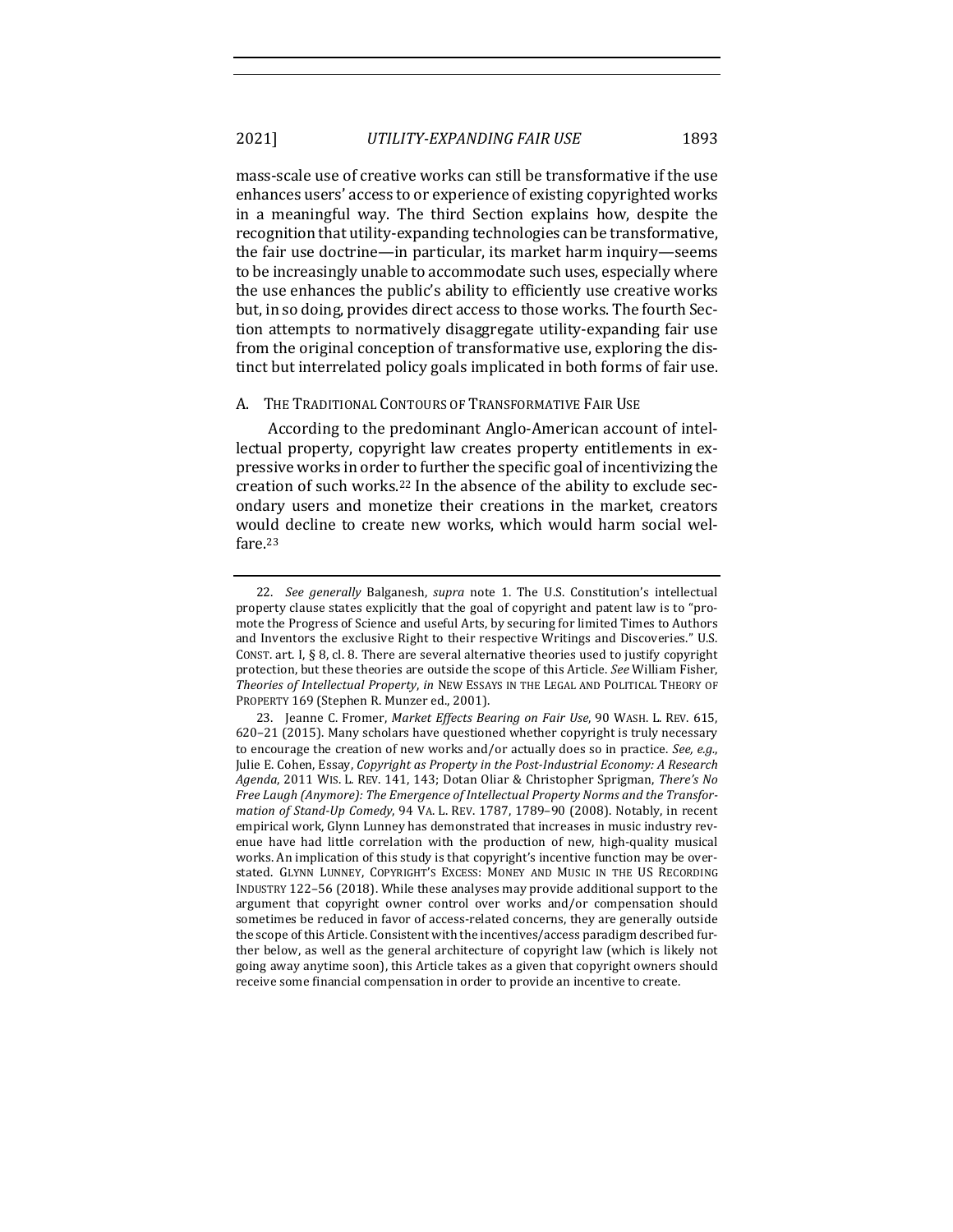At the same time, the creation of property interests in otherwise nonexcludable works of information can also be socially harmful: consumers who might want access to these works may be unwilling to pay copyright owners' fees, and new works of creation that incorporate preexisting works may be impeded.<sup>24</sup> Although copyright generally assumes that the incentives allowed for by propertization mostly outweigh these costs, the law also creates a number of exceptions and limitations designed to provide balance between the need for incentives and the value of public access. For example, a copyright entitlement expires after a certain amount of time, allowing the work to enter the public domain and be used by anyone.<sup>25</sup> Copyright also only protects actual works of expression, not the underlying general ideas or factual information, preventing authors from asserting too much control over the raw materials of creativity.<sup>26</sup>

One of the most important of these exceptions is the fair use doctrine. In the context of a copyright infringement lawsuit, fair use allows a defendant to be excused from liability and continue their otherwise infringing use of a copyrighted work without providing any compensation to the copyright owner. Originally a common law doctrine,<sup>27</sup> fair use was codified in the 1976 Copyright Act in the form of a nonexclusive set of four guiding factors:

(1) the purpose and character of the use, including whether such use is of a commercial nature or is for nonprofit educational purposes; (2) the nature of the copyrighted work;  $(3)$  the amount and substantiality of the portion used in relation to the copyrighted work as a whole; and  $(4)$  the effect of the use upon the potential market for or value of the copyrighted work.<sup>28</sup>

The Copyright Act also provides several examples of uses that are generally fair use, including "criticism, comment, news reporting, teaching (including multiple copies for classroom use), scholarship, or research."<sup>29</sup>

Though fair use is a subjective four-part test, it is increasingly informed by the concept of "transformative use." Transformative use is not formally listed in the 1976 Copyright Act, but it has nonetheless become the dominant analytic model for assessing the first fair use

<sup>24.</sup> *See* sources cited *supra* note 23; *see also infra* Part I.D (exploring copyright's normative balancing act in more detail).

<sup>25. 17</sup> U.S.C. § 302 (mandating that most new works enter the public domain seventy years after the death of the creator).

<sup>26.</sup> *Id.* § 102(b).

<sup>27.</sup> *See* Folsom v. Marsh, 9 F. Cas. 342 (C.C.D. Mass. 1841) (No. 4901) (articulating Justice Story's understanding of the fair use test).

<sup>28. 17</sup> U.S.C. § 107.

<sup>29.</sup> *Id.*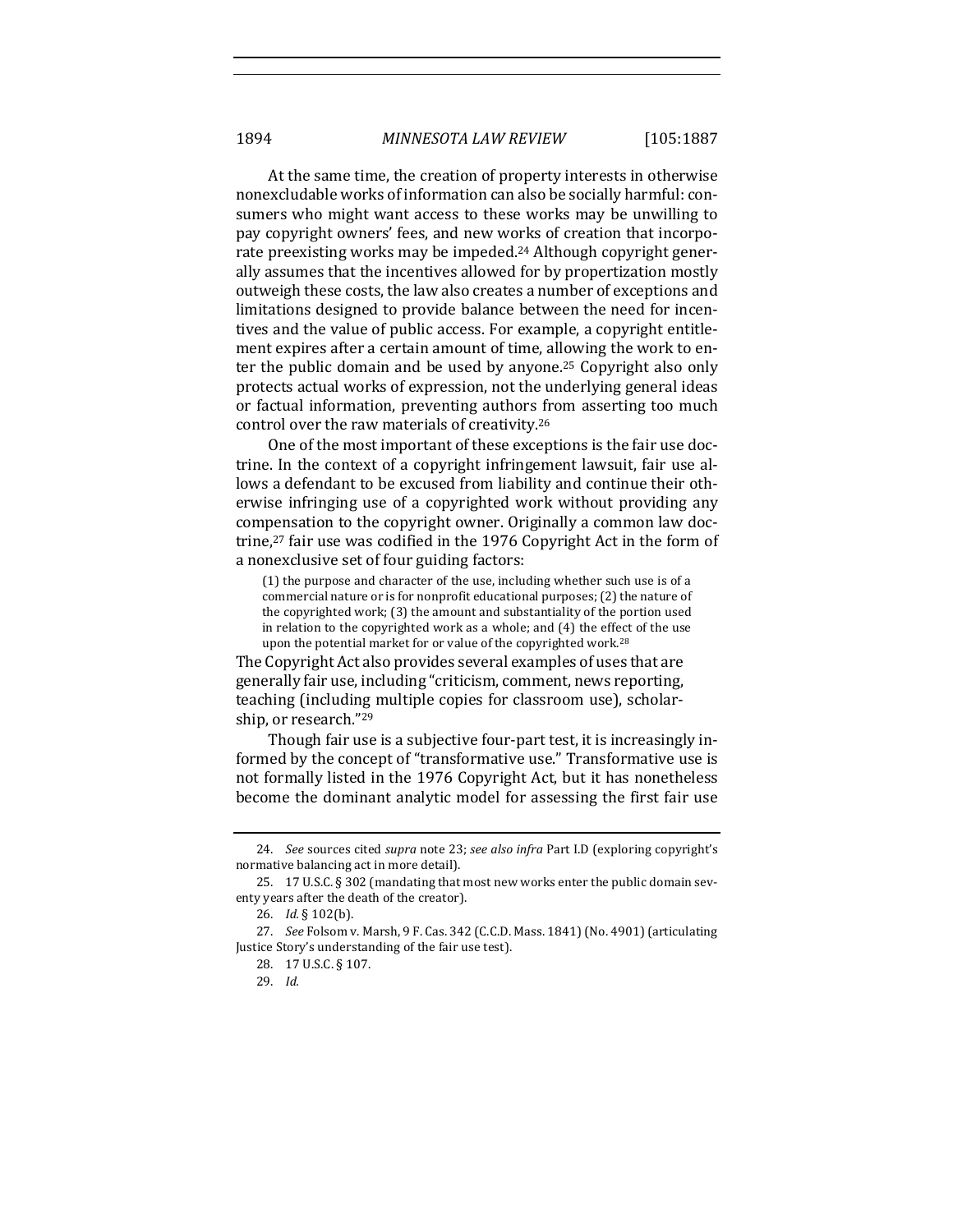factor, and fair use generally, accounting for nearly ninety percent of fair use cases in recent years.<sup>30</sup> The concept was introduced in a 1990 article by Judge Pierre Leval, who argued that the first factor should weigh in favor of fair use when "the secondary use adds value to the original—if the quoted matter is used as raw material, transformed in the creation of new information, new aesthetics, new insights and understandings—this is the very type of activity that the fair use doctrine intends to protect for the enrichment of society." $31$ 

In 1994, the Supreme Court endorsed the importance of transformativeness in *Campbell v. Acuff-Rose Music, Inc.*, explaining that the main purpose of the first-factor inquiry is to determine whether "the new work merely 'supersede[s] the objects' of the original creation  $\dots$ or instead adds something new, with a further purpose or different character, altering the first with new expression, meaning, or message."32 The Court explained that allowing transformative uses is essential to ensuring "breathing space within the confines of copyright," preventing the exclusive rights granted by copyright from undermining the policy goals that underlie them. $33$ 

Transformative use is a notoriously difficult concept to define, stemming partly from some ambiguities in *Campbell*. In *Campbell*, the Supreme Court held that 2 Live Crew's rap parody of Roy Orbison's song "Oh, Pretty Woman" was transformative, reasoning that parodies "provide social benefit, by shedding light on an earlier work, and, in the process, creating a new one." $34$  The other factors also favored a finding of fair use. Of particular note, the parodic nature of the use supported a finding of no market harm under the fourth factor.<sup>35</sup> In contrast to a commercial use that "amounts to mere duplication of the entirety of an original ... and serves as a market replacement for it," a transformative use, like a parody, "will not affect the market for the original in a way cognizable under this factor, that is, by acting as a substitute for it  $\dots$  because the parody and the original usually serve different market functions."<sup>36</sup> As a non-substitutive use poses no harm to the market for the original work or to the plausible derivative work

<sup>30.</sup> Liu, *supra* note 7, at 166.

<sup>31.</sup> Pierre N. Leval, *Toward a Fair Use Standard*, 103 HARV. L. REV. 1105, 1111 (1990).

<sup>32. &</sup>quot;[I]t asks, in other words, whether and to what extent the new work is 'transformative."' Campbell v. Acuff-Rose Music, Inc., 510 U.S. 569, 579 (1994) (citing Leval, supra note 31).

<sup>33.</sup> *Id.*; see also infra Part I.D (exploring copyright's policy agenda in more detail). 34. *Campbell*, 510 U.S. at 579.

<sup>35.</sup> *Id.* at 593.

<sup>36.</sup> *Id.* at 591.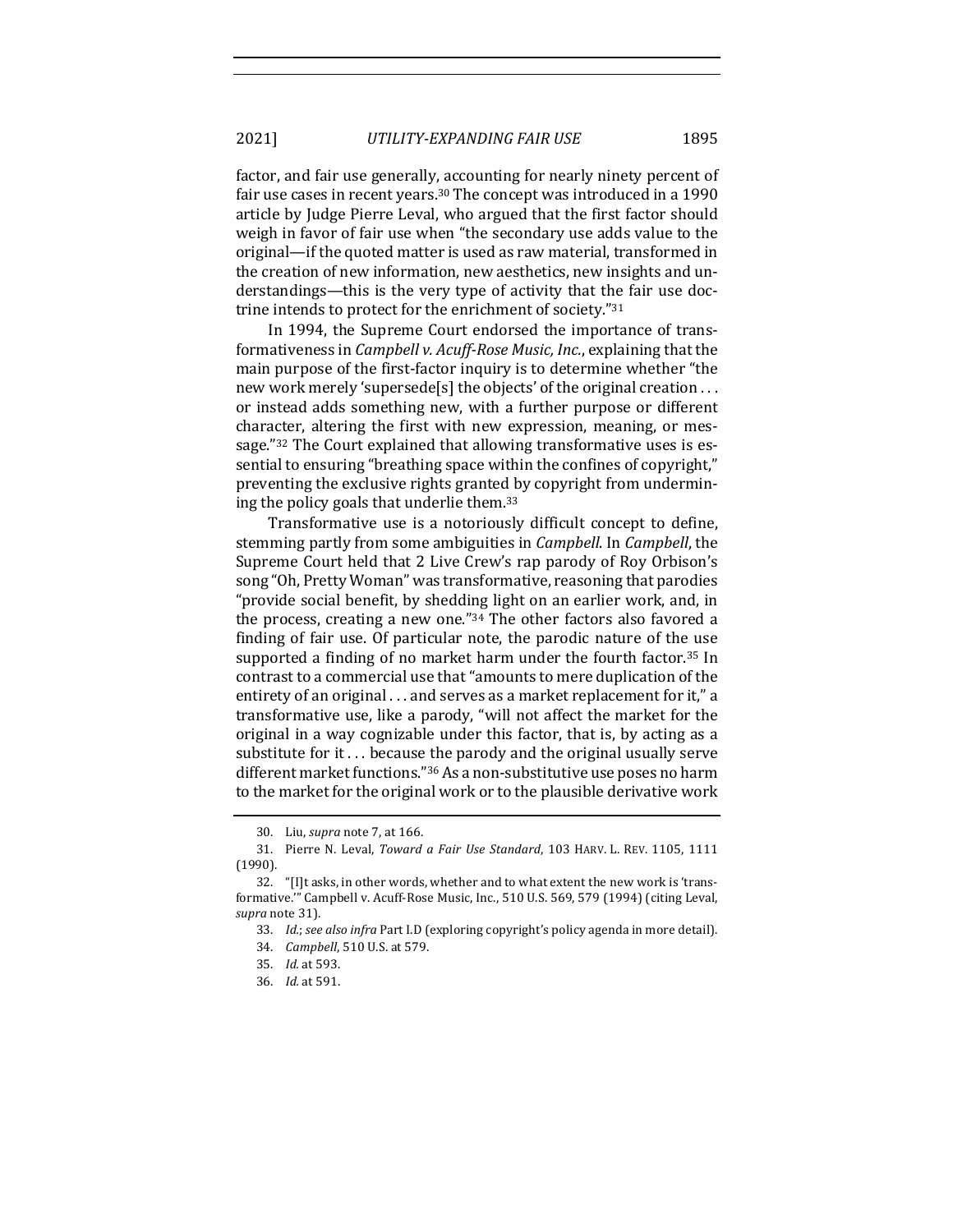markets<sup>37</sup>—and, by extension, no harm to authors' financial incentives<sup>38</sup>—the use should be allowed to proceed.

Scholars have noted that *Campbell* is unclear about whether transformative use requires a transformation of the actual physical content of the work, a more subjective transformation of the purpose behind the original work, or both. As Neil Netanel explains, to transform only expressive content is to transform "the original work by modifying or adding new expression to the original, such as in writing a sequel to a novel or script or incorporating a short snippet of a song in a new composition," but to transform purpose is to transform "the meaning or message of the original, such as an artistic painting that incorporates an advertising logo to make a comment about consumerism, or a newspaper's verbatim reprinting of a piece from a police department newsletter to expose racism or corruption in the police department."39

The quintessential transformative use cases are those in which both content and purpose are transformed.<sup>40</sup> A parody, like the one at issue in *Campbell*, provides the paradigmatic example: the parody in that case "alter[ed] the [original song] with new expression," namely new lyrics, but also evinced the transformative purpose of

<sup>37.</sup> Copyright law recognizes the right to create derivative works as one of copyright's exclusive rights. Since, in theory, any secondary use of a work could be licensed as derivative, the *Campbell* Court was careful to limit the market harm question to only the "market for potential derivative uses  $\dots$  that creators of original works would in general develop or license others to develop." Id. at 592; see also infra notes 48-53 and accompanying text (discussing tension between derivative and transformative uses).

<sup>38.</sup> *Campbell*, 510 U.S. at 593; *see also* Sony Corp. of Am. v. Universal City Studios, Inc.,  $464$  U.S.  $417$ ,  $450$  (1984) ("[A] use that has no demonstrable effect upon the potential market for, or the value of, the copyrighted work need not be prohibited in order to protect the author's incentive to create.").

<sup>39.</sup> Neil Weinstock Netanel, *Making Sense of Fair Use*, 15 LEWIS & CLARK L. REV. 715, 746 (2011); see also Liu, supra note 7, at 205 (distinguishing between physical and purposive transformation).

<sup>40.</sup> Liu, *supra* note 7, at 205; *see also* Matthew Sag, *Predicting Fair Use*, 73 OHIO ST. L.J.  $47, 57-58$  (2012) ("To the extent that transformative use means making a new work out of an old one, then it stands to reason that stark differences between the work allegedly copied and the defendant's work should be indicative of transformation. . . . In such cases, the defendant has not just created a new work, she has also created a work in a different category. This shift in category should almost always entail a fundamental change in purpose, which is the hallmark of transformative use."); Ginsburg, supra note 7, at 1389-90 (arguing that fair use makes sense for works of "new creativity"); R. Anthony Reese, *Transformativeness and the Derivative Work Right*, 31 COLUM. J.L. & ARTS 467, 486 (2008) (discussing cases in which the "defendant has transformed the content of the plaintiff's copyrighted work and is using it for a transformative purpose").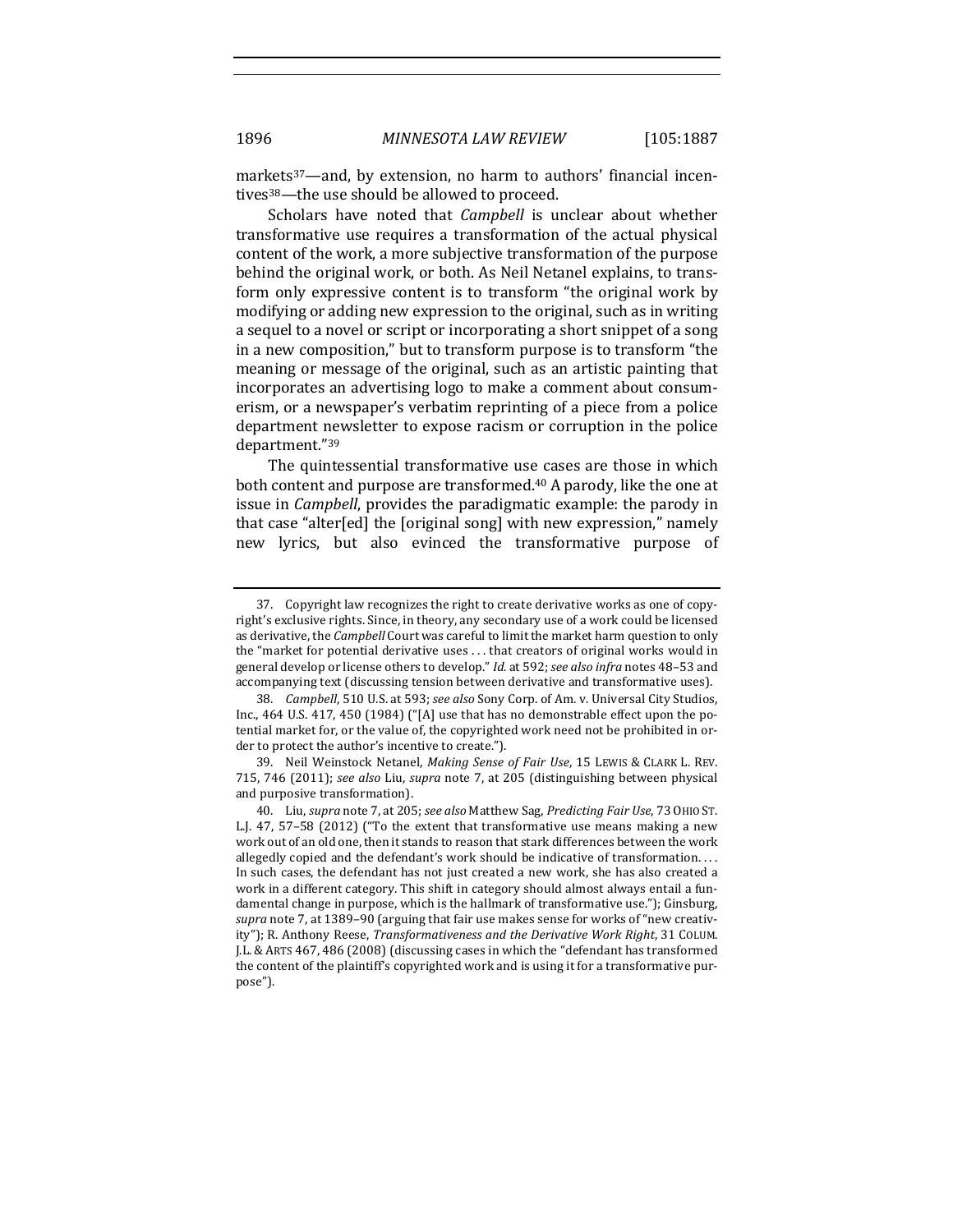2021] *UTILITY-EXPANDING FAIR USE* 1897

"commenting on the original." $41$  Another useful example is the use of copyrighted commercial materials in works of fine art. In *Blanch v. Koons*, the Second Circuit found that the use of a copyrighted photograph from a fashion magazine in a collage was fair use because the collage's purpose was to be a "commentary on the social and aesthetic consequences of mass media[,]  $\dots$  not to repackage [the photograph], but to employ it 'in the creation of new information, new aesthetics, new insights and understandings."<sup>42</sup> Similarly, the Second Circuit has found that the use of Grateful Dead concert posters in a history book was fair use, holding that it served a "transformative purpose of enhancing the biographical information in [the book], a purpose separate and distinct from the original artistic and promotional purpose for which the images were created."<sup>43</sup> In all these cases, the finding of transformative use also informed the conclusion of no market harm under the fourth fair use factor: a song and a parody of it, a commercial photograph and a work of fine art, and a poster and history book "serve different market functions" from one another, meaning the new work was not a plausible substitute for the original.<sup>44</sup>

As these cases demonstrate, the question of transformative "purpose" is, in many respects, a proxy for whether a court views the use as the type that should or should not be considered within the financial control of the copyright owner. By requiring a transformative purpose, the doctrine ostensibly ensures that the new work will not be a

<sup>41.</sup> *Campbell*, 510 U.S. at 579-81.

<sup>42.</sup> Blanch v. Koons, 467 F.3d 244, 253 (2d Cir. 2006) (citations omitted). Some of the scholars cited above may not consider this case to truly be one that involved a transformation of both content and purpose; since the artist used the entire photograph, some might argue that the use only evinced a change in purpose. *See, e.g.*, Liu, supra note 7 (cataloguing *Koons* as a case involving "purposive transformation without physical transformation"). This reading misunderstands the fault lines of the debate. The act of transposing a photo into a collage is clearly a transformation of content, even if the photo remains whole, as the artist has, to quote *Campbell*, "alter[ed] the [original] with new expression." 510 U.S. at 579. As explained further below, uses that only evince transformative purpose are those that reproduce the original with no additional expression added.

<sup>43.</sup> Bill Graham Archives v. Dorling Kindersley Ltd., 448 F.3d 605, 609-10 (2d Cir. 2006) ("In the instant case, DK's purpose in using the copyrighted images at issue in its biography of the Grateful Dead is plainly different from the original purpose for which they were created. Originally, each of BGA's images fulfilled the dual purposes of artistic expression and promotion. The posters were apparently widely distributed to generate public interest in the Grateful Dead and to convey information to a large number of people about the band's forthcoming concerts. In contrast, DK used each of BGA's images as historical artifacts to document and represent the actual occurrence of Grateful Dead concert events featured on Illustrated Trip's timeline.").

<sup>44.</sup> *Campbell*, 510 U.S. at 590-92.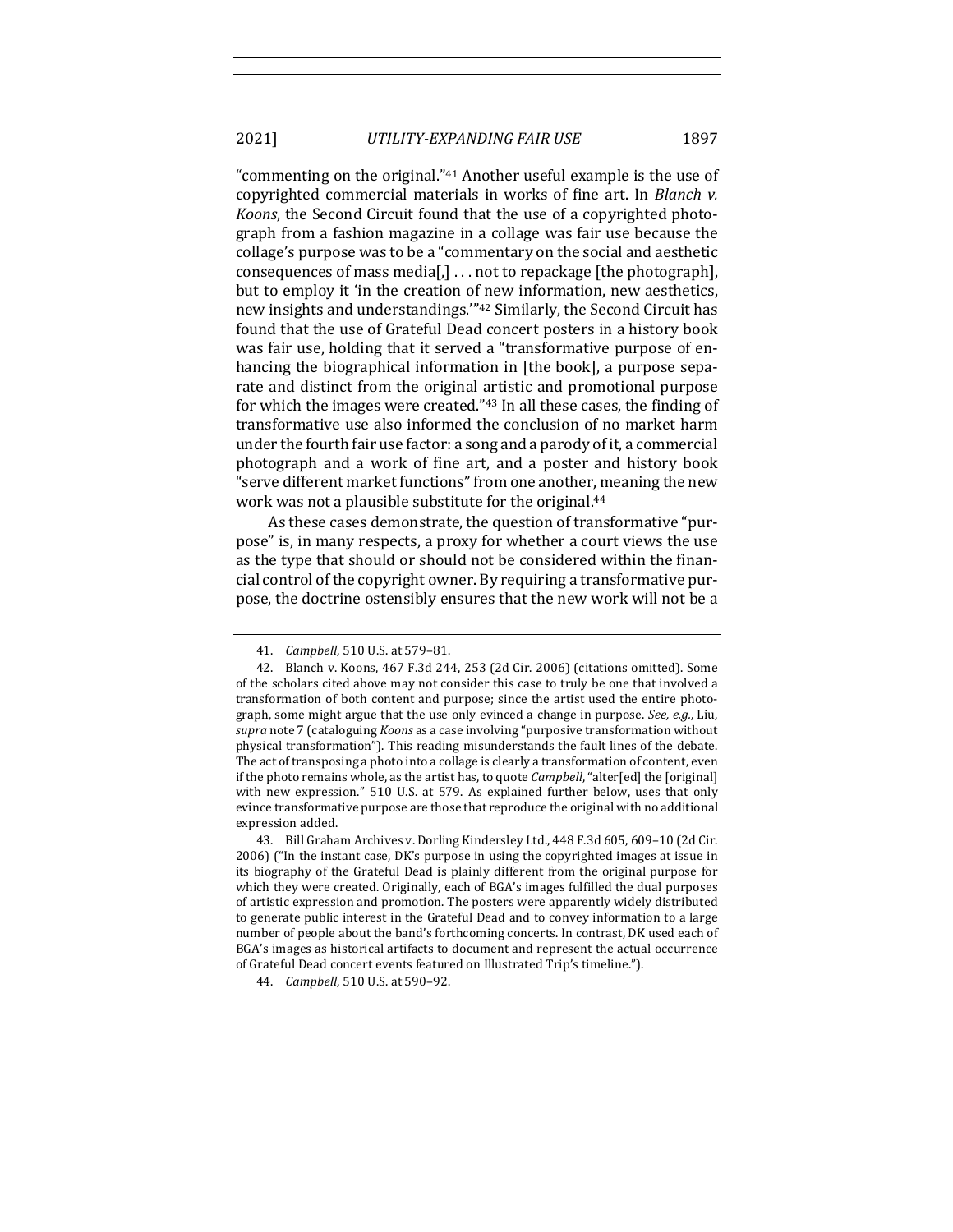direct substitute for the copyright owner's primary market or encroach on "traditional, reasonable, or likely to be developed" derivative licensing markets.<sup>45</sup> Doctrinally speaking, mere alteration of content *without* transformative purpose—such as translating a novel encroaches on these markets and is thus generally not understood to be a transformative fair use.<sup>46</sup> While the courts have become more divided on this issue, many agree that treating these uses as fair use would essentially destroy copyright's derivative work right and prevent copyright owners from exploiting customary and reasonable adaptations of their work.<sup>47</sup>

That said, the line between a customary and reasonable derivative use and a transformative use is notoriously blurry. As several commentators have explored, the logic of the transformative use inquiry can subsume the fair use inquiry entirely.<sup>48</sup> *Campbell* itself noted that if a use is truly transformative, the nature of the type of work used (factor two) and the amount used (factor three) provide little additional information that would weigh against a finding of fair use.<sup>49</sup> The Second Circuit has taken this reasoning even further, holding that to the extent a use is transformative, it by default operates in a market that is not within the purview of the copyright owner and is therefore non-market-harming under the fourth fair use factor.<sup>50</sup> This has raised

48. Liu, *supra* note 7, at 168; Barton Beebe, An Empirical Study of U.S. Copyright *Fair Use Opinions, 1978-2005, 156 U. PA. L. REV. 549, 586 (2008) ("Controlling for the* effects of the other three factors, the first and fourth factors are shown each to exert an enormous amount of influence on the outcome of the test, with the fourth very much in the driver's seat, while factor two is shown to exert no significant effect on the test outcome.").

<sup>45.</sup> Am. Geophysical Union v. Texaco Inc., 60 F.3d 913, 930 (2d Cir. 1994).

<sup>46.</sup> Netanel, *supra* note 39, at 747–48 ("The vast majority of courts adhere to the rule that new expressive content, even a fundamental reworking of the original, is generally insufficient for the use to be transformative absent a different expressive purpose.").

<sup>47.</sup> Authors Guild v. Google, Inc., 804 F.3d 202, 225 (2d Cir. 2015) ("Derivative works over which the author of the original enjoys exclusive rights ordinarily are those that re-present the protected aspects of the original work, i.e., its expressive content, converted into an altered form, such as the conversion of a novel into a film, the translation of a writing into a different language, the reproduction of a painting in the form of a poster or post card, recreation of a cartoon character in the form of a three-dimensional plush toy, adaptation of a musical composition for different instruments, or other similar conversions."). See generally Reese, *supra* note 40.

<sup>49.</sup> *Campbell*, 510 U.S. at 579 ("[T]he more transformative the new work, the less will be the significance of other factors . . . ."); Netanel, *supra* note 39, at 745 (expanding on this logic).

<sup>50.</sup> *See, e.g.*, Bill Graham Archives v. Dorling Kindersley Ltd., 448 F.3d 605, 615 (2d Cir. 2006); see also Samuelson, *supra* note 7, at 824–25 (explaining that transformative use "has come to have an almost Delphic oracular quality. Once a court accepts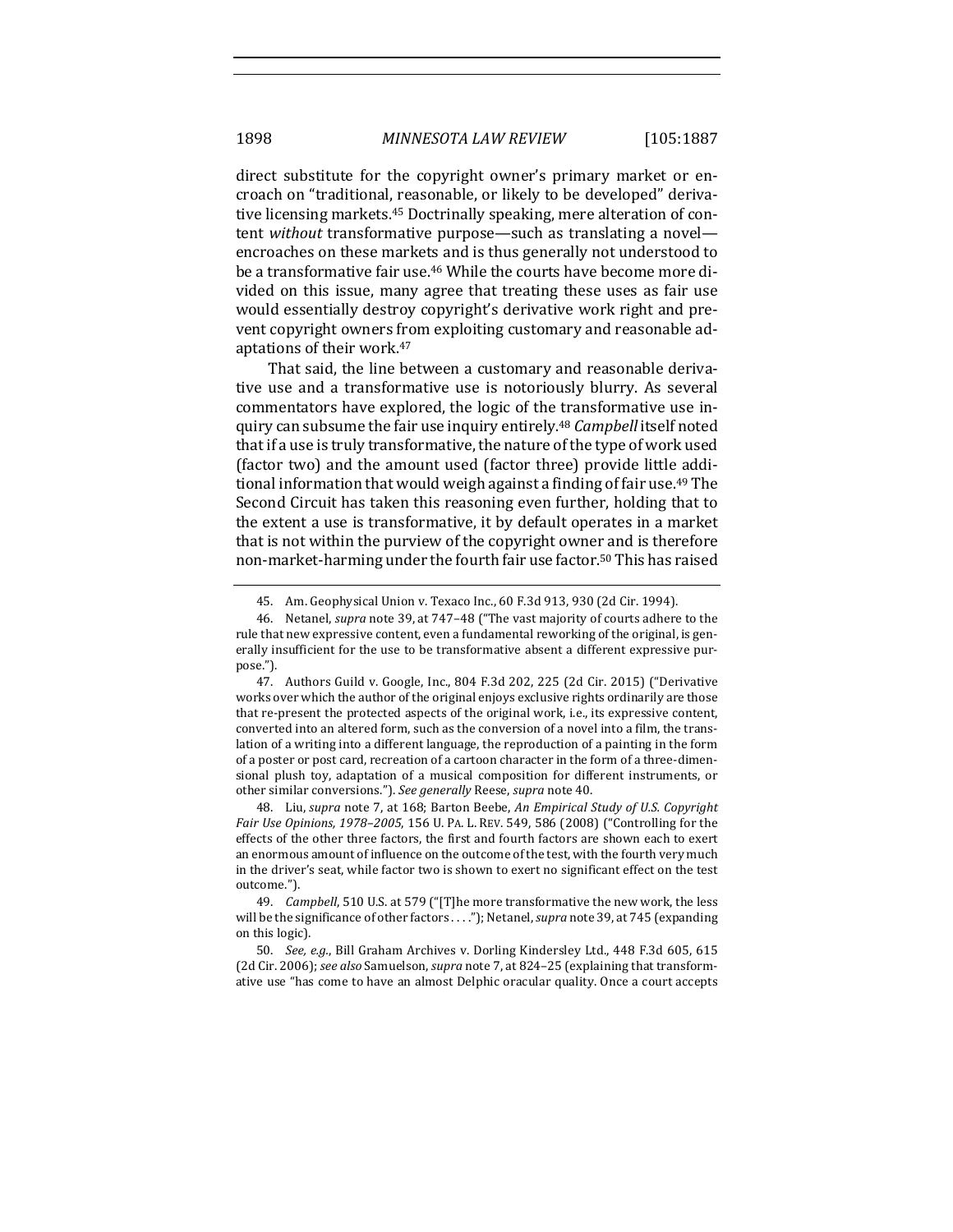questions about whether the fourth factor should receive new attention, in particular to prevent fair use from becoming a tautology and overly encroaching into licensing markets for derivative works.<sup>51</sup>

Despite its ill-defined boundaries, the concept of transformative use has proven useful in bringing some normative consistency to copyright law. By allowing novel, culturally valuable creative works to come about—such as parodies, fine art, and works of history—transformative fair use prevents copyright's exclusive rights from stymying its overarching goal of promoting new creative expression.<sup>52</sup> Fair use in many respects operates as a "two-sided balancing test in which [courts] weigh the strength of the defendant's justification for its use  $\ldots$  against the impact of that use on the incentives of the plaintiff."<sup>53</sup> The question of transformative "purpose" now provides the analytic space for this balancing to occur, allowing courts to weigh whether or not a new use is novel or culturally valuable enough to exempt it from copyright protection or whether allowing the use to go forward would unduly harm the copyright owner financially and thus risk undermining copyright's incentive function.

52. Fromer, *supra* note 23, at 621 ("Most relevantly, the fair use doctrine can stimulate the production of creative works for public consumption without undercutting the value of the original copyrighted work too much. It does so by enabling third parties to create culturally valuable works that must borrow from the original work in some capacity in order to succeed, often transforming it.").

53. Beebe, *supra* note 48, at 621; *see also* Netanel, *supra* note 39, at 745 (highlighting how the locus of this policy balancing has become the transformative use test as articulated under the first factor); Samuelson, *supra* note 3, at 2617 (arguing that a common theme in fair use cases is delineating the contours of copyright's "limited monopoly" by balancing between the need to protect authors from unfair appropriation of the commercial value of their works and the "public good" that occurs "when subsequent authors are able to draw upon existing works in making and preparing to make new works, when members of the public are able to use copyrighted materials in a way that allows them to make a range of reasonable uses that pose no meaningful likelihood of harm to the markets for protected works, and when developers of new technologies provide new opportunities for the public to make such reasonable uses").

that a use is transformative  $\dots$  the weight given to the amount taken and the possibility of harm to the plaintiff's market will be mitigated.").

<sup>51.</sup> Kienitz v. Sconnie Nation LLC, 766 F.3d 756, 758 (7th Cir. 2014) ("To say that a new use transforms the work is precisely to say that it is derivative and thus, one might suppose, protected under § 106(2)."); see also Liu, supra note 7, at 172. But see Mark A. Lemley, *Should a Licensing Market Require Licensing?*, 70 LAW & CONTEMP. PROBS. 185, 190 (2007) (arguing that the lost derivative licensing market logic can become circular).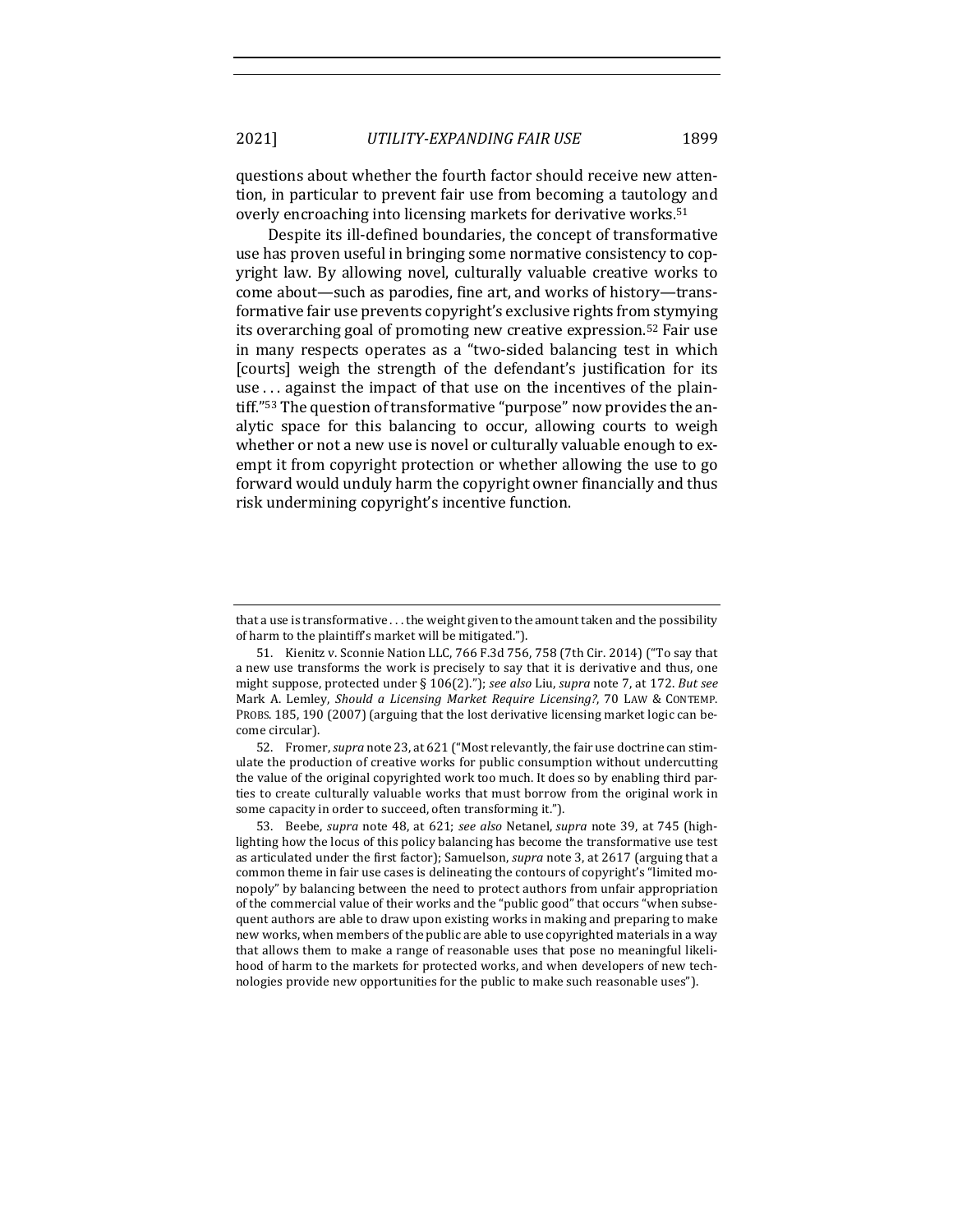#### B. TRANSFORMATIVE FAIR USE AND "UTILITY-EXPANDING" TECHNOLOGIES

As the last Section explored, transformative use's origins and most frequent application relates to the use of copyrighted content for new (and culturally valuable) *expressive* purposes, such as parody. In recent years, however, courts have increasingly found that the transformation of a work's "purpose," without any expressive alteration to its content, can be transformative and support a finding of fair use. The Second Circuit has explained that the secondary use of a copyrighted work may be "transformative if it provides information about the original, 'or expands its utility'" even if the use does not involve the addition of new expressive content, of the kind that characterizes a parody or a similar follow-on creative work.<sup>54</sup> These "utility-expanding" technologies often make use of copyrighted works in their entirety, usually in large quantities.<sup>55</sup>

The concept of utility-expanding transformative use was largely born out of the increased digitization of existing copyrighted content. In particular, the Ninth Circuit, in two cases in the early 2000s, held that search engines' digital copying and reproduction of copyrighted images as low-resolution thumbnail images was fair use because such services "help index and improve access to images on the internet and their related web sites."<sup>56</sup> The theory here was that the use of thumbnail images for search purposes "serves a different function than [the original] use—improving access to information on the internet versus artistic expression."<sup>57</sup> This transformation of purpose justified a fair use finding, even though no aesthetic change was made to the underlying work and even though the works were used in their entirety.<sup>58</sup>

Fair use has also been found for technologies other than search, but these cases relied on logic similar to the Ninth Circuit thumbnail cases. For example, the Fourth Circuit found that a service that archived essays in a database in order to detect plagiarism made fair use of the essays. Even though the service did "not alter or augment the work," the use was transformative because it was made for an

<sup>54.</sup> Capitol Recs., LLC v. ReDigi Inc., 910 F.3d 649, 661 (2d Cir. 2018) (quoting Authors Guild v. Google, Inc., 804 F.3d 202, 214 (2d Cir. 2015)); see also Ginsburg, su*pra* note 7, at 1390 ("New distribution fair uses are different. They do not directly produce new works.").

<sup>55.</sup> Netanel, *supra* note 39, at 748 (describing this phenomenon); *Capitol Recs.*, *LLC*, 910 F.3d at 661 (providing "[e]xamples of such utility-expanding transformative fair uses").

<sup>56.</sup> Kelly v. Arriba Soft Corp., 336 F.3d 811, 818 (9th Cir. 2003).

<sup>57.</sup> *Id.* at 819; see also Perfect 10, Inc. v. Amazon.com, Inc., 508 F.3d 1146, 1165 (9th Cir. 2007).

<sup>58.</sup> *Perfect 10, Inc.*, 508 F.3d at 1165.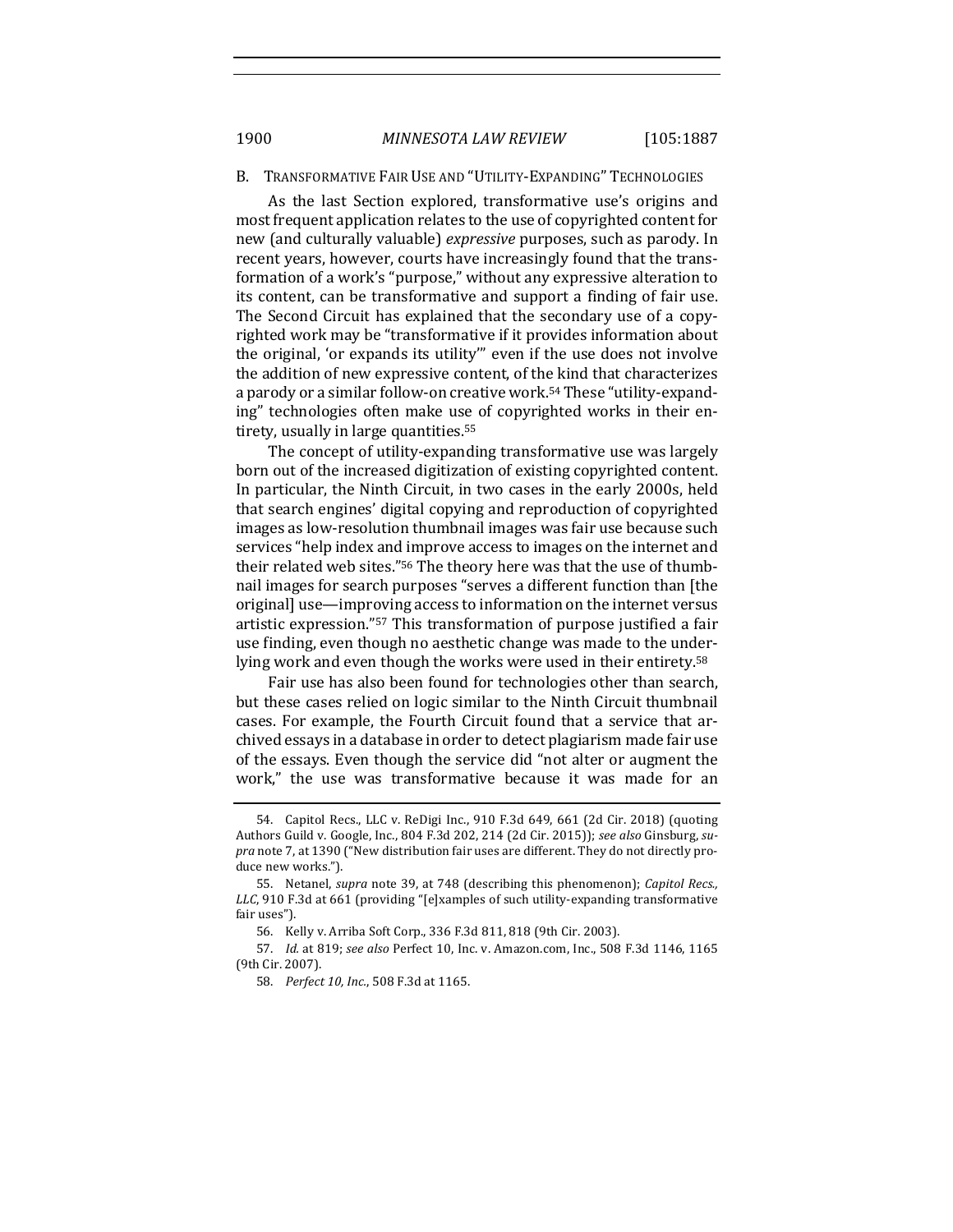"entirely different purpose, namely, to prevent plagiarism and protect the students' written works from plagiarism," and this purpose provided public benefit.<sup>59</sup>

Some of the most recent and notable utility-expanding fair use findings have focused on the mass digitization of books. In *Authors Guild v. HathiTrust*, the Second Circuit considered a book digitization project which, among other things, scanned entire books so as to provide the public with a search tool in which they could find the page number of any word in a book (without access to the book text itself).<sup>60</sup> The court found transformative purpose in support of fair use for the search function because "the result of a word search is different in purpose, character, expression, meaning, and message from the page (and the book) from which it is drawn."<sup>61</sup> In *Authors Guild v. Google*, the Second Circuit considered a similar digitization project, Google Books, which provides the public with both a search tool and a "snippet" view of small selections of books containing search terms.<sup>62</sup> The court found that this use was also transformative based on similar logic as *HathiTrust*, adding that the snippet view aids the transformative purpose of the search tool by "show[ing] the searcher just enough context surrounding the searched term to help her evaluate whether the book falls within the scope of her interest."<sup>63</sup>

#### C. UTILITY-EXPANDING FAIR USE: DOCTRINAL TENSIONS

Despite the increased frequency of utility-expanding fair use findings, the technological use of creative works explored in these

<sup>59.</sup> A.V. *ex rel.* Vanderhye v. iParadigms, LLC, 562 F.3d 630, 638 (4th Cir. 2009). Some courts have also held that copying and distributing copyrighted content in the form of "cached" websites (which are essentially publicly available archived copies of websites) is fair use. Field v. Google Inc. reasoned that cached websites serve "different and socially important purposes," such as accessing now-unavailable content and keeping track of changes to websites. 412 F. Supp. 2d 1106, 1119 (D. Nev. 2006). Such uses do not pose a market substitute for the actual websites. *Id.* Notably, however, this holding appeared to depend partially on the fact that Google allows site owners to opt out of having their sites cached if they so choose, rendering it somewhat distinct from the other cases described above. *Id.* at 1118-19, 1121-22.

<sup>60.</sup> Authors Guild, Inc. v. HathiTrust, 755 F.3d 87 (2d Cir. 2014).

<sup>61.</sup> *Id.* at 97. The court also found fair use for another service provided by the database: providing accessible versions of books for the visually impaired. Here, however, the court did not rely on the concept of transformative use, instead finding that the legislative history of the 1976 Copyright Act supported the conclusion that facilitating access to works for the visually impaired was a categorical fair use. *Id.* at 101-03.

<sup>62.</sup> Authors Guild v. Google, Inc., 804 F.3d 202 (2d Cir. 2015).

<sup>63.</sup> *Id.* at 218.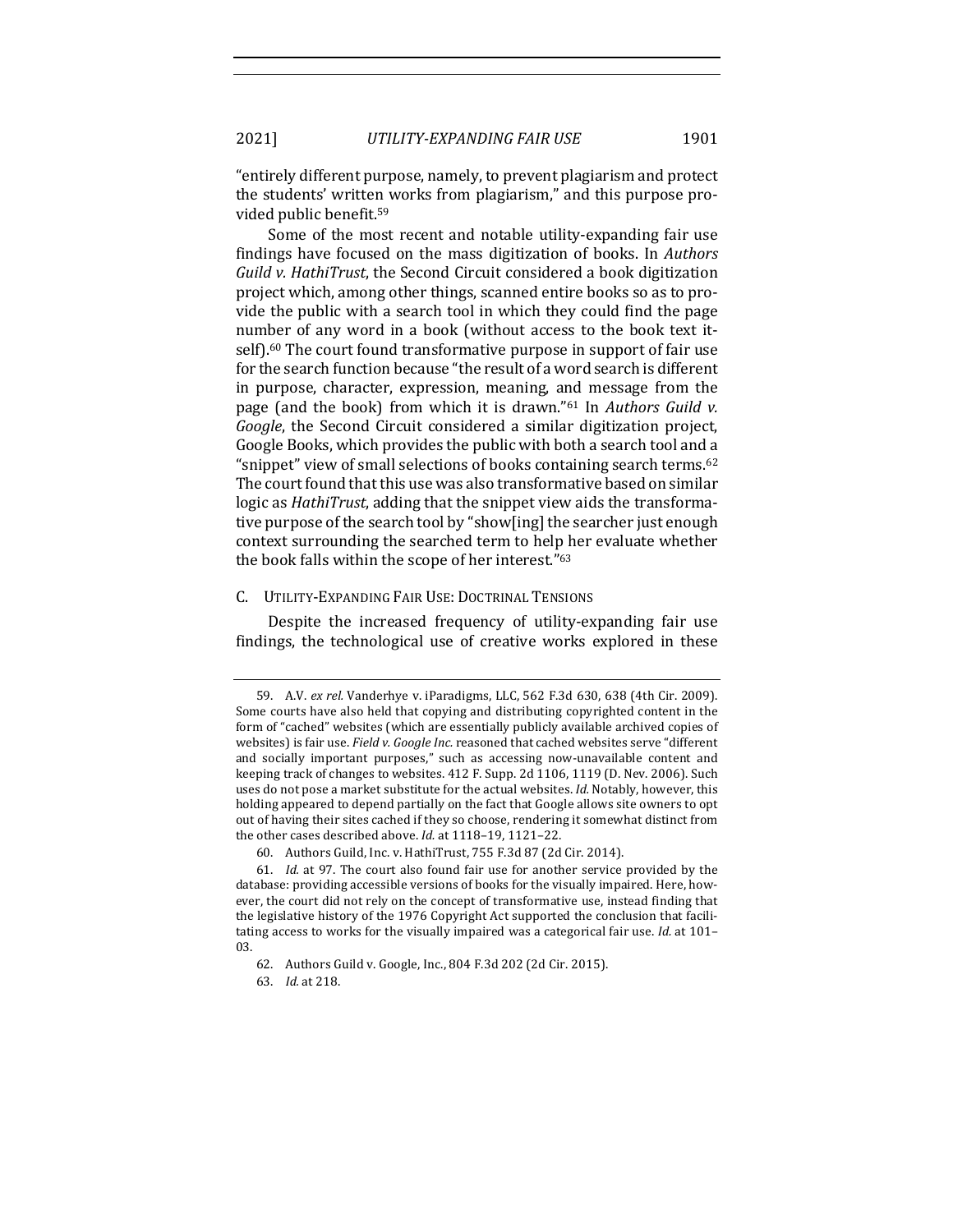cases sometimes fits less obviously into the doctrinal requirements of fair use.

The first fair use factor explicitly asks whether a use is of a "commercial nature," and courts historically found commercial use to create a presumption against a fair use finding.<sup>64</sup> While most utility-expanding uses are commercial, courts have since relied on the Supreme Court's repudiation of this presumption<sup>65</sup> and repeatedly found that commerciality is not a meaningful bar to a finding of fair use.<sup>66</sup>

The fourth factor's market harm analysis presents a more serious challenge for some utility-expanding technologies. Many believe that the fourth factor's role is, in most respects, to protect the financial incentive function that underlies copyright law.<sup>67</sup> When a secondary use provides a substitute in the primary markets exploited by the copyright owner, giving the secondary user what amounts to a free license would financially harm the copyright owner and undermine copyright's incentive goal. But when a use is not substitutive in these primary markets, this problem is less salient. When a secondary use makes *expressive* changes to the underlying work while displaying a transformative purpose, courts have been more comfortable satisfying the fourth factor by declaring that the new use results in what is essentially a new and fundamentally different work—a parody, a work of fine art, a news report, a history book—that by its nature operates in a market distinct from the original.<sup>68</sup> The apparent cultural value of this new work (and its creative distinctiveness) also seems to make courts more comfortable determining that the new work is not within the scope of the copyright owner's derivative work right, in contrast to works (like translations or movie adaptations) that primarily parrot the existing creativity of the original.<sup>69</sup>

This logic proves more difficult for utility-expanding technologies' non-expressive use of entire works, as such use can veer closer to market substitution in either the copyright owner's primary market for disseminating her works or a closely related derivative licensing market. The predominant reason that courts still find fair use is that

<sup>64.</sup> Sony Corp. of Am. v. Universal City Studios, Inc., 464 U.S. 417, 449 (1984).

<sup>65.</sup> Campbell v. Acuff-Rose Music, Inc., 510 U.S. 569, 584 (1994).

<sup>66.</sup> *Authors Guild*, 804 F.3d at 219 (outlining cases and noting that "[o]ur court has ... repeatedly rejected the contention that commercial motivation should outweigh a convincing transformative purpose and absence of significant substitutive competition with the original").

<sup>67.</sup> *See supra* Part I.A.

<sup>68.</sup> *See supra* notes 48-51 and accompanying text.

<sup>69.</sup> *See supra* notes 48-51 and accompanying text.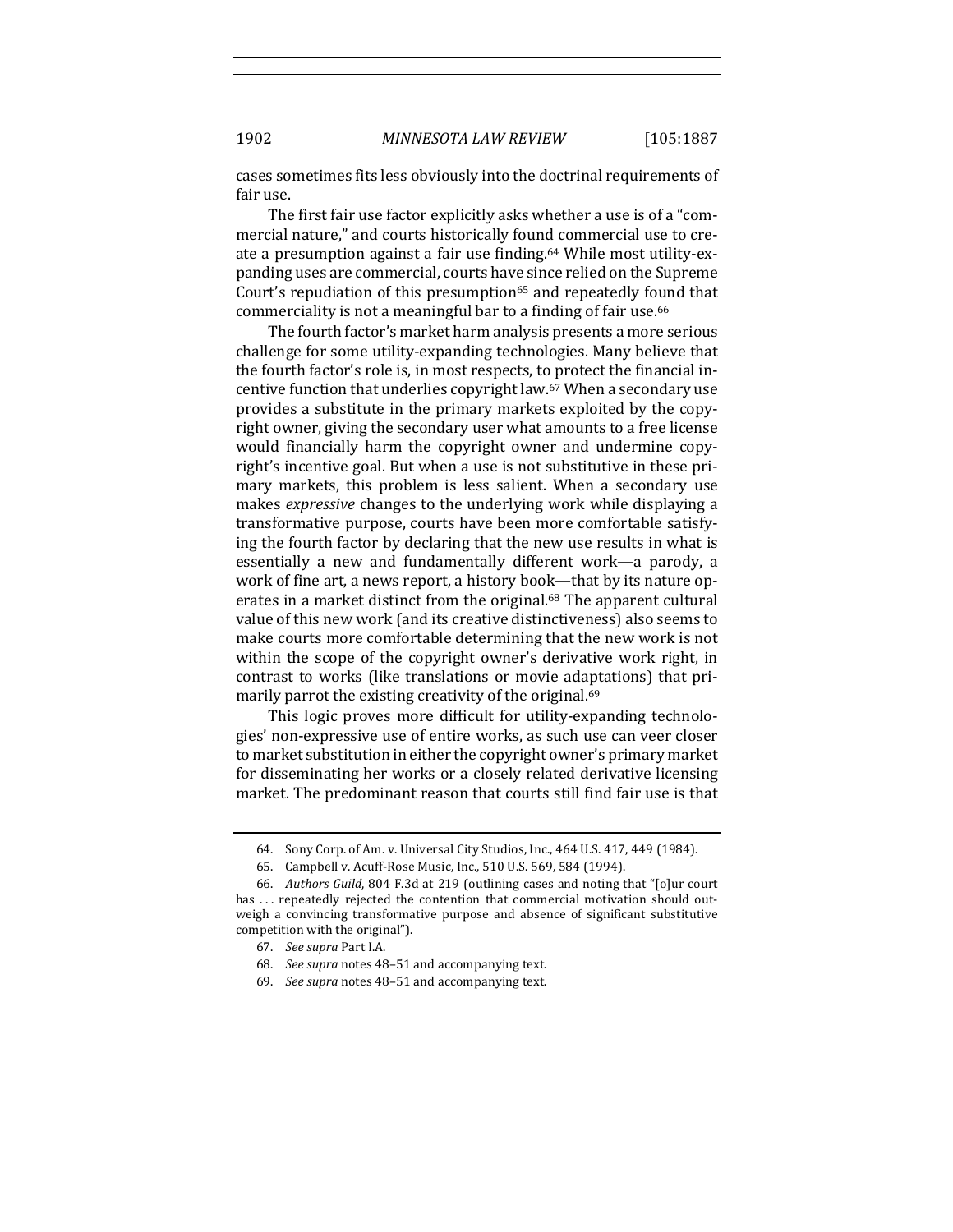many utility-expanding technologies merely "mak[e] available information *about* [the protected works] without providing the public with a substantial substitute."70 In certain cases, this logic is unassailable; for example, in the Fourth Circuit *iParadigms* case, the new use for plagiarism detection did not provide the public with any access to the underlying material.<sup>71</sup> It merely created a database containing this material that could be used to detect whether a submitted document was a product of plagiarism.<sup>72</sup>

The logic that providing "information about" a work is not a substitute for the work is also the basis for the fair use findings in the search cases.<sup>73</sup> But this analysis became more complex in search cases in which users were also provided with some access to the underlying content.<sup>74</sup> In the Ninth Circuit thumbnail cases, users could see lowdefinition versions of the protected photographic works, and in Au*thors Guild v. Google, users could read short* "snippets" from the protected books containing their search terms.<sup>75</sup> In all of these cases, the plaintiffs argued that this allowed the search function to provide a market substitute for the original work.<sup>76</sup> The courts rejected such arguments by pointing out that low-definition images or mere snippets

74. *See* Sag, *supra* note 7, at 1640-43 (discussing cases in which there was "at least the possibility that the search engine copying could function as an expressive substitute for the copyright owners' original works").

<sup>70.</sup> Authors Guild, 804 F.3d at 207 (emphasis added).

<sup>71.</sup> A.V. *ex rel.* Vanderhye v. iParadigms, LLC, 562 F.3d 630, 634 (4th Cir. 2009).

<sup>72.</sup> *Id.* at 643.

<sup>73.</sup> Matt Sag has been a particularly strong defender of the notion that a system that only provides information about a work should be considered fair use. See gener*ally* Matthew Sag, *The New Legal Landscape for Text Mining and Machine Learning*, 66 J. COPYRIGHT SOC'Y U.S.A. 291 (2019) (surveying prior work). Sag, however, has questioned whether it is useful to refer to this phenomenon as transformative use, or whether it might be preferable to think of transformative use and "non-expressive" fair use as analytically distinct. See id. at 320.

<sup>75.</sup> Perfect 10, Inc. v. Amazon.com, Inc., 508 F.3d 1146, 1155 (9th Cir. 2007); Au*thors Guild*, 804 F.3d at 202.

<sup>76.</sup> *Perfect 10, Inc.*, 508 F.3d at 1168; Authors Guild, 804 F.3d at 207.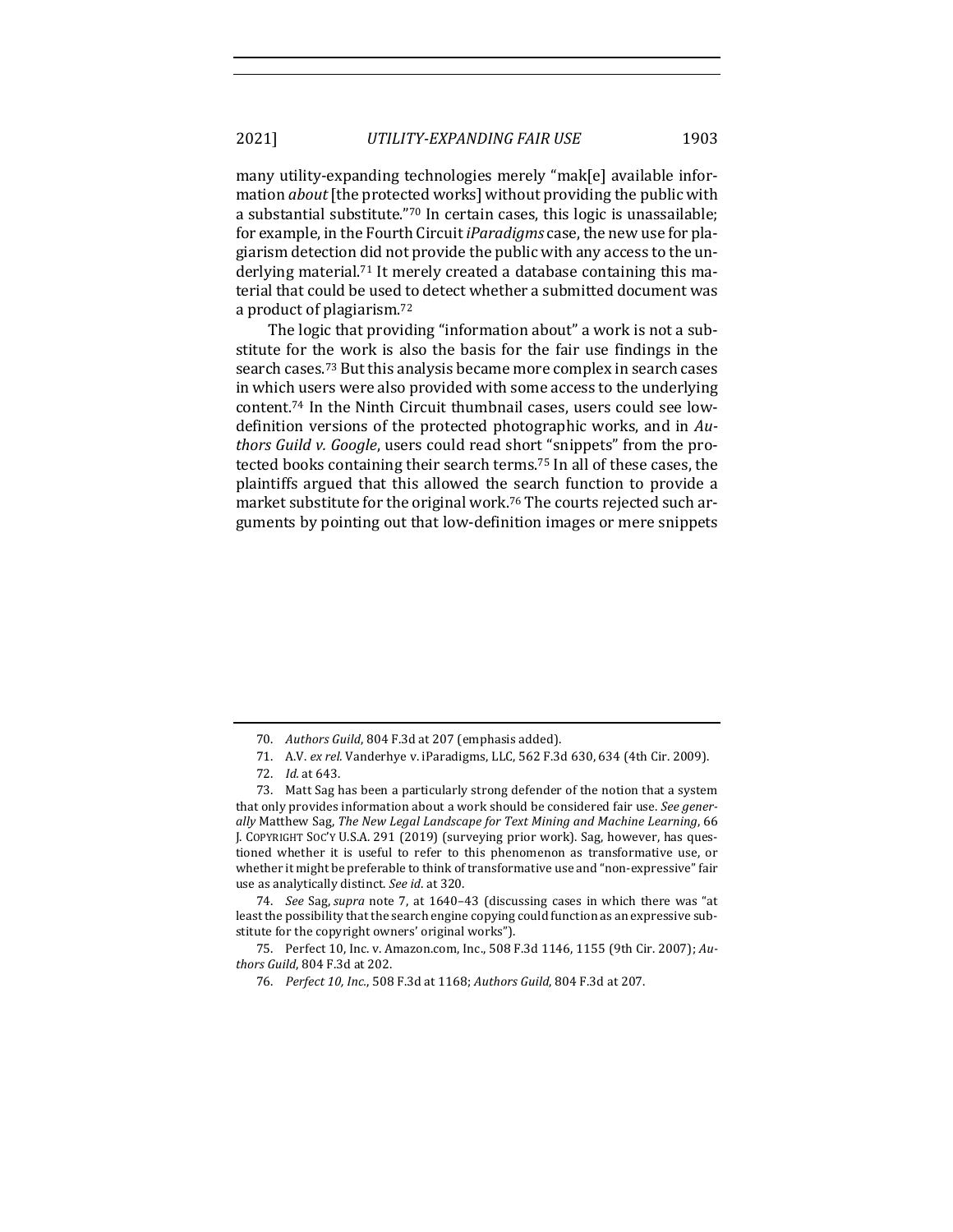are unlikely to ever truly substitute for a full work.<sup>77</sup> But some have criticized this assumption as out of touch with reality.<sup>78</sup>

Courts now also increasingly consider technologies that enhance the public's ability to efficiently or easily *access* existing works within the context of the utility-expanding fair use paradigm.<sup>79</sup> Such accessenhancing uses provide particularly difficult market-harm questions when analyzed through the existing case law.

The notion that even a use that allows users to more efficiently or precisely access content can be "transformative" at all is a very new development.<sup>80</sup> To justify this idea, the Second Circuit has begun relying on the Supreme Court's decision in *Sony Corp. of America v. Univer*sal City Studios, Inc.<sup>81</sup> Sony did not actually concern the direct dissemination of copyrighted works by a utility-expanding technology; rather, the question at issue was whether the makers of Betamax recording technology could be contributorily liable for the infringing uses of consumers who recorded copyright content from broadcast television to watch at a later time.<sup>82</sup> To resolve this question, the Court found that time-shifting activities by consumers would constitute fair use, thus shielding the Betamax makers from contributory infringement.83

<sup>77.</sup> *See, e.g., Authors Guild,* 804 F.3d at 224-25 ("Even if the snippet reveals some authorial expression, because of the brevity of a single snippet and the cumbersome, disjointed, and incomplete nature of the aggregation of snippets made available through snippet view, we think it would be a rare case in which the searcher's interest in the protected aspect of the author's work would be satisfied by what is available from snippet view, and rarer still—because of the cumbersome, disjointed, and incomplete nature of the aggregation of snippets made available through snippet view—that snippet view could provide a significant substitute for the purchase of the author's book."); *Perfect 10, Inc.*, 508 F.3d at 1168 ("[B]ecause thumbnails were not a substitute for the full-sized images, they did not harm the photographer's ability to sell or license his full-sized image.").

<sup>78.</sup> *See, e.g.*, Ginsburg, *supra* note 7, at 1385; Liu, *supra* note 7, at 166.

<sup>79.</sup> *See, e.g.*, Authors Guild, Inc. v. HathiTrust, 744 F.3d 87 (2d Cir. 2014) (emphasizing the importance of enhanced accessibility in the fair use analysis).

<sup>80.</sup> Fox News Network, LLC v. TVEyes, Inc., 883 F.3d 169, 177 (2d Cir. 2018).

<sup>81. 464</sup> U.S. 417 (1984).

<sup>82.</sup> *Id.* at 434.

<sup>83.</sup> *Id.* at 447-54. In finding fair use for the copying of an entire work without the addition of new creative expression, *Sony* sparked controversy. Indeed, Justice Blackmun, in dissent, argued that only "productive" uses should be considered fair in order to prevent copyright from unduly "reduc[ing] the creative ability of others." *Id.* at 479 (Blackmun, J., dissenting). This dissent appeared to understand fair use as ex*clusively* a mechanism for allowing follow-on expression that incorporates existing works.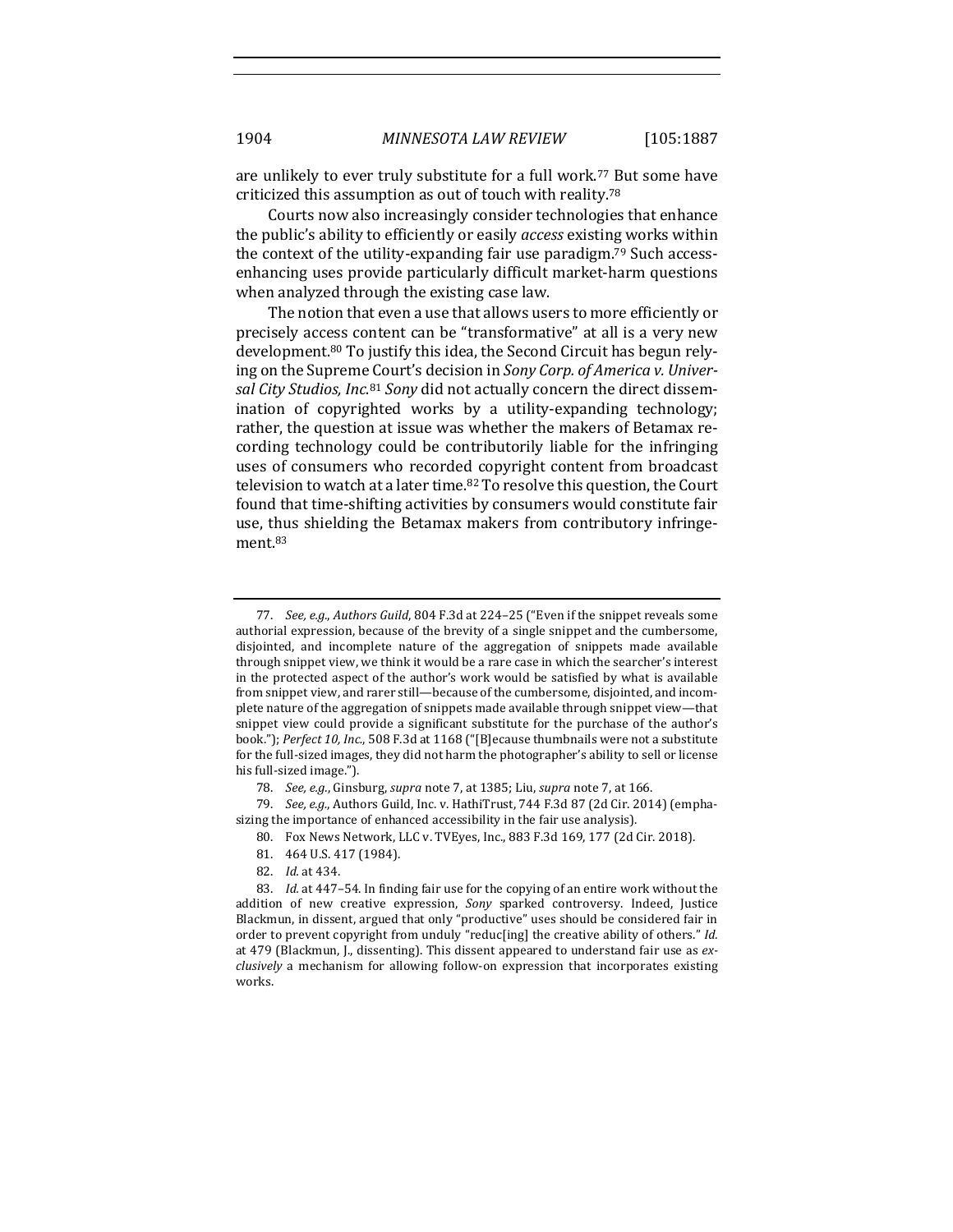2021] *UTILITY-EXPANDING FAIR USE* 1905

While *Sony* predated the introduction of transformative use into fair use analysis, the Second Circuit, in the 2018 decision *Fox News Network v. TVEyes*, characterized *Sony's* holding as supporting the proposition that "a secondary use may be a fair use if it utilizes technology to achieve the transformative purpose of improving the efficiency of delivering content."<sup>84</sup> Reading *Sony* to support the conclusion that technology that simply "improve[s] the efficiency of delivering content" is transformative was, as a concurrence noted, a " novel interpretation" that is in some tension with prior holdings.  $85$ 

Moreover, this interpretation of *Sony* raises particularly difficult questions under the fourth factor's market-harm analysis. Unlike a search tool, a use that improves efficient content delivery often enables *direct access* to that work, generally to the detriment of the existing dissemination markets controlled by the copyright owner.<sup>86</sup> The *TVEyes* court cabined this problem by noting that the use in *Sony* did not "unreasonably encroach" on rightsholders' entitlements.<sup>87</sup> The court explained that because the efficiency-enhancing use in *Sony* was provided to users who, "by virtue of owning a television set[,] had *acquired authorization* to watch a program when it was broadcast," the use did not usurp any of the copyright owners' lawful markets.<sup>88</sup> This appears to be the court's attempt to create a limiting principle to ensure that its reading of *Sony* did not run afoul of the fourth factor analysis. 

Although *Sony* did discuss the fact that viewers have generally been "invited" to watch broadcast TV content, $89$  the discussion in *TVEyes* was something of a reinterpretation of *Sony*, which in fact focused its fourth factor analysis predominantly on the non-commerciality of personal time-shifting and the lack of empirical evidence of

<sup>84.</sup> *Fox News Network, LLC*, 883 F.3d at 177.

<sup>85.</sup> *Id.* at 188-90 (Kaplan, J., concurring); see also Infinity Broad. Corp. v. Kirkwood, 150 F.3d 104, 106 (2d Cir. 1998) (holding that a service that allowed users to listen to radio broadcasts over the phone was not transformative); Swatch Grp. Mgmt. Servs. v. Bloomberg L.P., 756 F.3d 73, 84 (2d Cir. 2014) (characterizing *Sony* as involving a "non-transformative use"); Sag, *supra* note 73, at 332 (criticizing *TVEyes's* transformative use discussion as "muddled").

<sup>86.</sup> This was the essential problem posed in *Infinity Broadcasting Corp.*; there, the court denied fair use, finding that Kirkwood, operator of a service that transmitted radio broadcasts over the telephone, was "selling Infinity's copyrighted material in a market that Infinity, as the copyright owner, is exclusively entitled to exploit. Kirkwood . . . *replaces* Infinity as the supplier of those broadcasts to meet the demand of his customers." 150 F.3d at 111.

<sup>87.</sup> *Fox News Network, LLC*, 883 F.3d at 177.

<sup>88.</sup> *Id.* (emphasis added).

<sup>89.</sup> Sony Corp. of Am. v. Universal City Studios, Inc., 464 U.S. 417, 449-50 (1984).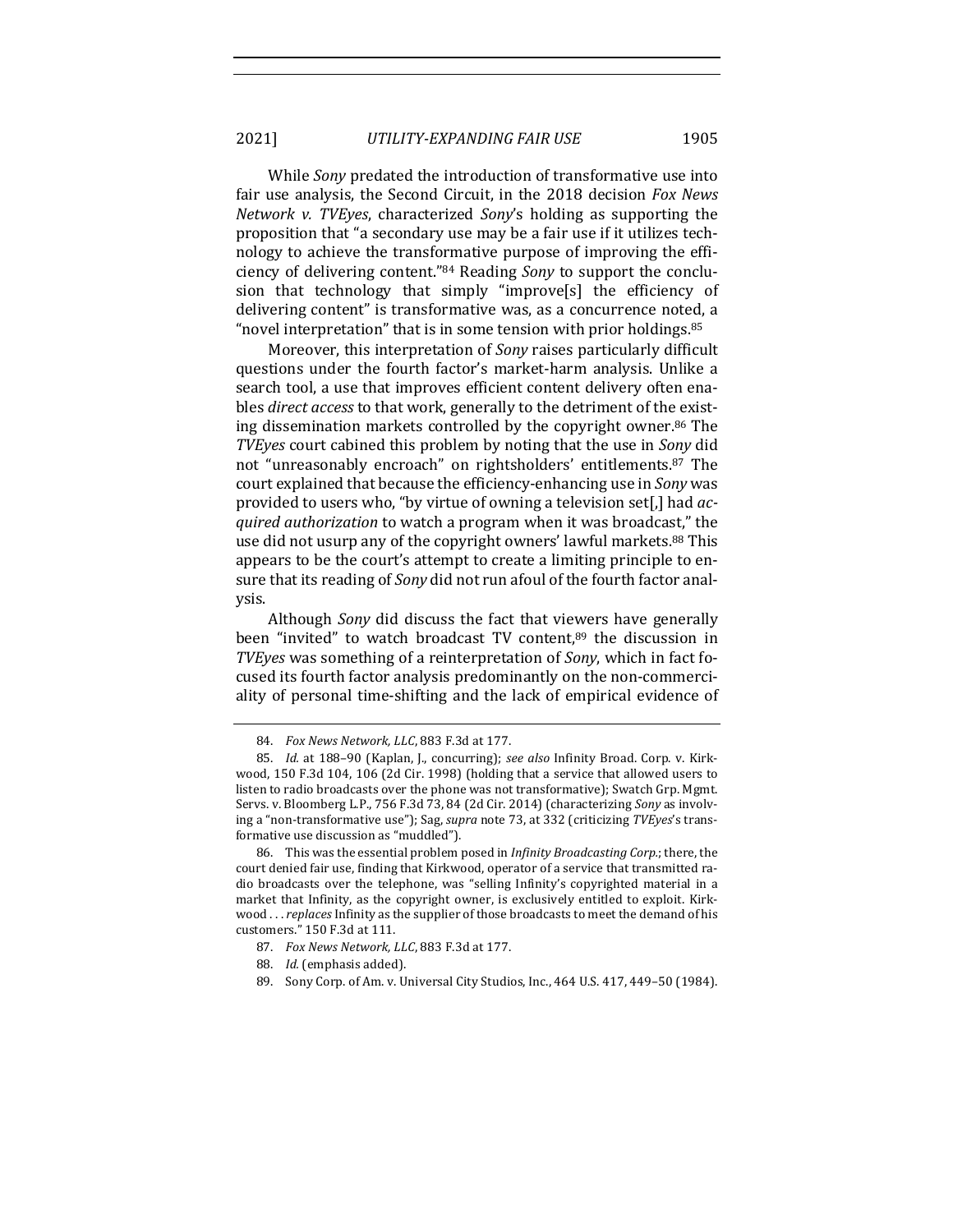market harm.<sup>90</sup> Nonetheless, the Second Circuit appears to be increasingly comfortable in classifying *Sony* as a utility-expanding transformative use case. In *Capitol Records v. ReDigi*, an opinion by Judge Leval endorsed *TVEyes*'s characterization of *Sony* as a transformative use case and agreed that because the viewing public had a general "right" to view the content of a telecast" there could be no market harm cognizable under the fourth factor when these same users utilized timeshifting technology to watch the telecast at a later date.<sup>91</sup>

Though both *TVEyes* and *ReDigi* accepted the idea that enhancing efficient access to copyrighted works *could in theory* qualify as a utility-expanding transformative use,  $92$  both cases also grappled with the limitations of the fair use analysis in allowing such technologies to operate without permission of the copyright owner and for no compensation.93

In *TVEyes*, the court considered a service that allows clients to engage in searches of transcripts of televised programs and then watch clips of any program responsive to the search. Though the plaintiffs on appeal did not challenge the transcript search function, $94$  they

<sup>90.</sup> *Id.* at 448–56.

<sup>91.</sup> Capitol Recs., LLC v. ReDigi Inc., 910 F.3d 649, 661 (2d Cir. 2018). Other cases might similarly be reclassified as "transformative" under this reinterpretation of *Sony*. For example, in *Fox Broadcasting Co. v. Dish Network L.L.C.*, the Ninth Circuit held that a cable box that permits users to fast-forward through commercials makes fair use of television programming. 747 F.3d 1060, 1068 (9th Cir. 2014). This holding depended on the fact that the Ninth Circuit found that plaintiffs had no copyright interest in the commercials themselves, which allowed the court to treat the use as essentially no different from the use in *Sony*. *Id.* 

<sup>92.</sup> Matt Sag has criticized these transformative use findings as doctrinally and normatively inconsistent with cases like *Authors Guild v. Google*, 804 F.3d 202 (2d Cir. 2015), in which users were provided with information about the underlying work but no direct access to the works. Sag, *supra* note 73, at 333 ("Conveying a substantial part of an expressive work so that some new member of the public can appreciate that expression without modification or addition may be welfare enhancing, but it is not transformative."). I agree that this was new terrain for the concept of transformative use, but I disagree that it is inherently inconsistent with prior use of the concept, which has more often than not been a proxy for allowing judges to grapple with the social value of a new use of copyrighted works generally. Transformative use, in this respect, is a useful concept for defining the social value of a new use and thus allowing this value to be weighed against the market harm to the copyright owner (and, by extension, the potential harm to copyright's incentive function). *See infra* Parts I.D, III (exploring this idea in more detail and explaining how the kind of access-enhancing transformative use identified in cases like *TVEyes* may be a useful analytic tool for crafting a compulsory license for utility-expanding technologies that do not warrant fair use findings, respectively).

<sup>93.</sup> *Fox News Network, LLC*, 883 F.3d at 169; *Capitol Recs., LLC*, 910 F.3d at 649.

<sup>94.</sup> The search function was challenged at the district court, which held that it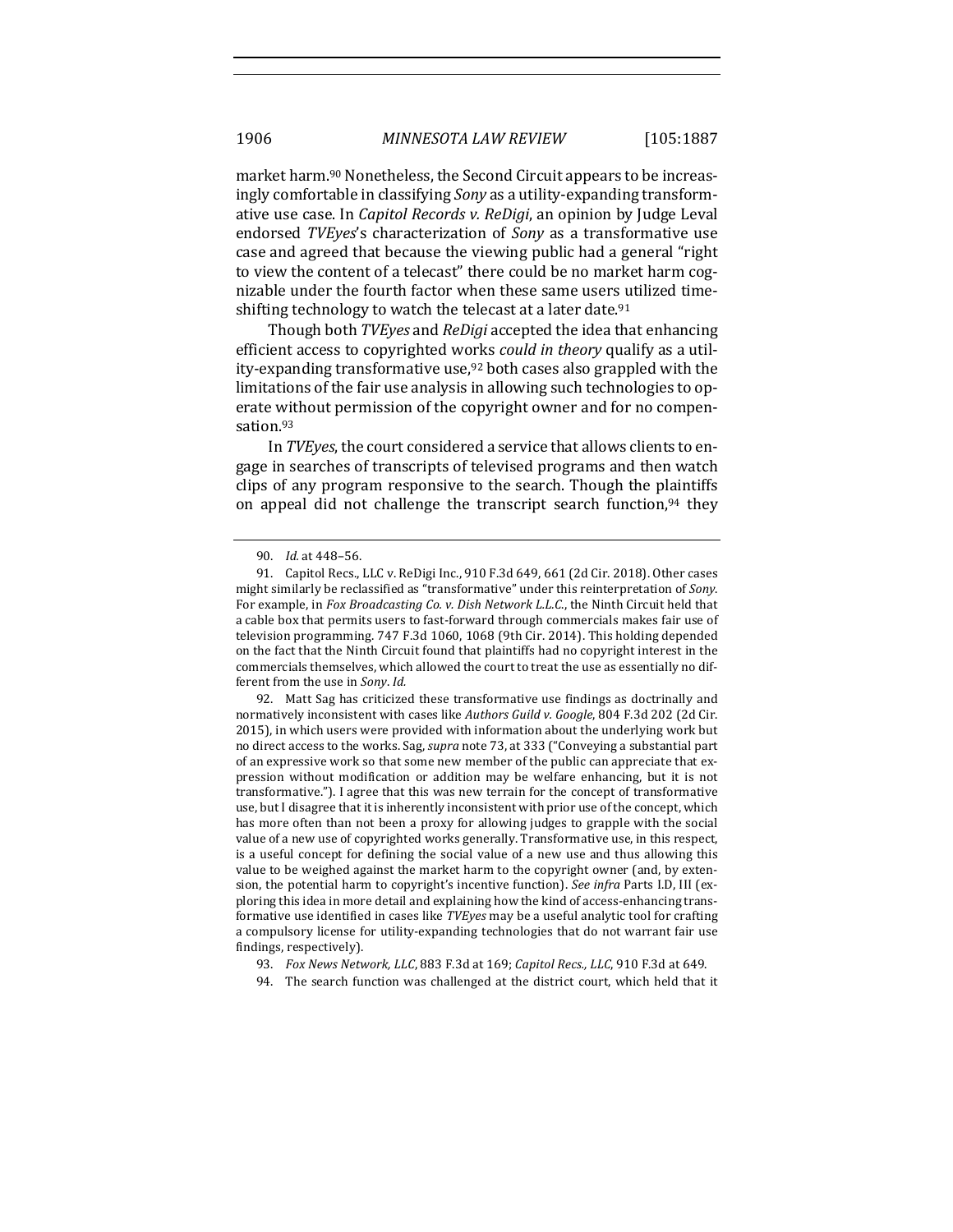argued that the "watch function" was an infringement of their exclusive rights. The Second Circuit considered TVEyes's fair use defense and, relying primarily on the novel interpretation of *Sony* described above, as well as *Google Books*, found that the clip watching feature was

transformative insofar as it enables users to isolate, from an ocean of programming, material that is responsive to their interests and needs, and to access that material with targeted precision. It enables nearly instant access to a subset of material—and to information about the material—that would otherwise be irretrievable, or else retrievable only through prohibitively inconvenient or inefficient means.<sup>95</sup>

This efficiency-enhancing use was sufficiently transformative to satisfy the first factor.

But despite finding that TVEyes had made transformative use of Fox's copyrighted television content, the court ultimately declined to find fair use, primarily because of the third factor (amount of use) and fourth factor (market harm). $96$  The court found that in distributing ten-minute clips of Fox's content, TVEyes "likely provide[s] [its] users with all of the Fox programming that they seek," without need to utilize Fox's authorized distribution channels.<sup>97</sup> And by "providing Fox's content to TVEyes clients without payment to Fox, TVEyes is in effect depriving Fox of licensing revenues from TVEyes or from similar entities" or of revenue from a similar service that Fox might itself wish to create.<sup>98</sup> Thus, even though the service was transformative, because it was substitutive of a valuable market for direct dissemination of Fox's content, the court concluded that a fair use finding was inappropriate.99

In *ReDigi*, the Second Circuit considered whether a service that facilitated "resale" of digital music files was infringing.<sup>100</sup> Though the primary question at issue was whether copyright's first sale doctrine applies to digital files (the court determined that it does not), the

was fair use. This conclusion seems unassailable under the precedent set by *HathiTrust, Google Books,* and other search cases: that a technology that provides useful information about a work, without providing direct access to the work, is fair use. See Sag, *supra* note 73, at 330-31; *Fox News Network, LLC*, 883 F.3d at 174-77.

<sup>95.</sup> *Fox News Network, LLC*, 883 F.3d at 177.

<sup>96.</sup> *Id.* at 174.

<sup>97.</sup> *Id.* at 179.

<sup>98.</sup> *Id.* at 180. The court noted that in contrast to the Betamax manufacturers in Sony, TVEyes was not enhancing access to content to which the users had already obtained a lawful entitlement. *Id.* 

<sup>99.</sup> *Id.*

<sup>100.</sup> Capitol Recs., LLC v. ReDigi Inc., 910 F.3d 649 (2d Cir. 2018).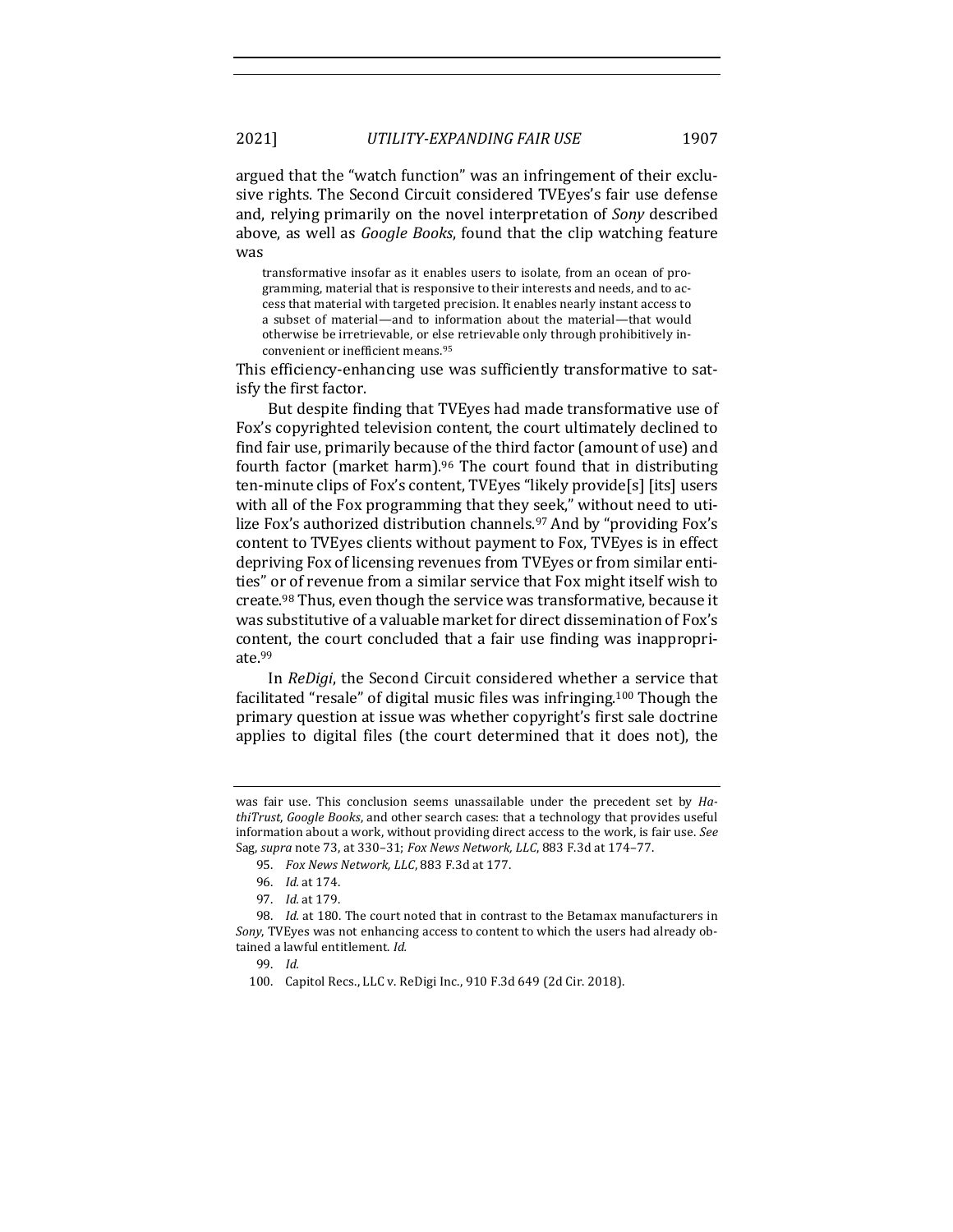defendant also argued that its service was fair use.<sup>101</sup> The court found that the argument that ReDigi makes transformative use of musical works was very weak compared to prior precedents like *TVEyes*; indeed, the "transformative purpose and character of TVEyes' use, while modest, was far more transformative than what ReDigi has shown here," which essentially was that it was merely operating a resale market.<sup>102</sup> The court added that even if ReDigi is "credited with some faint showing of a transformative purpose, that purpose is overwhelmed by the substantial harm ReDigi inflicts on the value of Plaintiffs' copyrights through its direct competition in the rights holders' legitimate market, offering consumers a substitute for purchasing from the rights holders."<sup>103</sup> Thus, based on logic similar to *TVEyes*, the court found no fair use.<sup>104</sup>

Though courts outside the Second Circuit have declined to adopt as expansive a definition of transformativeness as the Second Circuit, several other cases have grappled with whether utility-expanding technologies, despite their benefits to the public, are too market-substitutive to warrant fair use findings. The recent Ninth Circuit case *Dis*ney Enterprises v. VidAngel presents a useful example.<sup>105</sup> VidAngel operates an online streaming service that allows users to view modified versions of copyrighted movies and television shows in which "objectionable" content is removed based on the viewers' preferences.<sup>106</sup> VidAngel operates without a license from copyright owners, which led a group of film and television studios to file suit in California federal court.<sup>107</sup> Among VidAngel's defenses was that its service made fair use of the plaintiffs' content.<sup>108</sup>

At the Ninth Circuit, VidAngel argued that its use was transformative because it enables parents to ensure that shows and movies are consistent with "[r]eligious convictions and parental views" and thus watchable.<sup>109</sup> The Ninth Circuit rejected this argument, relying on a narrow interpretation of the first factor analysis and holding that because VidAngel does not "add[] something new" or change the

108. VidAngel also argued that the Family Movie Act precluded copyright infringement, but both the district court and Ninth Circuit rejected this defense. *Id.* at 857-61.

109. *Id.* at 861.

<sup>101.</sup> *Id.* at 655-60.

<sup>102.</sup> *Id.* at 660-63.

<sup>103.</sup> *Id.* at 663.

<sup>104.</sup> *Id.* at 664.

<sup>105.</sup> Disney Enters., Inc. v. VidAngel, Inc., 869 F.3d 848 (9th Cir. 2017).

<sup>106.</sup> *Id.* at 854.

<sup>107.</sup> *Id.* at 855.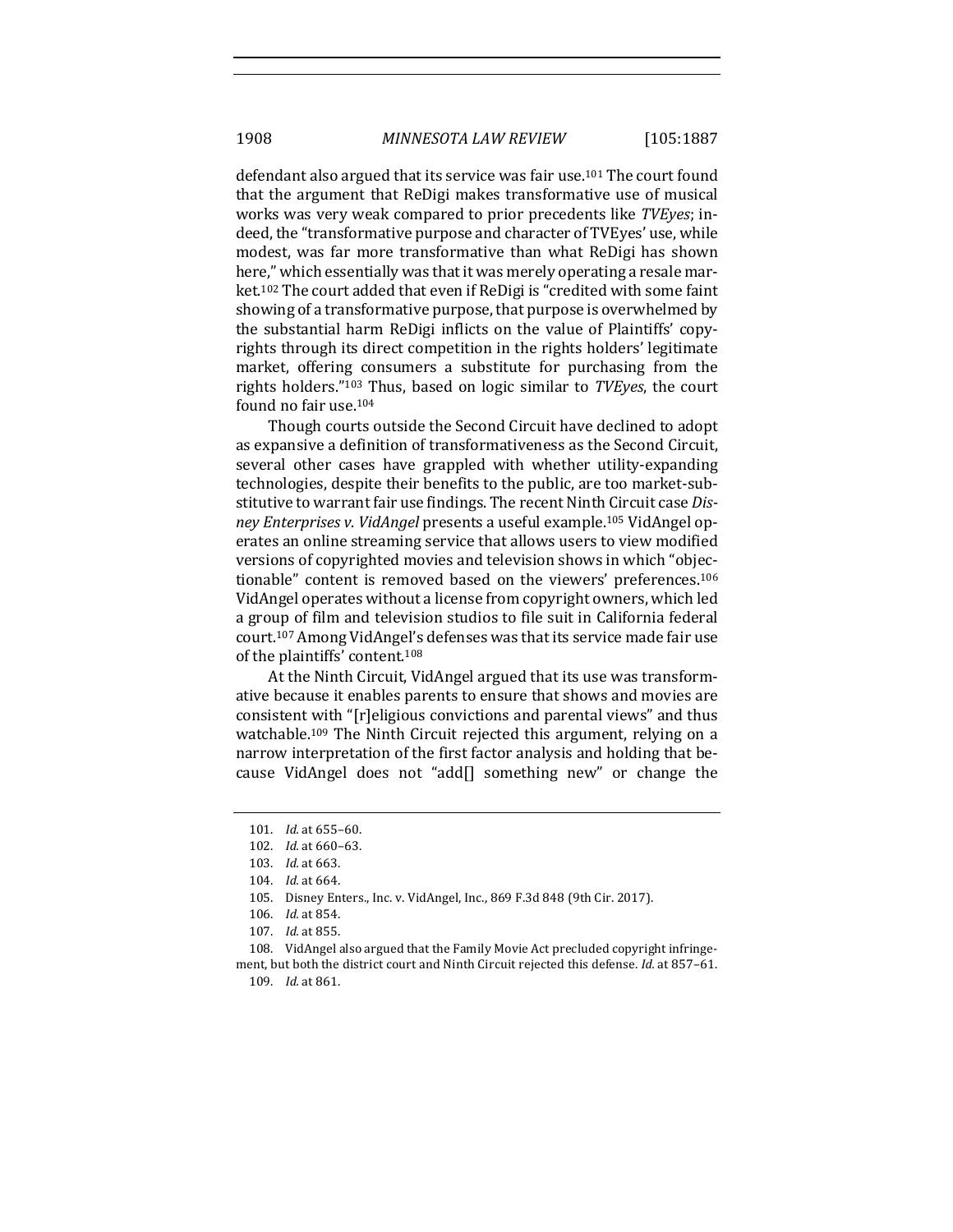2021] *UTILITY-EXPANDING FAIR USE* 1909

"expression, meaning, or message" of the copyrighted content, it is not transformative.<sup>110</sup> This conclusion is in some tension with the Second Circuit's current understanding that a utility-expanding technology can also be transformative; if a technology like TVEyes is transformative because it enables users to instantly access "material that is responsive to their interests and needs  $\dots$  with targeted precision," $^{111}$ then a technology like VidAngel that allows users to selectively omit materials in order to render a work more responsive to their interests or needs would arguably also qualify as transformative. That being said, the Ninth Circuit's fourth factor analysis rested on more solid ground. The court agreed with the district court that VidAngel clearly harmed rightsholders' markets because "VidAngel's service is an effective substitute for Plaintiff's unfiltered works," noting in particular that "surveys suggested that 49% of its customers would watch the movies without filters" and that, by using VidAngel's service, these users were depriving the rightsholders of revenue.<sup>112</sup> In this respect, the Ninth Circuit's ultimate determination that VidAngel was not fair use echoes the Second Circuit's findings in transformative-but-substitutive cases like *TVEyes*.

A similar tension was at play in the Eleventh Circuit case *Cambridge University Press v. Patton, which concerned Georgia State Uni*versity (GSU)'s use of a digital course management system that allows professors to upload selections of academic books and articles for students to use.<sup>113</sup> A group of publishers sued GSU, arguing that this system's unlicensed use of their works constituted infringement.<sup>114</sup> The Eleventh Circuit found that the first fair use factor favored GSU, but only because of the non-profit and educational nature of the use.<sup>115</sup> The court, relying on the same narrow definition of transformativeness as the Ninth Circuit, found that the use was *not* transformative.<sup>116</sup> Nonetheless, this reasoning would also likely not hold up under the Second Circuit's more expansive understanding of transformativeness

<sup>110.</sup> *Id.* (quoting Campbell v. Acuff-Rose Music, Inc., 510 U.S. 569, 579 (1994)).

<sup>111.</sup> Fox News Network, LLC v. TVEyes, Inc., 883 F.3d 169, 177 (2d Cir. 2018).

<sup>112.</sup> *Disney Enters., Inc.*, 869 F.3d at 861.

<sup>113.</sup> Cambridge Univ. Press v. Patton, 769 F.3d 1232 (11th Cir. 2014).

<sup>114.</sup> *Id.* at 1237.

<sup>115.</sup> *Id.* at 1263-67.

<sup>116.</sup> *Id.* at 1262-63 ("Here, Defendants' use of excerpts of Plaintiffs' works is not transformative. The excerpts of Plaintiffs' works posted on GSU's electronic reserve system are verbatim copies of portions of the original books which have merely been converted into a digital format.... Defendants [do not] use the excerpts for anything other than the same intrinsic purpose—or at least one of the purposes—served by Plaintiffs' works: reading material for students in university courses.").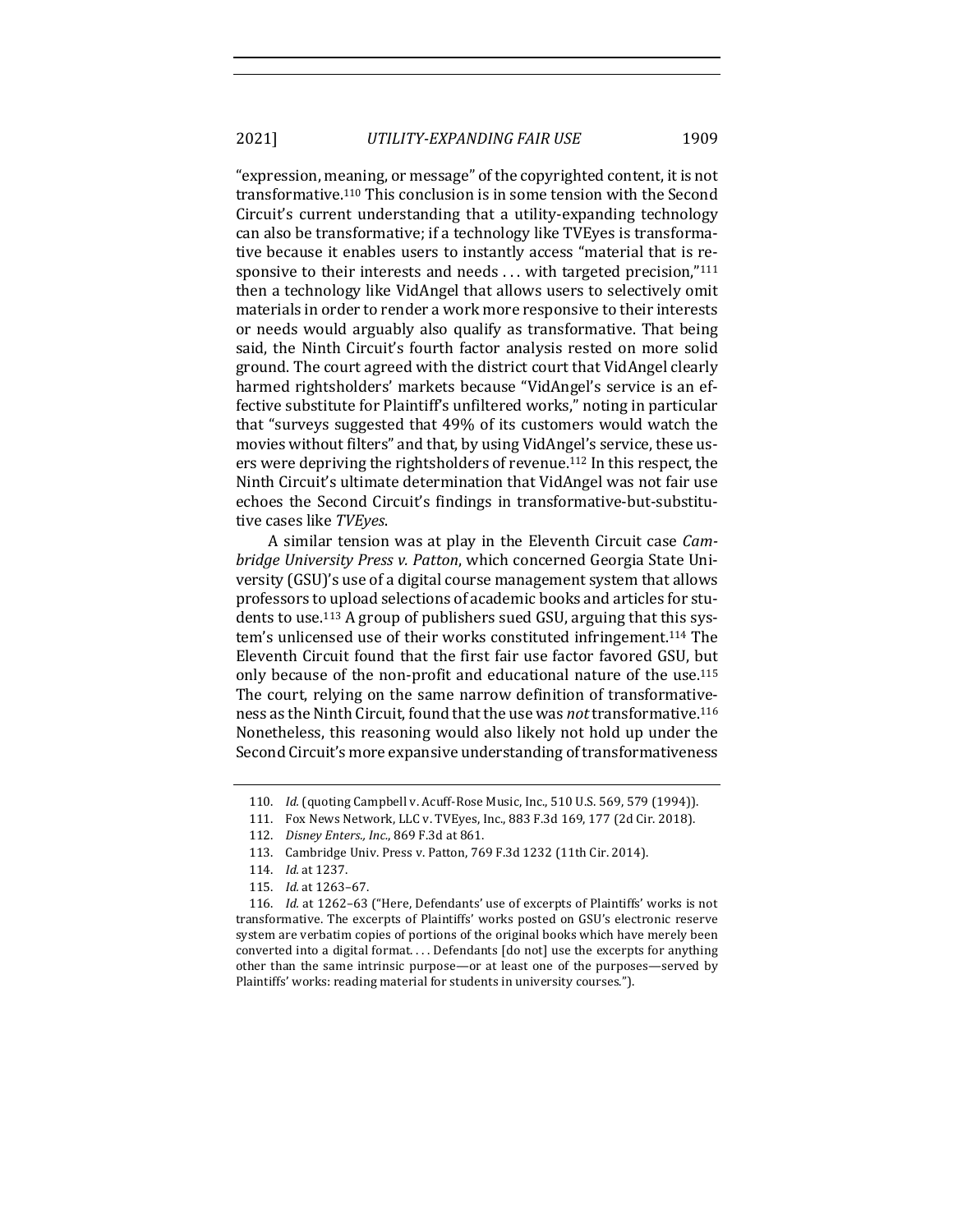as covering any utility-enhancing technology. Indeed, the Eleventh Circuit emphasized that the GSU course service "facilitate[s] easy access" to the plaintiff's works, explaining more generally that "this is a case in which technological advances have created a new, more efficient means of delivery for copyrighted works."117

As with the cases discussed above, the fourth factor analysis allowed the court to grapple with the market harm that allowing uncompensated use of such an access-enhancing technology might allow. The court found primarily that the presence of an established licensing market for educational use of excerpts of academic work meant that GSU's use was market-harming, at least for those works where there was evidence such a licensing market exists.<sup>118</sup> In remanding to the district court, the Eleventh Circuit repeatedly emphasized the importance of paying particular heed to the fourth factor going forward because, in such dissemination-related cases, the "threat of market substitution [is particularly] serious." $119$ 

The recently settled case *Chronicle Books v. Audible, Inc.*<sup>120</sup> provides a final example of the limits of the utility-expanding fair use paradigm. Audible, a prominent audiobook company, recently introduced a new feature called "Audible Captions," which provides users with the ability to read text while listening (and only while listening) to the audiobook.<sup>121</sup> The text in question is not taken directly from the original written book but rather generated from the audiobook using transcription software.<sup>122</sup> A group of publishers filed suit, alleging that Audible only has a license to distribute *audio* books and that, by also distributing the text of books, Audible was infringing copyrights in the written versions of these books.<sup>123</sup>

Audible raised fair use as a defense, among other arguments. Audible argued primarily that its service was designed "to 'expand[]

<sup>117.</sup> *Id.* at 1237, 1263.

<sup>118.</sup> *Id.* at 1275-81 ("[I]t is sensible that a particular unauthorized use should be considered 'more fair' when there is no ready market or means to pay for the use, while such an unauthorized use should be considered 'less fair' when there is a ready market or means to pay for the use.").

<sup>119.</sup> *Id.* at 1281; *see also* Cambridge Univ. Press v. Albert, 906 F.3d 1290, 1299 (11th Cir. 2018) (reversing and remanding the district court's fair use determination and reiterating the court's prior fourth-factor holdings).

<sup>120.</sup> Complaint, Chronicle Books, LLC v. Audible, Inc., No. 19-CV-07913 (S.D.N.Y. Aug. 23, 2019).

<sup>121.</sup> *Id.* at 11-14.

<sup>122.</sup> Memorandum of Law in Opposition to Motion for Preliminary Injunction at 6, *Chronicle Books*, No. 19-CV-07913 (S.D.N.Y. Sept. 12, 2019).

<sup>123.</sup> *Id.*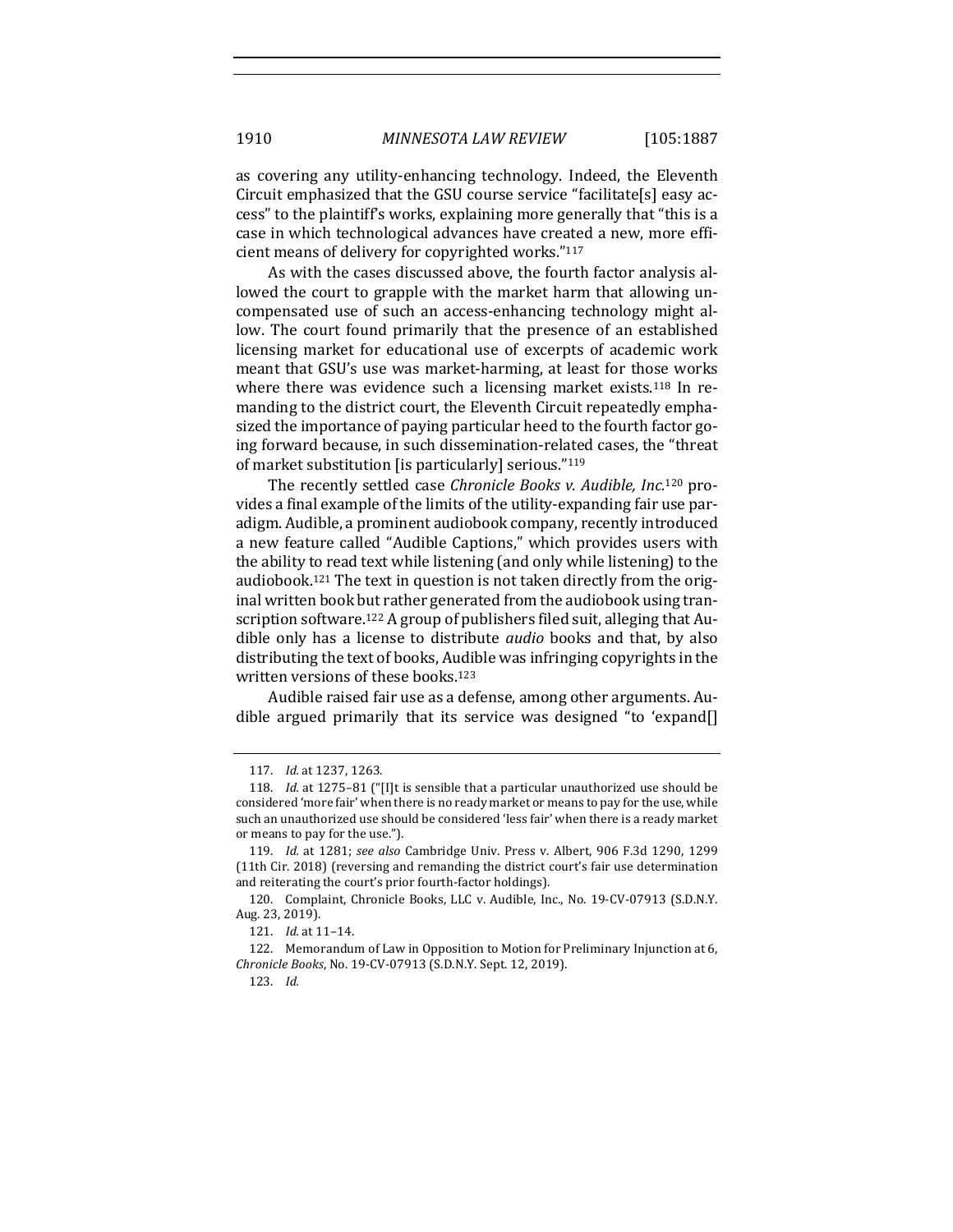2021] *UTILITY-EXPANDING FAIR USE* 1911

[the] utility' of audiobooks." $124$  In particular, the service "will enhance the listening experience" of users by providing them with the option to briefly summon text in order to make sure they have understood the audio content, and/or access word definitions, translations, and other reference materials.<sup>125</sup>

Although the case settled before the court could address this fair use argument,<sup>126</sup> Audible would have likely faced challenges similar to the defendants in *TVEyes* and *ReDigi*. Even if Audible could prove its service was transformative (a plausible argument under the *TVEyes* precedent and its interpretation of *Sony*), it would have faced an uphill battle under the fourth factor analysis. Indeed, as the publisher plaintiffs argued, the Audible Captions service usurps the market for textformat books, as well as harms established licensing markets for "cross-format" services that provide both audio and text simultaneously.<sup>127</sup> Audible's clear unlicensed creation of a market substitute in one of the copyright owners' primary dissemination markets would likely have precluded a fair use finding.<sup>128</sup>

Cases like *TVEyes, VidAngel, Cambridge University Press, and Audible* display the limitations of using the fair use doctrine as a vehicle for allowing utility-expanding technologies to thrive. When a utilityexpanding use merely provides information about the underlying work—like a search tool—but does not actually display usable versions of the work, courts seem to be comfortable finding no market harm under the fourth fair use factor on the ground that the copyright owner's primary dissemination markets remain untouched. But when a use does provide access to much of the underlying work, even if it does so in an innovative, efficiency-enhancing manner, the fourth factor is likely to preclude a finding of fair use because of market harm to the copyright owner. As the next Section explores, this doctrinal

<sup>124.</sup> *Id.* at 23 (quoting Capitol Recs., LLC v. ReDigi Inc., 910 F.3d 649, 660-61 (2d Cir. 2018)).

<sup>125.</sup> *Id.* at 19-22.

<sup>126.</sup> Andrew Albanese, *Audible, Publishers Say They've Settled 'Captions' Lawsuit*, PUBLISHERS WKLY. (Jan. 14, 2020), https://www.publishersweekly.com/pw/by-topic/ digital/copyright/article/82166-audible-publishers-say-they-ve-settled-captions -lawsuit.html [https://perma.cc/M345-NETC].

<sup>127.</sup> Reply Memorandum of Law at 13-14, *Chronicle Books*, No. 19-CV-07913 (S.D.N.Y. Sept. 24, 2019).

<sup>128.</sup> Audible cited the *TVEyes* court's limiting principle for *Sony*, described above: that when a use enhances efficient access for users who have "acquired an entitlement to receive the content," fair use is appropriate. Memorandum of Law in Opposition to Motion for Preliminary Injunction, *supra* note 122, at 23. This argument is not compelling, as the "entitlement" that Audible (and its users) had acquired was to listen to *audio* versions of a book, not to access text versions. *Id.*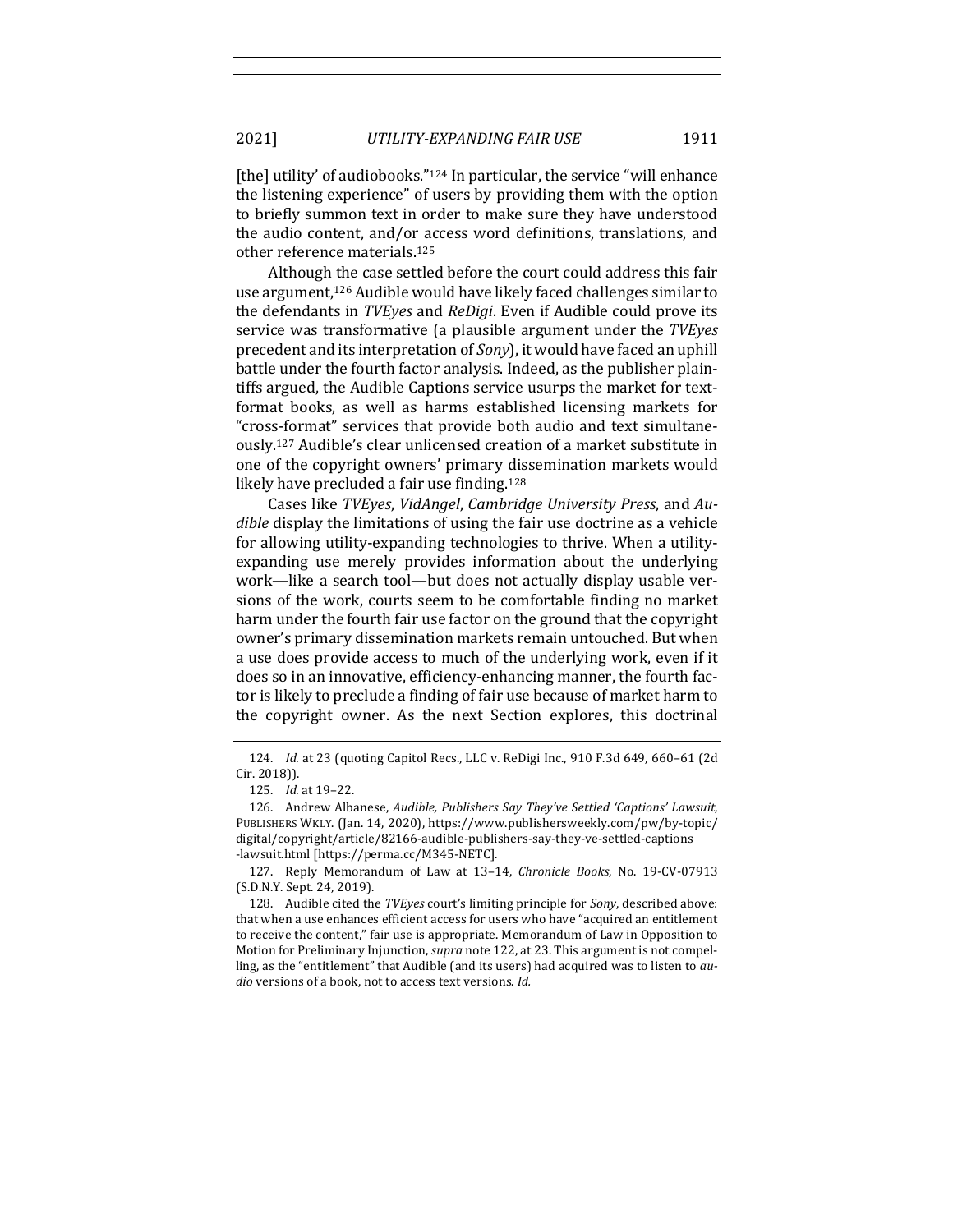tension speaks to a larger normative problem in treating all utilityexpanding technologies as fair use.

## D. UTILITY-EXPANDING FAIR USE: NORMATIVE TENSIONS

Understanding the normative implications of the rise of utilityexpanding fair use requires a deeper inquiry into a topic of frequent discussion among intellectual property scholars: why fair use should exist to begin with. While most scholars agree that fair use must sometimes be employed, there is significant disagreement about when a fair use finding should occur and how, generally, the doctrine should relate to the overall goals of the U.S. copyright system.

One influential theory argues that fair use should function as a limited tool for correcting market failures resulting from transaction costs, especially the difficulty or general unfeasibility of creating a licensing arrangement.<sup>129</sup> If and when a use cannot come about through conventional licensing markets because of transaction costs barriers, the fair use doctrine can step in and allow it to occur.<sup>130</sup>

The transaction costs remediation theory of fair use has become less influential in recent years, especially as commentators have noted that its logic does not support many of the transformative use cases in which licensing markets were feasible but uses were nonetheless deemed fair.<sup>131</sup> Instead, many scholars now conceive of the doctrine as operating to fine-tune the policy agenda that underlies copyright: to increase social welfare by incentivizing the creation of creative works. 132

As many have noted, because this goal stems from notions of allocative efficiency-that, in the absence of copyright protection, creative goods will be underproduced—it is important to account for the inefficiencies that also come from providing exclusive rights in

<sup>129.</sup> *See* Ben Depoorter & Francesco Parisi, *Fair Use and Copyright Protection: A Price Theory Explanation,* 21 INT'L REV. L. & ECON. 453 (2002).

<sup>130.</sup> *Id.* at 455 (explaining that under this theory, "the fair-use doctrine effectively 'reallocates' ownership rights in order to minimize the negative efficiency consequences of positive transaction costs in the market"). The transaction costs theory is often attributed to Wendy Gordon, though Gordon has frequently challenged that her theory should be limited *only* to transaction costs-based market failures. See Wendy J. Gordon, *Excuse and Justification in the Law of Fair Use: Transaction Costs Have Always Been Part of the Story*, 50 J. COPYRIGHT SOC'Y U.S.A. 149, 190 (2003); Wendy J. Gordon, *Fair Use as Market Failure: A Structural and Economic Analysis of the Betamax Case* and Its Predecessors, 82 COLUM. L. REV. 1600, 1613 (1982).

<sup>131.</sup> Abraham Bell & Gideon Parchomovsky, *The Dual-Grant Theory of Fair Use*, 83 U. CHI. L. REV. 1051, 1066-69 (2016) (discussing the decline of this theory).

<sup>132.</sup> *See supra* notes 22–23 and accompanying text.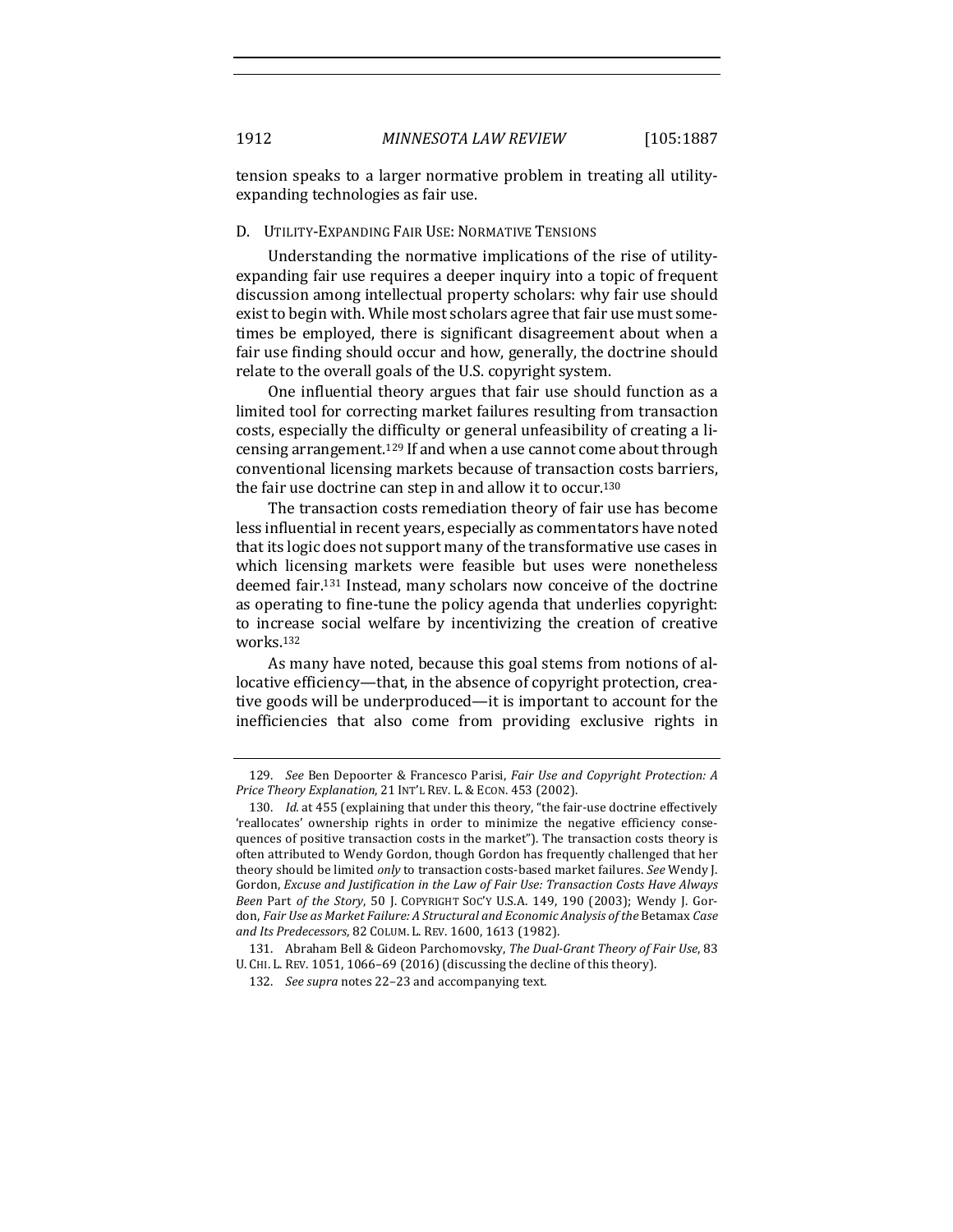2021] *UTILITY-EXPANDING FAIR USE* 1913

otherwise nonexcludable works of information.<sup>133</sup> In particular, the fact that copyright owners are able to artificially price higher than marginal cost will exclude certain users from the market, generating a deadweight loss.<sup>134</sup> Copyright may also sometimes frustrate its own goals by preventing future creators from using existing works to create new works.<sup>135</sup> According to some, fair use exists to allow for balancing between these competing inefficiencies, creating better allocative efficiency by allowing uses to go forward when the financial incentives that would be allowed for by a market-based approach are low but the losses to society stemming from restricted access are high.<sup>136</sup> A similar theory treats fair use as a tool for ensuring that the "spillovers," or positive externalities, generated by uses of copyright goods can occur.<sup>137</sup> Under this theory too, fair use invites courts to balance between the value of these spillovers and the potential loss to copyright's incentive function that would occur through allowing uncompensated use.<sup>138</sup>

These theories share in common a commitment to treating fair use as intrinsically tied to the policy goals that justify copyright's exclusive rights rather than as a limited exception to be applied only in the case of a transaction costs-based market failure. By providing space for balancing between the social gains allowed for by access and the need to incentivize creative works, the doctrine can fine-tune these policy goals on a case-by-case basis.

The idea of transformative use corresponds well to a conception of fair use that focuses on finding balance in copyright's competing policy goals and mitigating the social costs that can be generated by recognizing exclusive rights in creative works.<sup>139</sup> The conception of

<sup>133.</sup> See generally YOCHAI BENKLER, THE WEALTH OF NETWORKS: HOW SOCIAL PRODUCTION TRANSFORMS MARKETS AND FREEDOM 35-37 (2006).

<sup>134.</sup> *See id.* at 36.

<sup>135.</sup> *Id.* at 35–37; *see also* Balganesh, *supra* note 1, at 1578.

<sup>136.</sup> William W. Fisher III, *Reconstructing the Fair Use Doctrine*, 101 HARV. L. REV. 1659, 1714-15 (1988); Glynn S. Lunney, Jr., *Fair Use and Market Failure: Sony Revisited*, 82 B.U. L. REV. 975, 1030 (2002).

<sup>137.</sup> *See* Brett M. Frischmann & Mark A. Lemley, *Spillovers*, 107 COLUM. L. REV. 257, 288–89 (2007) ("Many paradigmatic uses deemed fair involve use of a work to engage in activities that yield diffuse, small-scale spillovers to a community.").

<sup>138.</sup> *Id.* at 289-90 ("Courts ask whether the defendant's use leads to a substitute expression that will compete directly with the original work being used without permission or, alternatively, with derivatives of the original. To the extent that substitution is likely, there is likely a greater impact on incentives, and this is a social cost to deeming the use fair. If market substitution is unlikely, however, the risk to incentives is smaller.").

<sup>139.</sup> Netanel, *supra* note 39, at 736 ("The transformative use paradigm views fair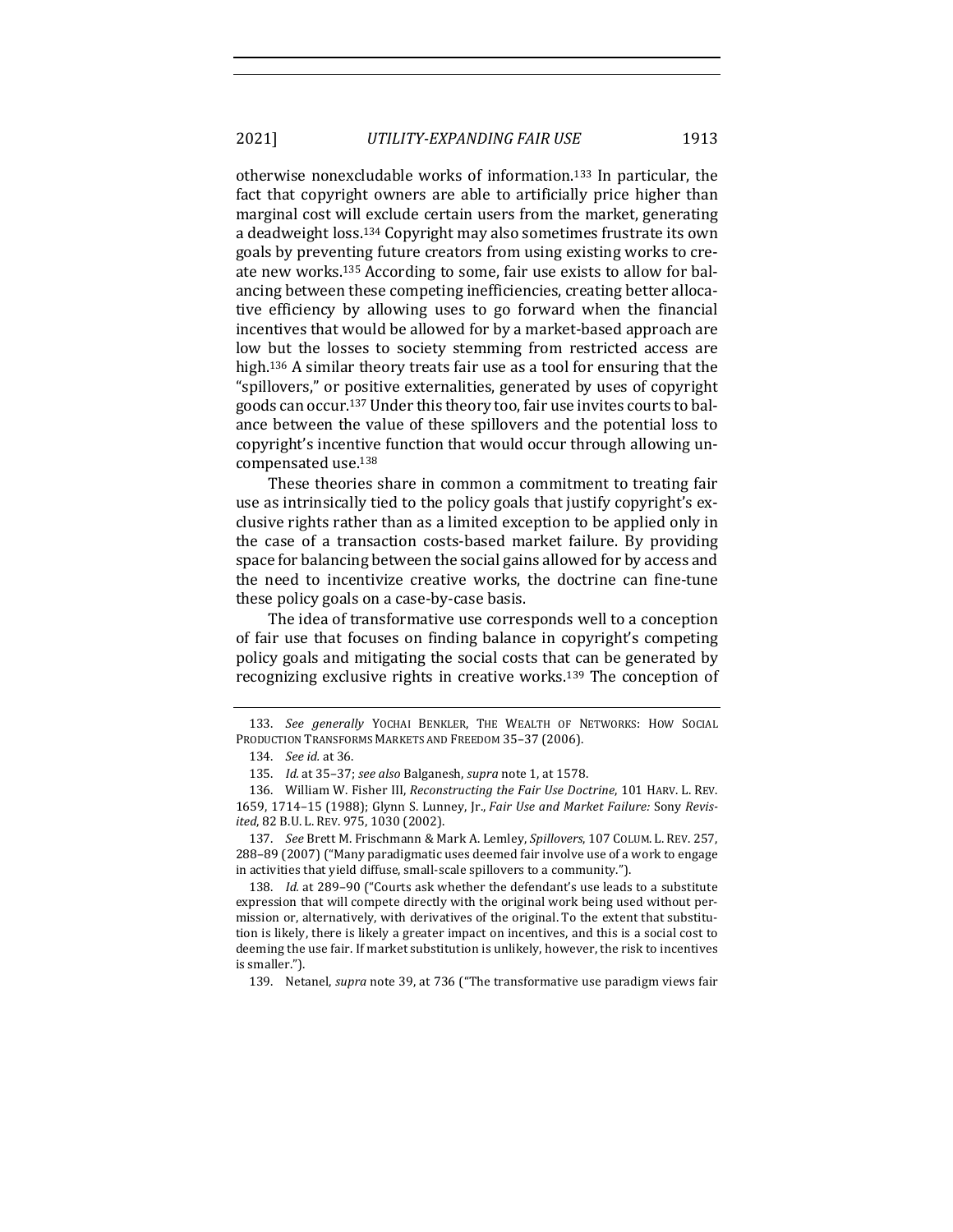transformative use embraced by *Campbell* ensures that copyright owners are unable to block new works of creative expression when the threat of market harm—and by extension the threat to copyright's incentive function—is low.<sup>140</sup> As *Campbell* explained, some works can "provide social benefit, by shedding light on an earlier work, and, in the process, creating a new one." $141$  Allowing such works to occur without compensating the copyright owner ensures "breathing space within the confines of copyright." $142$  This traditional form of transformative use is welfare-enhancing in that it essentially prevents copyright from undermining its own incentivization goal; it ensures that authors can only claim compensation in markets for their work rather than engaging in demands for licensing revenue that overly stifles the creativity of others.<sup>143</sup>

Utility-expanding fair use appears to be based on a different conception of copyright's policy agenda, one in which copyright's incentive function needs to be actively weighed against the public's *general* interest in accessing creative works irrespective of whether the work is being used in new creation.<sup>144</sup> As many of these fair use cases recognized, it makes sense to treat utility-expanding uses as socially valuable even though these uses do not produce new expressive content. Authors Guild v. Google explained that the "primary intended beneficiary [of copyright] is the public, whose access to knowledge copyright seeks to advance."<sup>145</sup> While "providing rewards for authorship" that incentivize the creation of new works is the primary way the public interest is served, "giving authors *absolute* control over all copying from their works would tend in some circumstances to limit, rather than expand, public knowledge."<sup>146</sup> As *Sony* also recognized, techno $logical$  tools that "expand $[]$  public access" to existing content "yield $[]$ societal benefits"147 and thus must also be weighed against the

use as integral to copyright's purpose of promoting widespread dissemination of creative expression, not a disfavored exception to copyright holders' exclusive rights.").

144. *See generally* Jacob Victor, Copyright's Law of Dissemination (unpublished manuscript) (on file with author) (exploring these normative goals in more detail).

<sup>140.</sup> *See supra* Part I.A.

<sup>141.</sup> Campbell v. Acuff-Rose Music, Inc., 510 U.S. 569, 580 (1994).

<sup>142.</sup> *Id.* at 579.

<sup>143.</sup> *See supra* notes 52-53 and accompanying text.

<sup>145.</sup> Authors Guild v. Google, Inc., 804 F.3d 202, 212 (2d Cir. 2015).

<sup>146.</sup> *Id.* at 212–13 ("Each factor thus stands as part of a multifaceted assessment of the crucial question: how to define the boundary limit of the original author's exclusive rights in order to best serve the overall objectives of the copyright law to expand public learning while protecting the incentives of authors to create for the public good.").

<sup>147.</sup> Lunney, *supra* note 136, at 982 (citation omitted).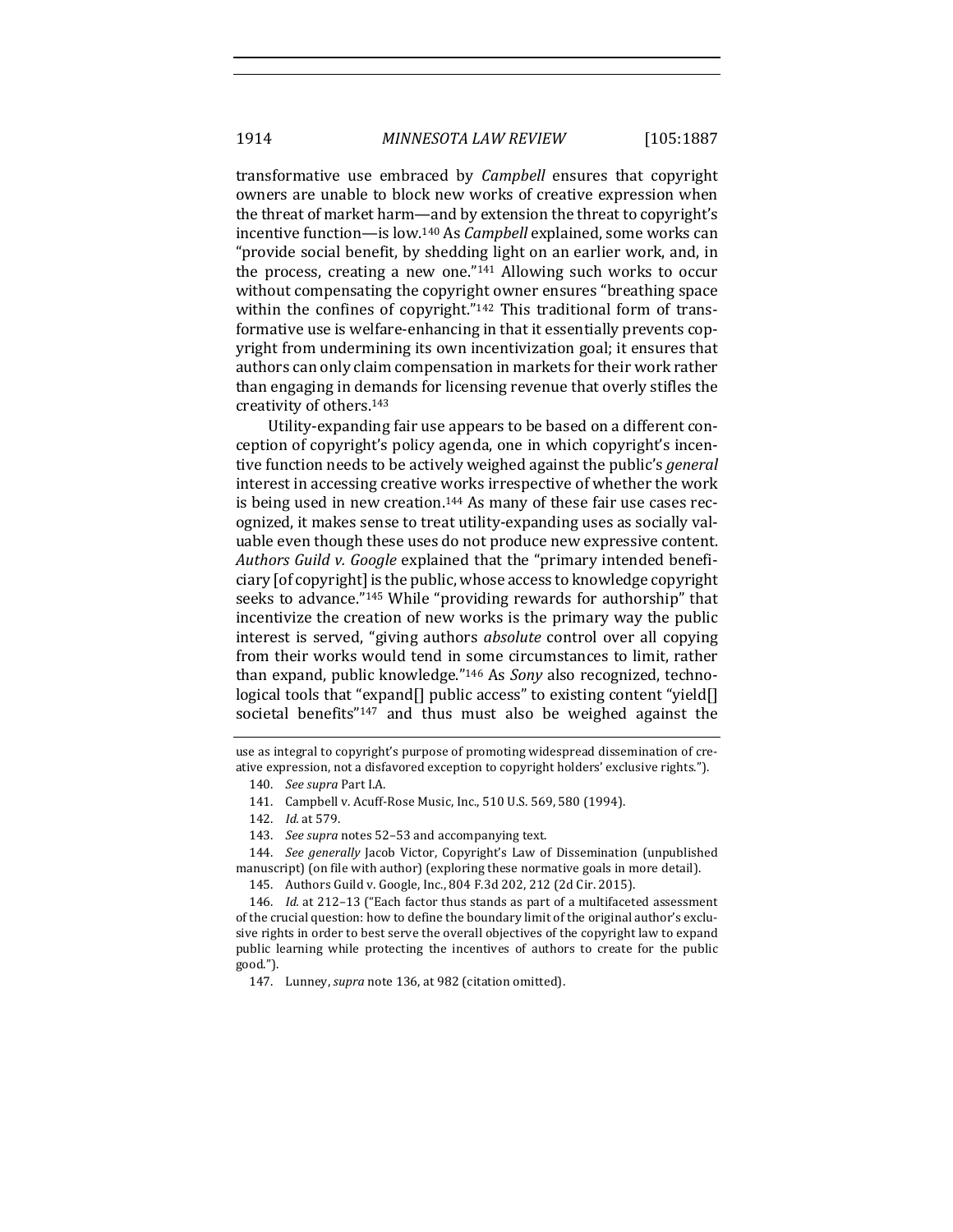importance of authors' incentives.148 These arguments are roughly consistent with the welfare-enhancing scholarly account of fair use described above. By aiding the development of socially valuable spillovers or expanding ease of access (and reducing deadweight loss), these uses also enhance welfare, even though no new creative works are generated.149

At the same time, recognizing the value of utility-expanding technologies from the perspective of copyright's policy agenda also may explain why fair use can be an imperfect vehicle for allowing these uses to flourish. As explained above, the traditional conception of transformative use is able to account for both sides of copyright's balancing act: by only allowing new creative uses that transform both purpose and content—such as a parody or history book—this version of the doctrine ensures that creators receive a financial incentive to produce new works only until the point is reached that their potential licensing markets would frustrate others' new and culturally valuable creative enterprises.<sup>150</sup> Because the new use generates a creative work that operates in a market distinct from the original (and its traditional/reasonable derivatives), courts seem to believe that finding the use non-market-harming would pose no threat to copyright's

150. *See supra Part I.A.* 

<sup>148.</sup> Sony Corp. of Am. v. Universal City Studios, Inc., 464 U.S. 417, 454 (1984); see also Lunney, *supra* note 136, at 992-94 (arguing that *Sony* supports reading fair use as balancing between the "competing public interests" of access and incentives).

<sup>149.</sup> An assumption here is that traditional, market-based licensing between copyright owners and new disseminators may not always be able to effectuate these aims. While a full discussion of why licensing markets can fail is outside the scope of this Article, there are numerous reasons why copyright owners might refuse to license or use their market position to demand exorbitantly high royalties. Some copyright owners simply seek to take advantage of their market position to extract the maximum amount of royalties they can receive. See Victor, *supra* note 14, at 977-82 (discussing market power and holdup problems in copyright licensing). Others may refuse to license to try to bankrupt companies that use new forms of dissemination technology so that they can enter the market themselves. Copyright owners may sometimes overcharge or refuse to license even when faced with evidence that a new technology will actually expand copyright owners' markets and revenue sources. The reasons here are complex, but one powerful explanation is that copyright owners, especially those invested in established forms of dissemination (e.g., paper books, CD sales) often suffer from an "Innovator's Dilemma" that causes them to privilege incumbent forms of dissemination over new forms. See Michael A. Carrier, *Copyright and Innovation: The Untold Story*, 2012 WIS. L. REV. 891, 927 (exploring this phenomenon in the music marketplace). Copyright owners may also irrationally overvalue their works due to a form of endowment effect that some have called a "creativity effect." See Christopher Buccafusco & Christopher Jon Sprigman, The Creativity Effect, 78 U. CHI. L. REV. 31 (2011) (describing how creators overvalue their work substantially more than potential buyers).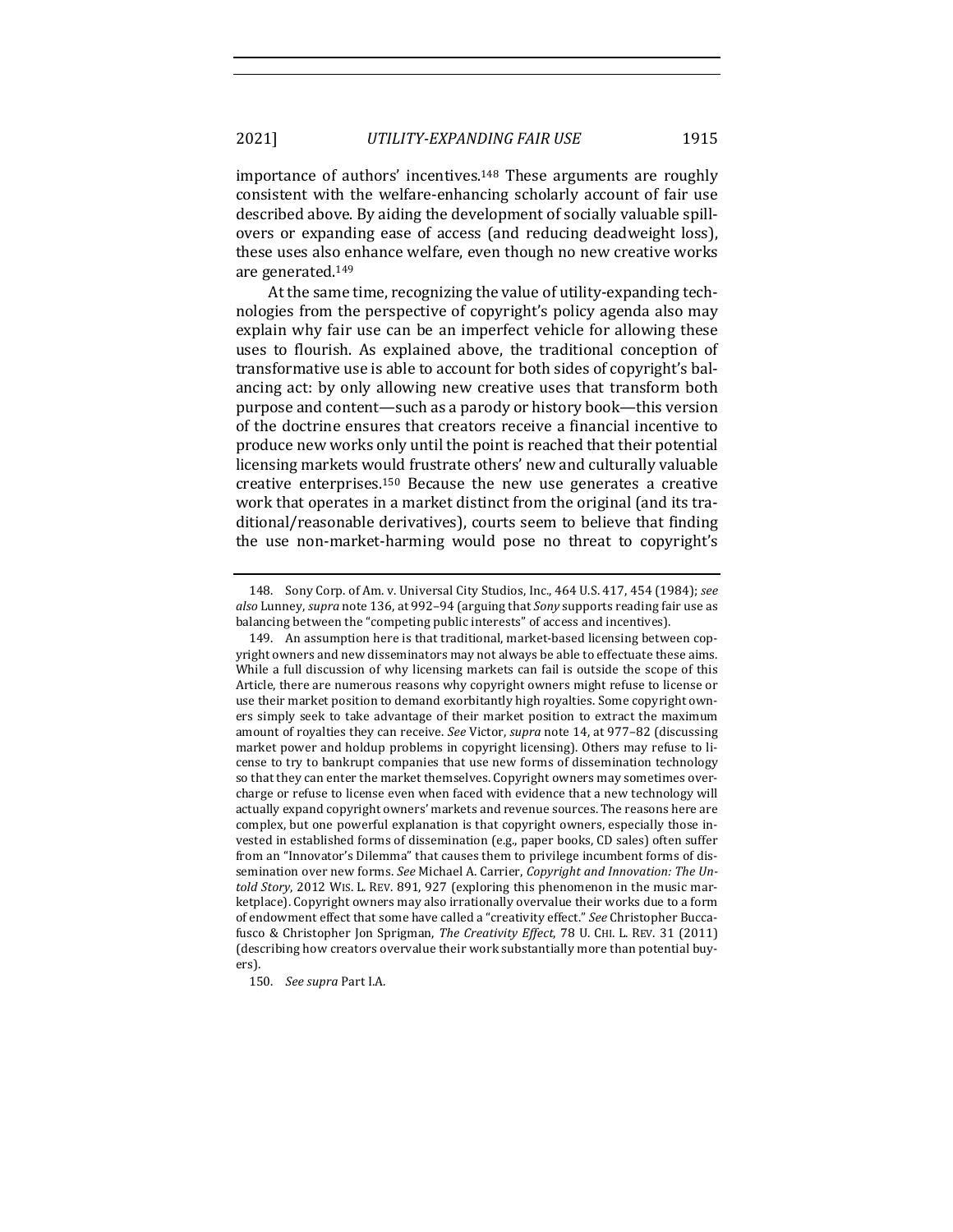incentive function.<sup>151</sup> In contrast, a utility-expanding use often poses more threat to the copyright owner's primary dissemination markets (or closely related derivative markets).<sup>152</sup>

As with the case of expressive transformative use, $153$  delineating the licensing markets that should or should not be within the purview of the copyright owner essentially amounts to normative line drawing, factoring in the balance between copyright's incentive function and the value of public access. In cases where a use is primarily providing information about existing works, courts seem comfortable allowing for fair use, even if the public is receiving some limited access to the underlying copyrighted works (as with *Google Books*).<sup>154</sup> The assumption here seems to be that the social value of the utility-expanding use outweighs lost licensing revenue to the copyright owner, especially since the primary dissemination markets for the underlying work are mostly unaffected by the new use. In contrast, when a use enhances efficient use of content but, in so doing, provides a high degree of access to that content (as with *TVEyes*)<sup>155</sup> courts seem to find that the benefits of the technology cannot alone warrant fair use. To provide this type of use with what is essentially a free license would be to overcompensate for copyright's social costs at the expense of copyright's incentive function.

But this dilemma may have more to do with the all-or-nothing nature of fair use than with anything inherent in copyright's normative agenda. Because fair use provides *no compensation* to copyright owners, only those utility-expanding uses that are both particularly socially valuable and minimally harmful to the copyright owner's primary dissemination markets warrant a fair use finding. As the next Part explores, however, copyright law also has historically employed other tools that allow for more fine-tuned balancing between authors' financial incentives and the social value of public access.<sup>156</sup> In particular, the compulsory licensing regime for music copyrights historically provided policy-informed licensing rates to innovative dissemination technologies like digital radio.<sup>157</sup> These technologies are similar to transformative-but-substitutive technologies like TVEyes, suggesting that a compulsory licensing regime may be most

<sup>151.</sup> *See supra* Part I.A.

<sup>152.</sup> *See supra Part I.C.* 

<sup>153.</sup> See supra notes 45-51 and accompanying text.

<sup>154.</sup> *See supra* notes 61-63 and accompanying text.

<sup>155.</sup> See supra notes 94-95 and accompanying text.

<sup>156.</sup> *See infra* Part II.

<sup>157.</sup> *See infra* Part II.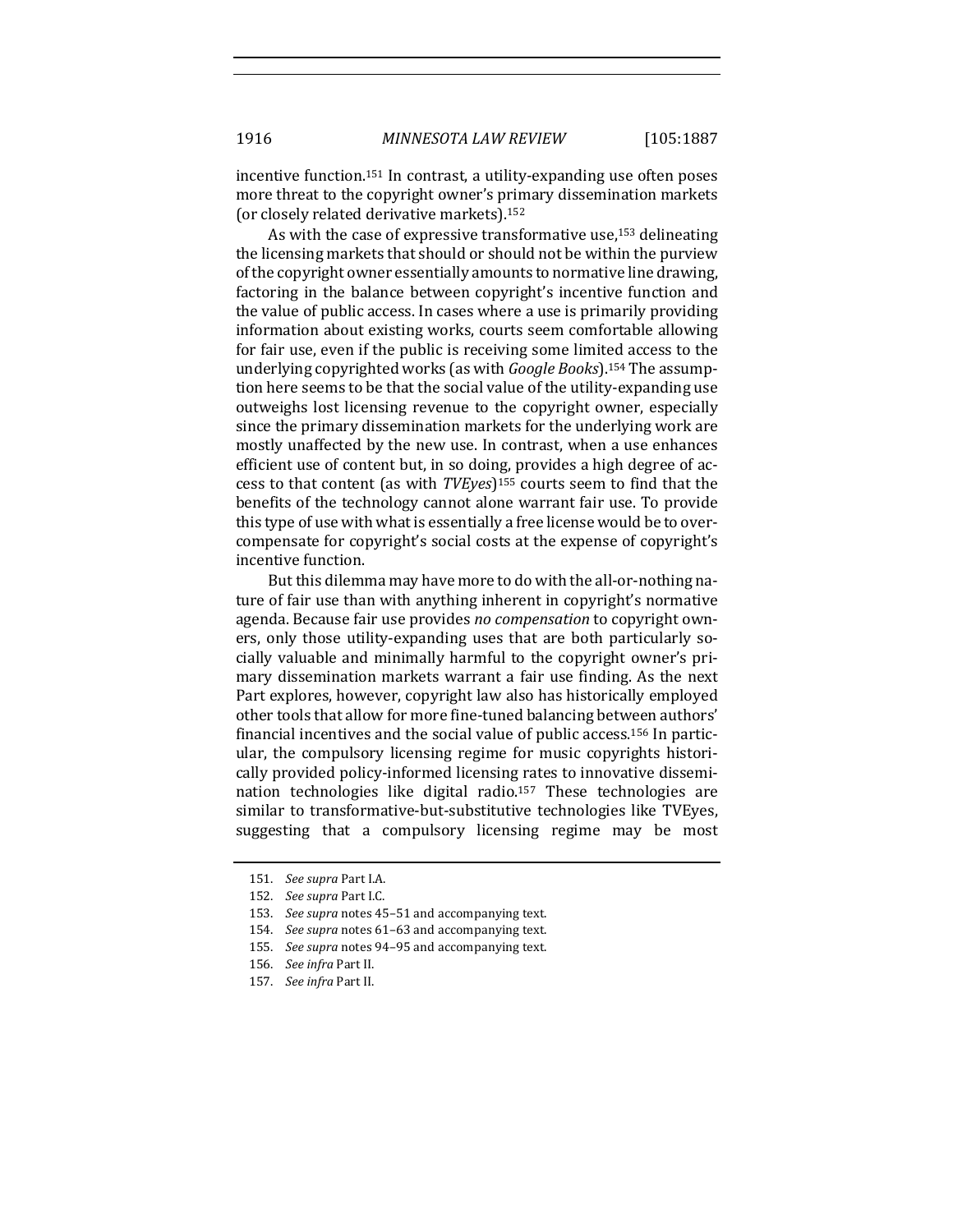2021] *UTILITY-EXPANDING FAIR USE* 1917

appropriate for the utility-expanding technologies that fair use is unable to accommodate.

### II. THE DIGITAL RADIO COMPULSORY LICENSE PRECEDENT

Fair use is not the only tool that copyright law employs to selectively remove a copyright owner's control over the licensing of creative works. The Copyright Act also outlines a series of compulsory licensing regimes that require rightsholders to license their works to certain types of licensors at government-set prices.<sup>158</sup> For example, section 118 of the Copyright Act allows public broadcasters to use certain musical works and visual works in their broadcasts if they pay a fee set by a rate-setting body called the Copyright Royalty Board.<sup>159</sup> As long as the broadcaster abides by the statutory formalities and pays the necessary royalty fee, it cannot be subject to liability for use of the copyrighted work, even though the copyright owner has not granted permission.160

In prior work, I have argued that the history of compulsory copyright licensing—and, in particular, the regime governing the use of music copyrights—evinces a concern with fine-tuning the balance between authors' incentives and public access.<sup>161</sup> But unlike fair use, the compulsory music licensing regime has always provided some compensation to copyright owners.<sup>162</sup> It has, however, occasionally departed from ostensibly market-derived rates in order to ensure that a new, access-expanding form of dissemination could flourish.<sup>163</sup>

This Part builds on that work to argue that the compulsory music licensing regime provides a useful model for addressing utility-expanding technologies that are transformative but too substitutive to warrant a fair use finding. The history and application of the section 114 compulsory license for the performance of sound recordings by digital radio stations provides an especially apt lens into the relationship between compulsory licensing and utility-expanding forms of dissemination. This regime was created to address concerns that, despite the importance of new forms of music dissemination, uncompensated use would be unfair to copyright owners because of the potential that digital radio would provide a substitute for records and

<sup>158.</sup> *See, e.g.*, 17 U.S.C. §§ 111, 114-118.

<sup>159.</sup> *Id.* § 118; see also 2 MELVILLE B. NIMMER & DAVID NIMMER, NIMMER ON COPYRIGHT § 8.16 (2021).

<sup>160. 17</sup> U.S.C. § 118(b)-(c).

<sup>161.</sup> Victor, *supra* note 14, at 938-65.

<sup>162.</sup> *Id.* at 921.

<sup>163.</sup> *See id.* at 943-65, 977.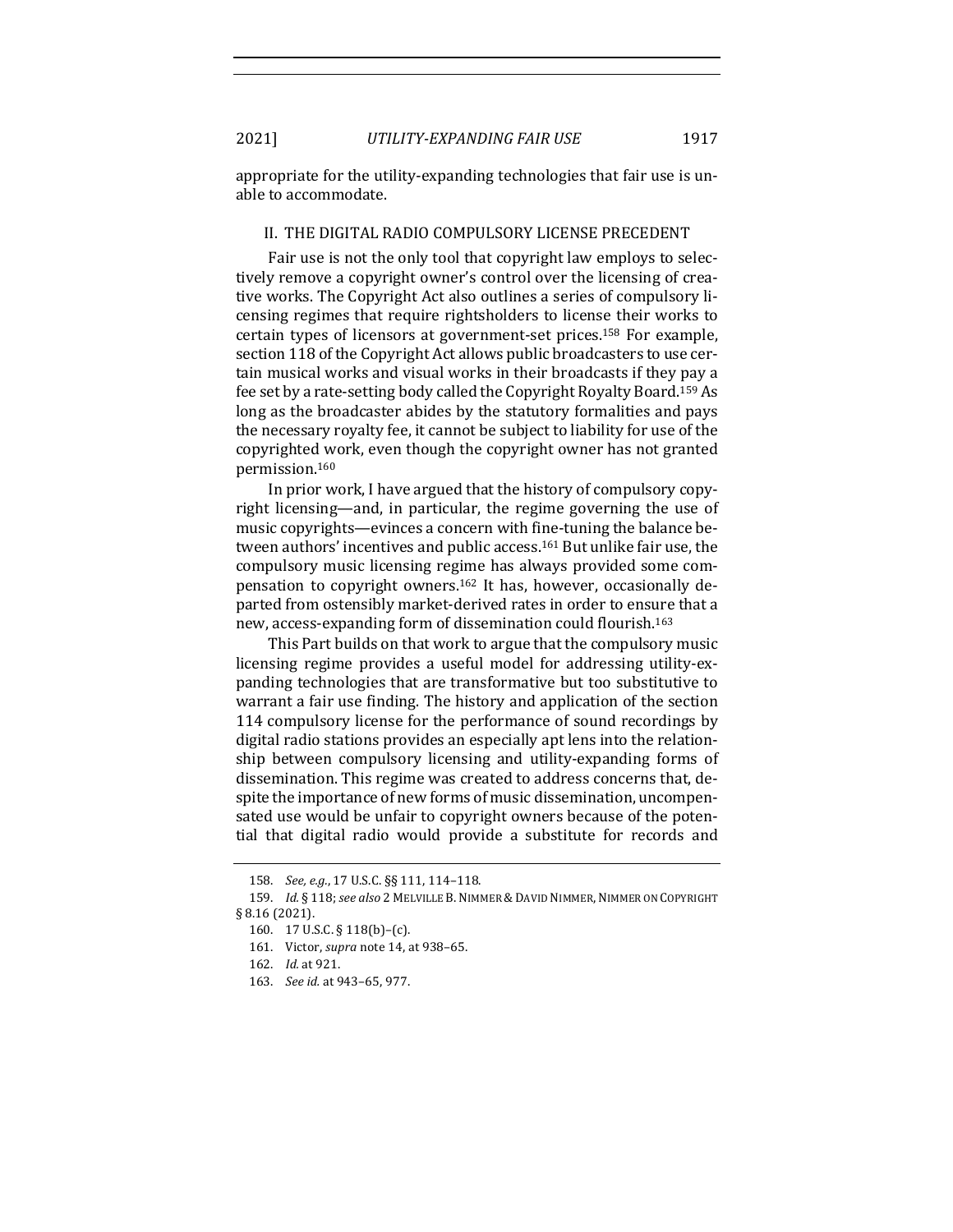$CDs<sup>164</sup>$  As a compromise, Congress created a compulsory licensing regime in which rates would be set using policy criteria that balanced between the public's interest in access and the financial needs of copyright owners.<sup>165</sup> In practice, rate-setting entities applied these criteria to find royalty rates for digital distributors that were at the lower end of the rates suggested by market evidence in recognition of distributors' role in expanding access to music for the public.<sup>166</sup>

\* \* \*

In 1995, Congress passed the Digital Performance Right in Sound Recordings Act (DPRA),<sup>167</sup> which provided one of the first legislative attempts to address the complexities of applying existing copyright law to new forms of digital dissemination. Among other things, the DPRA created what is commonly called the "section 114 compulsory license," which allows certain kinds of digital disseminators of music—including satellite radio services and Internet radio services (also known as "noninteractive" streaming services)—to make use of any piece of recorded music without consent of the copyright owner for a government-set royalty fee. $168$ 

Some background is required to understand the full history and function of the section 114 compulsory license. The music copyright system is unusual in that the dissemination of recorded music generally implicates two separate copyrighted works: the underlying musical composition (notes, orchestration, and the like), which vests in the composer of a song, and the actual "sound recording," which vests in a recording artist.<sup>169</sup> Historically, only musical compositions were protected by copyright. Under this regime, the duplication or broadcast of a recorded piece of music required only the permission of the musical composition copyright owner, not the recording artist (or their record label, to whom the copyright was often assigned).<sup>170</sup> Congress, however, caveated musical composition copyright protection with a compulsory licensing regime created in 1909 for the creation of new music recordings. $171$  This compulsory license allows any

<sup>164.</sup> *Id.* at 951-53.

<sup>165.</sup> *Id.* at 952.

<sup>166.</sup> *See id.* at 964.

<sup>167.</sup> Digital Performance Right in Sound Recordings Act of 1995, Pub. L. No. 104-39, 109 Stat. 336 (codified as amended at 17 U.S.C. §§ 106, 114-115).

<sup>168. 17</sup> U.S.C. § 114.

<sup>169.</sup> U.S. COPYRIGHT OFF., COPYRIGHT AND THE MUSIC MARKETPLACE: A REPORT OF THE REGISTER OF COPYRIGHTS 18 (2015).

<sup>170.</sup> *See generally id.* (providing an overview of this regime and its history).

<sup>171. 17</sup> U.S.C. § 115.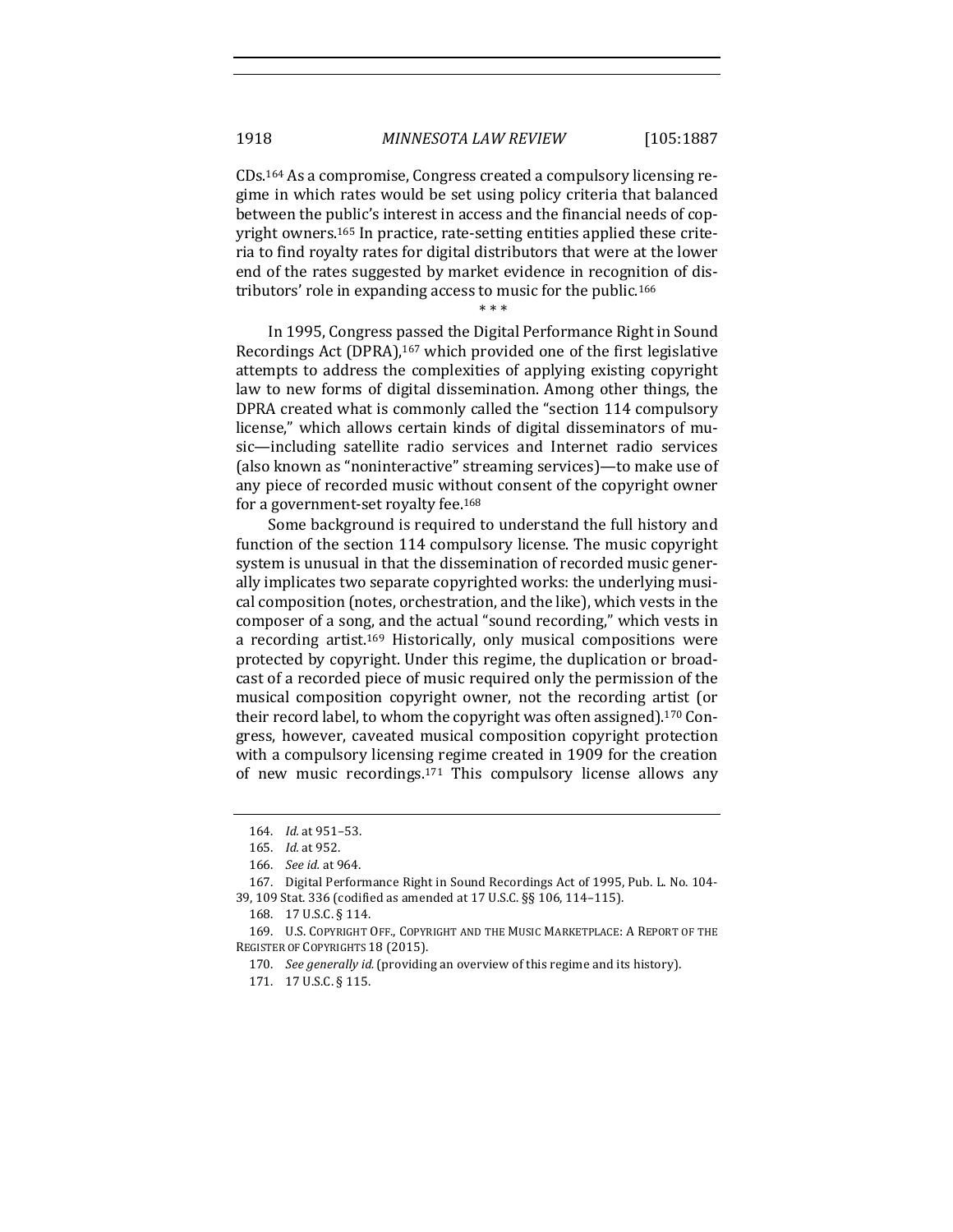recording artist to make their own "cover" of a previously recorded piece of music, without the permission of the copyright owner, for a government-set fee.<sup>172</sup>

Congress ultimately established copyright protection for sound recordings in 1971 legislation.<sup>173</sup> This legislation, however, included a significant departure from conventional copyright protection. While the new law granted protection for the duplication and sale of sound recordings, it did not cover the "public performance" of sound recordings. This right-which is a separately enumerated exclusive right for every other copyright interest<sup>174</sup>—generally covers instances in which a copyrighted work is performed on a single basis in public rather than copied for purposes of a sale. Importantly, the public performance right is the only right that would have been implicated by a radio broadcast of copyrighted music. Thus, under the 1971 legislation, radio stations were not required to compensate sound recording copyright owners when broadcasting music.<sup>175</sup>

The lack of copyright protection for radio broadcasts of recorded music was a source of ire for the record labels that generally own sound recording copyrights. Congress, however, resisted efforts to create a public performance right for sound recordings for most of the twentieth century.<sup>176</sup>

In the early 1990s, however, Congress became concerned with new forms of digital distribution—in particular, digital radio and streaming—and their potential to disrupt the revenue streams of record labels and other sound recording copyright owners.<sup>177</sup> The DPRA was the ultimate outcome. Like most copyright legislation, the DPRA was primarily a product of interest-group politics.<sup>178</sup> In this case,

177. S. REP. No.  $104-128$ , at  $10$  (1995) ("The purpose of S. 227 is to ensure that performing artists, record companies and others whose livelihood depends upon effective copyright protection for sound recordings, will be protected as new technologies affect the ways in which their creative works are used."); WILLIAM W. FISHER III, PROMISES TO KEEP: TECHNOLOGY, LAW, AND THE FUTURE OF ENTERTAINMENT 103-04 (2004).

178. *See generally* JESSICA D. LITMAN, DIGITAL COPYRIGHT 35–63, 122–40 (2006) 

<sup>172.</sup> *Id.*; see also U.S. COPYRIGHT OFF., supra note 169.

<sup>173.</sup> Sound Recording Act of 1971, Pub. L. No. 92-140, 85 Stat. 391.

<sup>174. 17</sup> U.S.C. § 106(4).

<sup>175.</sup> *See generally* Sound Recording Act, 85 Stat. 391 (omitting any requirement to compensate sound recording copyright owners).

<sup>176.</sup> *See* Kristelia A. García, *Penalty Default Licenses: A Case for Uncertainty*, 89 N.Y.U. L. REV. 1117, 1135 (2014) (discussing lobbying efforts by broadcasters and musical composition copyright owners); W. Jonathan Cardi, *Über-Middleman: Reshaping the Broken Landscape of Music Copyright*, 92 IOWA L. REV. 835, 849 (2007) (discussing lobbying efforts by groups such as radio broadcasters and music publishers).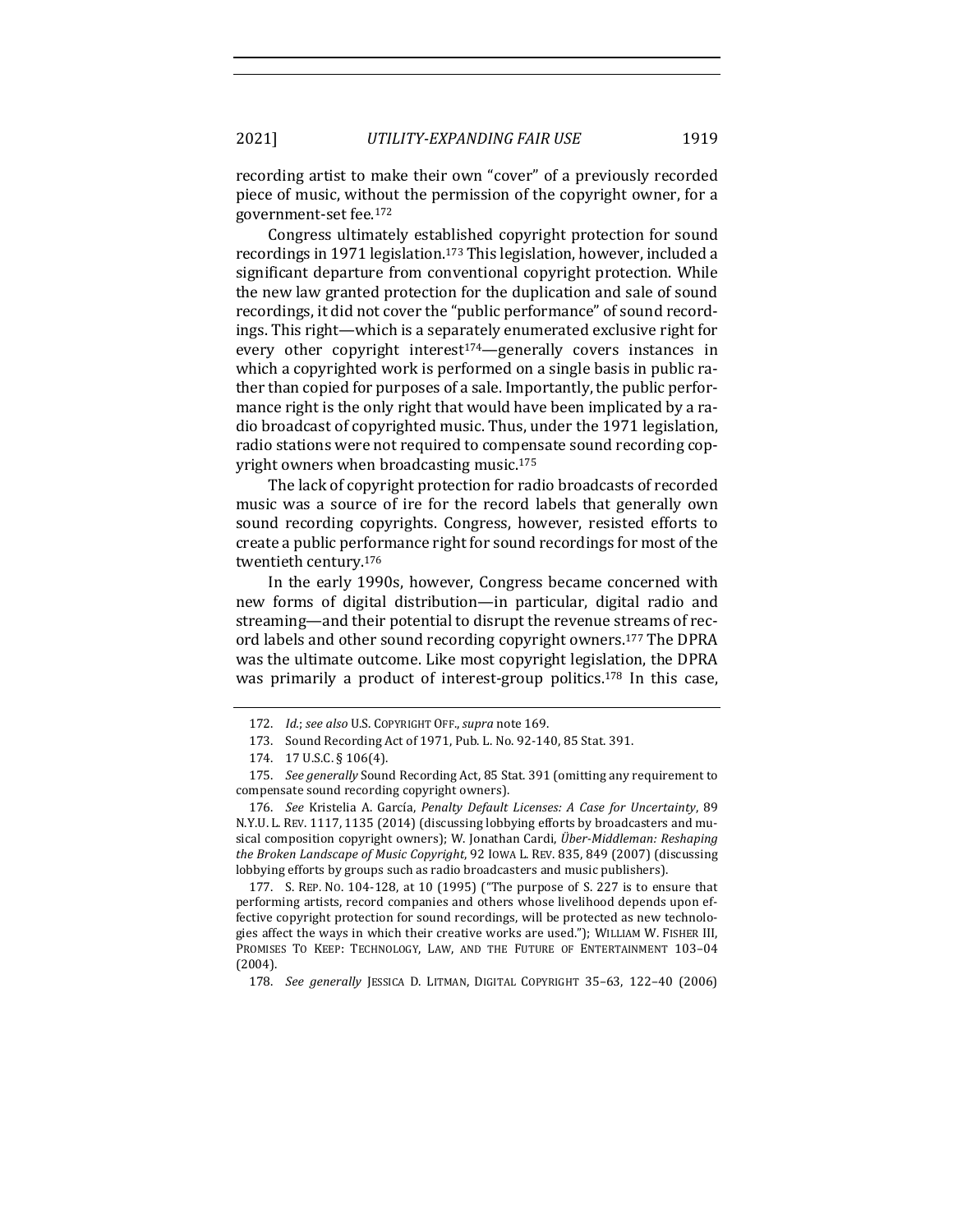radio broadcasters, early online streaming services, and record labels each sought various concessions designed to bolster their industries.<sup>179</sup> Even recognizing that interest group lobbying was at play, however, does not mean that the ultimate legislation was devoid of efforts to effectuate copyright's policy agenda.

Indeed, the DPRA appeared to recognize a tension between transformativeness and substitutiveness that is similar to the tension displayed in the fair use cases discussed above. The DPRA Senate report explained that, on the one hand, "new digital transmission technologies may permit consumers to enjoy performances of a broader range of higher-quality recordings than has ever before been possible[,]  $\dots$ increase the selection of recordings available to consumers, and make it more convenient for consumers to [listen to music]," thus expanding and enhancing consumer access.<sup>180</sup> But, on the other hand, "in the absence of appropriate copyright protection in the digital environment, the creation of new sound recordings and musical works could be discouraged," thus frustrating copyright's incentive function.<sup>181</sup>

To address these issues, Congress chose to create a regime based on "a careful balancing of interests, reflecting  $\dots$  the recognition of the potential impact of new technologies on the recording industry." $182$ This compromise position categorized radio and radio-like forms of dissemination into three groups, with different levels of public performance copyright protection for each category depending on the degree of potential market harm to copyright owners.

*Uncompensated Use: Broadcast Radio.* The first category included forms of dissemination that Congress determined posed little risk of substitution, which included conventional broadcast radio (otherwise known as terrestrial radio).<sup>183</sup> This form of distribution would continue to be exempt from paying sound recording royalties

<sup>(</sup>describing political economy of copyright legislation at various points in history). 179. FISHER, *supra* note 177.

<sup>180.</sup> S. REP. No. 104-128, at 14.

<sup>181.</sup> *Id.*; see also 141 CONG. REC. S11,960 (daily ed. Aug. 8, 1995) (statement of Sen. Diane Feinstein) ("Why should the digital transmission businesses be making money by selling music when they are not paying the creators who have produced that music? If this should occur without copyright protection, investment in recorded music will decline, as performers and record companies produce recordings which are widely distributed without compensation to them.").

<sup>182.</sup> S. REP. No. 104-128, at 15.

<sup>183.</sup> Internet radio services that do not charge subscription fees were also included in this category. *Id.* at 16. But these types of services were later placed under the compulsory licensing regime by the Digital Millennium Copyright Act of 1998, Pub. L. No. 105-304, 112 Stat. 2860.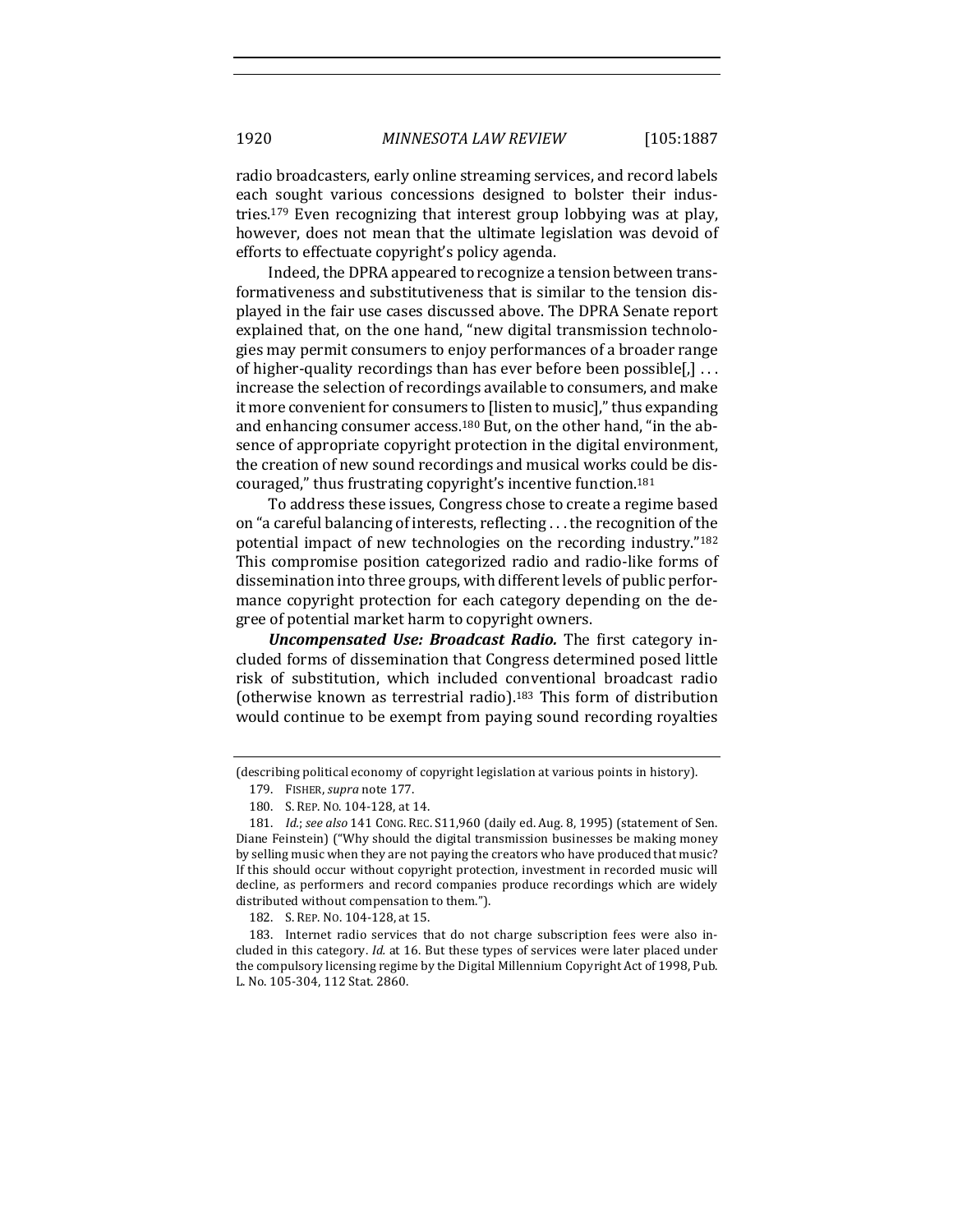2021] *UTILITY-EXPANDING FAIR USE* 1921

to copyright owners. Congress cited the predominant reasons that terrestrial radio had traditionally been excused from paying royalties to sound recording copyright owners: that, by providing "airplay and other promotional activities" to recording artists, terrestrial radio does not compete with album sales and, in fact, often improves such sales.<sup>184</sup> The scarcity of radio spectrum, which limits the number of broadcast stations that can be active at one time, may have also played a role in this calculus.<sup>185</sup> In light of these arguments, Congress concluded that radio "often promote[s], and appear[s] to pose no threat to, the distribution of sound recordings."<sup>186</sup> Commentators disagree as to whether there is any true empirical basis to the conclusion that terrestrial radio does not threaten sound recording sales.<sup>187</sup> Nonetheless, this assumption provides grounding for the idea—later seemingly embraced in the utility-expanding fair use cases—that more minor evidence of market harm is not enough of a reason to force a valuable, access-expanding form of dissemination to pay royalties.<sup>188</sup>

*Market-Licensed Use: Streaming.* The second category included forms of dissemination that "are most likely to have a significant impact on traditional record sales," which Congress determined included "interactive" streaming services.<sup>189</sup> These services—which include, for example, the premium version of Spotify—allow a user to stream a song on request. Though such technology was only hypothetical at the time of the DPRA, Congress appeared to believe that on-demand streaming would pose the greatest risk of substitution for sound recording sales.<sup>190</sup> Accordingly, Congress granted sound recording

<sup>184.</sup> S. REP. No. 104-128, at 14-15; FISHER, *supra* note 177, at 103 (explaining the reasons Congress has generally declined to recognize a public performance right for sound recordings with respect to terrestrial radio).

<sup>185.</sup> *See* Randal C. Picker, *Copyright as Entry Policy: The Case of Digital Distribution*, 47 ANTITRUST BULL. 423, 458-60 (2002) ("Pre-Net, the radio spectrum determined the number of possible radio stations, and the fixed number of radio stations set the competitive landscape that in turn drove the resulting amount of musical diversity.").

<sup>186.</sup> S. REP. No. 104-128, at 15. The fact that terrestrial radio's operation is limited by FCC regulation also contributed to Congress's reasoning that it posed less of a threat to music sales than digital forms of distribution. See 2 NIMMER & NIMMER, *supra* note 159, § 8.21 n.72.

<sup>187.</sup> Compare García, *supra* note 176, at 1135-36, with Picker, *supra* note 185, at 458.

<sup>188.</sup> *See supra* Part I.C (discussing cases like *Google Books*, where some market substitution was present but the court nonetheless found fair use); *infra* Part III.A (explaining the importance of maintaining a zero-royalty category for some utility-expanding technologies).

<sup>189.</sup> S. REP. No. 104-128, at 16.

<sup>190.</sup> *Id.* at 14 ("Trends within the music industry, as well as the telecommunications and information services industries, suggest that digital transmission of sound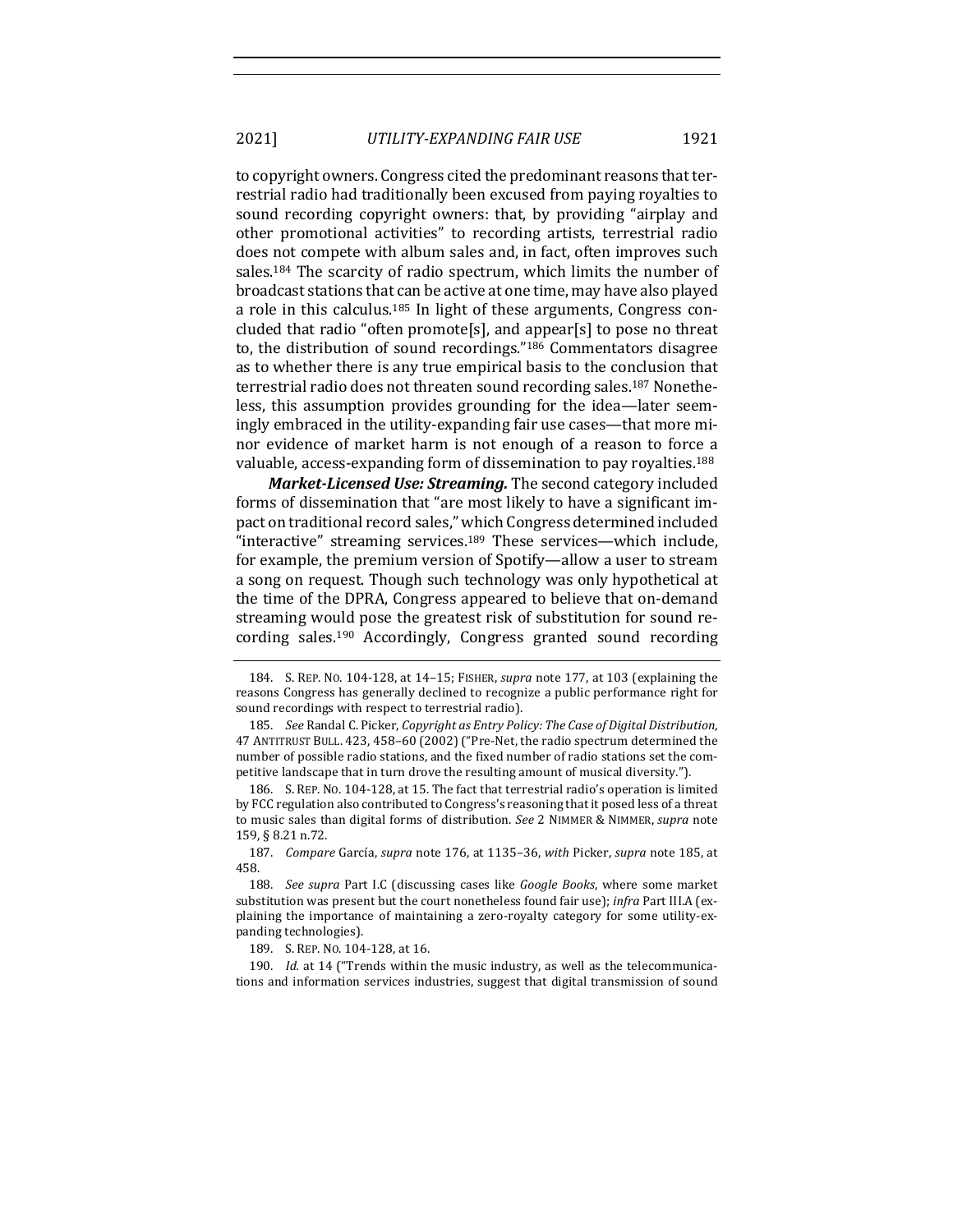copyright owners full copyright protection with respect to interactive streaming services, requiring the services to receive a market-negotiated license from sound recording copyright owners.<sup>191</sup>

*Compulsorily Licensed Use: Digital Radio. The third category* included what is now known as "noninteractive" streaming services, which essentially provide digital delivery (via Internet, cable, or satellite) of songs in a manner in which users cannot select songs on an individual basis.<sup>192</sup> Satellite radio services, like Sirius, and Internet radio stations (or "webcasters"), like the original version of Pandora, are classic examples of such services. Congress appeared to view these services as occupying a middle ground between (allegedly) non-substitutive terrestrial radio and (allegedly) highly substitutive interactive streaming.<sup>193</sup> Accordingly, Congress established a compulsory licensing regime—the section 114 license—to provide noninteractive services with licenses for sound recording copyrights.<sup>194</sup> Congress also established that the compulsory rates would be determined every five years, either by industry-wide settlements or via a rate-setting

191. *Id.* at 16. For a critique of this reasoning and an argument that interactive streaming would be better served by a compulsory licensing approach, see Victor, *su*pra note 14.

192. 17 U.S.C. § 114(j)(8); S. REP. NO. 104-128, at 36. The DPRA originally included only "subscription" services, but non-subscription services were added to this category by the Digital Millennium Copyright Act.

193. *See* Determination of Royalty Rates and Terms for Ephemeral Recording and Webcasting Digital Performance of Sound Recordings (Web IV), 81 Fed. Reg. 26,316,  $26,334$  (May 2, 2016) (to be codified at 37 C.F.R. pt. 380) (noting that in the DPRA and later statutes, "[c]opyright owners were provided a limited performance right with regard to the use of their sound recordings by noninteractive services—something less than the purely private market-based rate for interactive use, but clearly more than the 'zero rate' required from terrestrial radio"); FISHER, *supra* note 177, at 104-05. Some claim that the line between terrestrial radio and digital radio is arbitrary, especially considering that Congress's primary reason for exempting terrestrial radio from royalty payments is the role of these services in promoting new music. Digital radio arguably provides even more promotional value. See García, supra note 176, at 1135-36, 1135 n.70. Others, however, note that digital radio's ability to create tailored listener experiences (enabled primarily by its lack of spectrum-based limitations) makes digital radio more substitutive of music sales than terrestrial radio. See Picker, *supra* note 185, at 458. In any case, even if this distinction is grounded in specious empirics, that does not necessarily destroy its value in conceptualizing the different policy goals at stake when substitutive utility-expanding technologies make use of copyright works. See supra note 188 and accompanying text.

194. 17 U.S.C. § 114(d)-(f); FISHER, *supra* note 177, at 104.

recordings is likely to become a very important outlet for the performance of recorded music in the near future. Some digital transmission services, such as so-called 'celestial jukebox,' 'pay-per-listen' or 'audio-on-demand' services, will be interactive services that enable a member of the public to receive, on request, a digital transmission of the particular recording that person wants to hear.").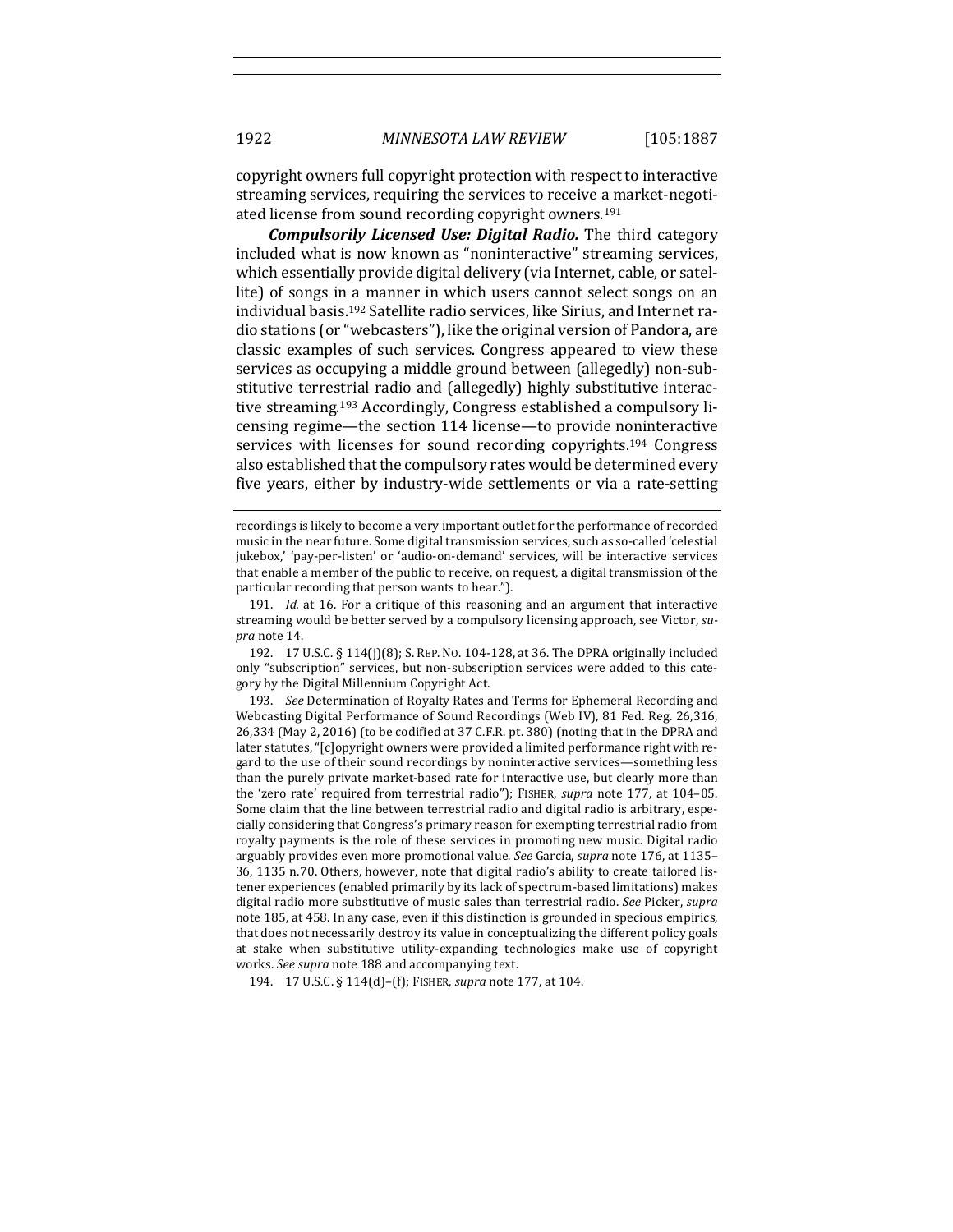proceeding before a Copyright Arbitration Royalty Panel (CARP), later replaced by the body known today as the Copyright Royalty Board (CRB), reviewable by the Register of Copyrights and ultimately by the D.C. Circuit.<sup>195</sup>

This third category appears to implicate similar policy concerns as the transformative-but-substitutive technologies described in the preceding section. The Register of Copyrights, in her review of the first CARP section 114 rate-setting proceeding, noted that the section 114 license was designed to allow the flourishing of transformative technologies, like digital radio, that "creat[e] and expand[] the market for the performance of the sound recording in a digital technological environment" but, in so doing, risked some market harm to copyright owners.<sup>196</sup> "By its very nature, the section 114 license contemplates weighing" the value of access-enhancing technologies against the need for authors' financial incentives.<sup>197</sup>

The rate-setting criteria set by the DPRA for the new section 114 license further emphasized the need for balancing between copyright's competing policy goals when addressing transformative-butsubstitutive technologies. In setting rates, the CARP was instructed to utilize rate-setting criteria that had previously been outlined in the 1976 Copyright Act for other music compulsory licenses.<sup>198</sup> The criteria, known as the 801(b) objectives, instructed regulators

(A) To maximize the availability of creative works to the public;

(B) To afford the copyright owner a fair return for his creative work and the copyright user a fair income under existing economic conditions;

(C) To reflect the relative roles of the copyright owner and the copyright user in the product made available to the public with respect to relative creative contribution, technological contribution, capital investment, cost, risk, and contribution to the opening of new markets for creative expression and media for their communication;

(D) To minimize any disruptive impact on the structure of the industries involved and on generally prevailing industry practices.<sup>199</sup>

In practice, rate-setting entities implemented these factors by, first, using marketplace evidence (such as licensing arrangements from analogous markets) to determine a range of hypothetical rates that

<sup>195.</sup> S. REP. NO. 104-128, at 29.

<sup>196.</sup> Determination of Reasonable Rates and Terms for the Digital Performance of Sound Recordings, 63 Fed. Reg. 25,394, 25,408 (May 8, 1998) (to be codified at 37 C.F.R. pt. 260).

<sup>197.</sup> *Id.*

<sup>198.</sup> Specifically, the factors noted in note 199 *infra* were used to set rates for the section 115 compulsory license, governing the use of musical composition copyrights by recording artists.

<sup>199. 17</sup> U.S.C. § 801(b)(1).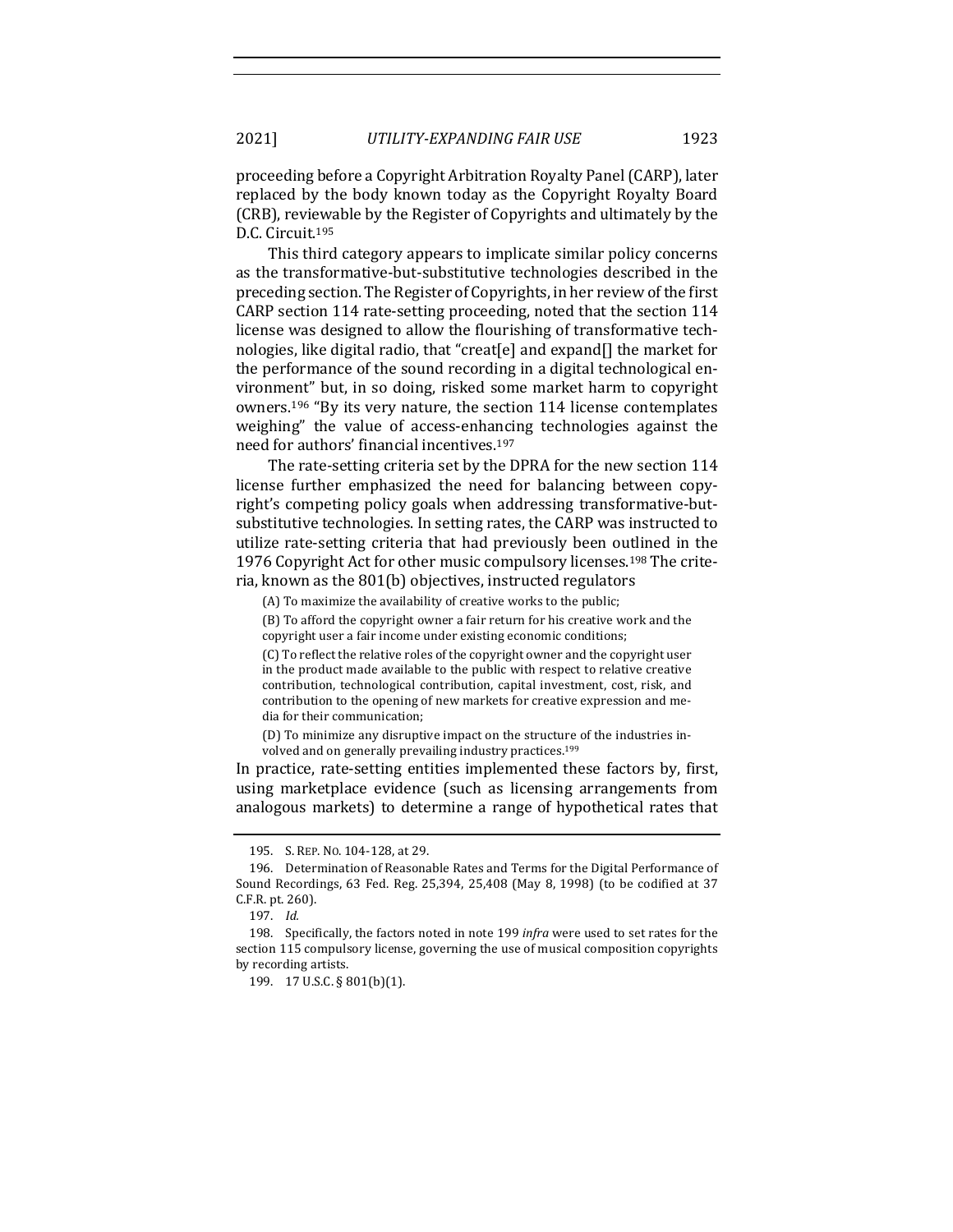might prevail between licensors and licensees in an unregulated market and, second, choosing a specific rate (either within the range of marketplace rates or outside of it) that would best realize the statutory factors.<sup>200</sup>

The  $801(b)$  objectives are unusual in that they do not instruct regulators to attempt to mimic prevailing market rates when setting compulsory license royalties; $201$  market evidence, to the extent employed, is merely used to jumpstart the rate-setting inquiry.<sup>202</sup> Rather than attempt to mimic free markets, the factors are designed, at least in part, to effectuate copyright's public-facing policy agenda—namely to "maximize the availability of creative works to the public."<sup>203</sup> Moreover, they seem to recognize the potential tension between the importance of financial incentives for copyright owners and the value of new dissemination technologies in enhancing and expanding access ("opening of new markets for creative expression and media for their communication")<sup>204</sup> and thus invite regulators to balance between the "relative roles" of creators and disseminators in providing the public with creative works.

Indeed, in the first section  $114$  digital radio proceeding, the CARP interpreted the  $801(b)$  objectives as requiring "a rate toward the low end of [the] range" suggested by the marketplace evidence, i.e., one favorable to the digital radio services.<sup>205</sup> The CARP found that both the first and third  $801(b)$  factors—which reference the goal of making music available to the public—supported this conclusion. For the first factor, in order "[t]o maximize the availability of creative works to the public . . . the rate should be set on the low side. A lower rate will hopefully ensure the Services' continued existence and encourage competition so that the greatest number of recordings will be exposed to the

<sup>200.</sup> Determination of Reasonable Rates and Terms for the Digital Performance of Sound Recordings, 63 Fed. Reg. at 25,396.

<sup>201.</sup> *See* Recording Indus. Ass'n of Am. v. Libr. of Cong., 176 F.3d 528, 533 (D.C. Cir. 1999) ("Section 801(b)(1) requires only that arbitration panels set 'reasonable copyright royalty rates.' The statute does not use the term 'market rates,' nor does it require that the term 'reasonable rates' be defined as market rates.").

<sup>202.</sup> Determination of Reasonable Rates and Terms for the Digital Performance of Sound Recordings, 63 Fed. Reg. at 25,404 ("When setting the rates for the statutory performance license in sound recordings, the benchmarks are merely the starting point for establishing an appropriate rate. The deciding body uses the appropriate marketplace analogies, in conjunction with record evidence, and with regard for the statutory criteria, to set a reasonable rate.").

<sup>203.</sup> *Id.*

<sup>204. 17</sup> U.S.C. § 801(b)(1).

<sup>205.</sup> Determination of Reasonable Rates and Terms for the Digital Performance of Sound Recordings, 63 Fed. Reg. at 25,405.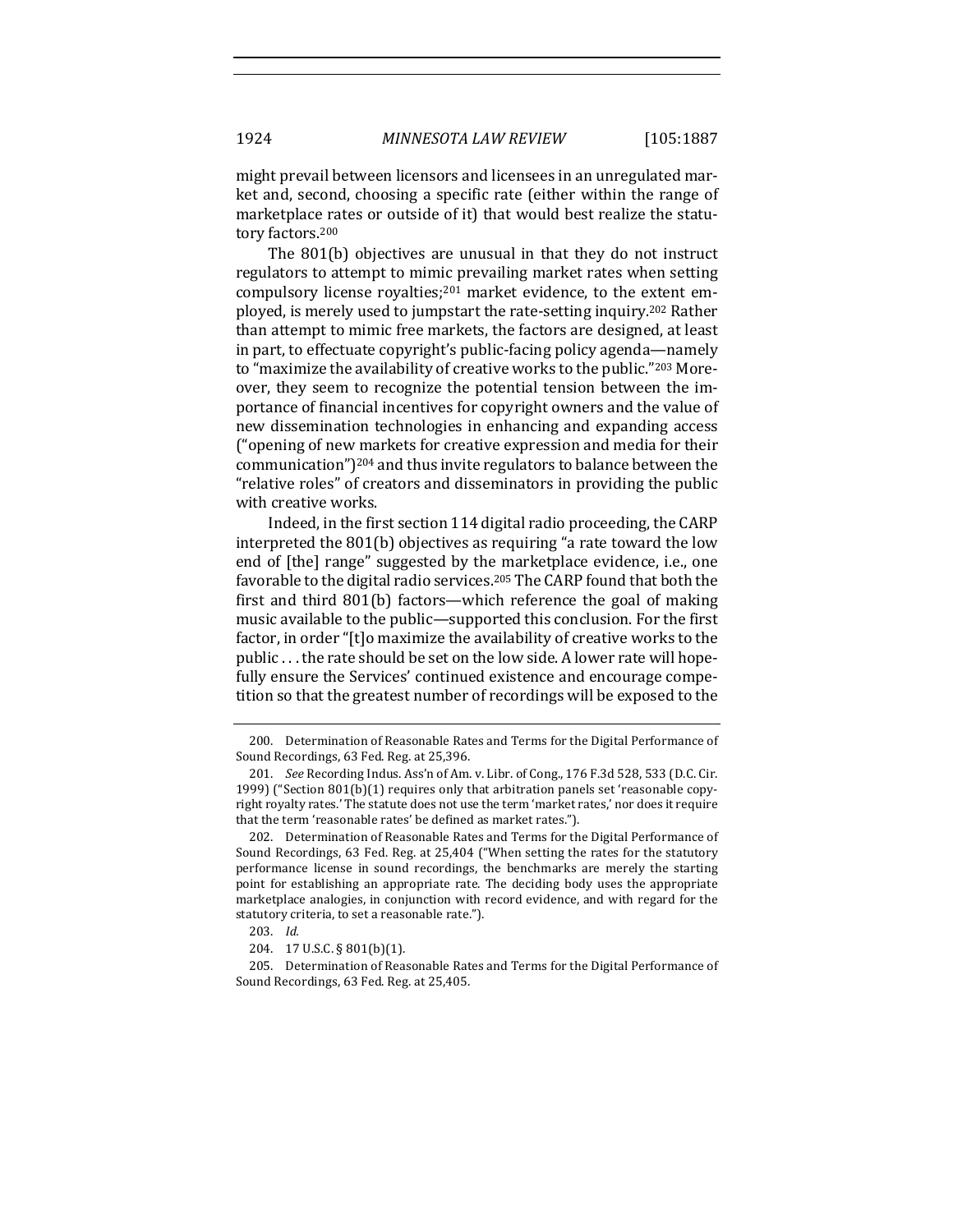2021] *UTILITY-EXPANDING FAIR USE* 1925

consumers."<sup>206</sup> With respect to the third factor, the CARP explicitly weighed the copyright owners' role in actually "creat[ing]  $\dots$  the sound recording" against the services' role in "enhanc[ing] the presentation of the final work through unique programming concepts" and "the technological developments made by the Services in opening a new avenue for transmitting sound recordings to a larger and more diverse audience."<sup>207</sup> The CARP found that this factor also warranted a lower rate for the services.<sup>208</sup> While the Register of Copyrights, reviewing the decision, disagreed with the CARP's interpretation of the first factor, she agreed with the third factor analysis and ultimately concluded that the CARP's decision to choose a low rate for the services was mostly warranted.<sup>209</sup>

Although the section 114 license has lost much of its efficacy over the last decades due to a series of changes to the rate-setting regime including the replacement of the  $801(b)$  factors with a market-mimicking standard<sup>210</sup>—it has generally been considered effective by industry players. Indeed, a recent report by the Copyright Office noted that the section 114 compulsory licensing system is " $[o]$ ne of the few things that seems to be working reasonably well in our licensing system."<sup>211</sup> While this Article does not argue for wholesale replication of the section 114 regulatory regime in other industries, the next Part explores how the section 114 approach provides both normative clarification and a practical model when thinking about how the law should address utility-expanding technologies of dissemination that are sued for copyright infringement.

<sup>206.</sup> *Id.* at 25,406 (alteration in original) (citation omitted).

<sup>207.</sup> *Id.*

<sup>208.</sup> *Id.*

<sup>209.</sup> *Id.* at 25,409-10. The register slightly raised the CARP-chosen rate, from 5% to 6.5% of gross revenue, based primarily on objections to some of the market benchmark evidence accepted by the CARP.

<sup>210.</sup> Victor, *supra* note 14, at 948-71 (detailing the adoption of this standard, first, in the Digital Millennium Copyright Act for most digital radio services and, very recently, in the Music Modernization Act, for all industries regulated by section 114, as well as exploring problems with these changes).

<sup>211.</sup> U.S. COPYRIGHT OFF.,*supra* note 169, at 175.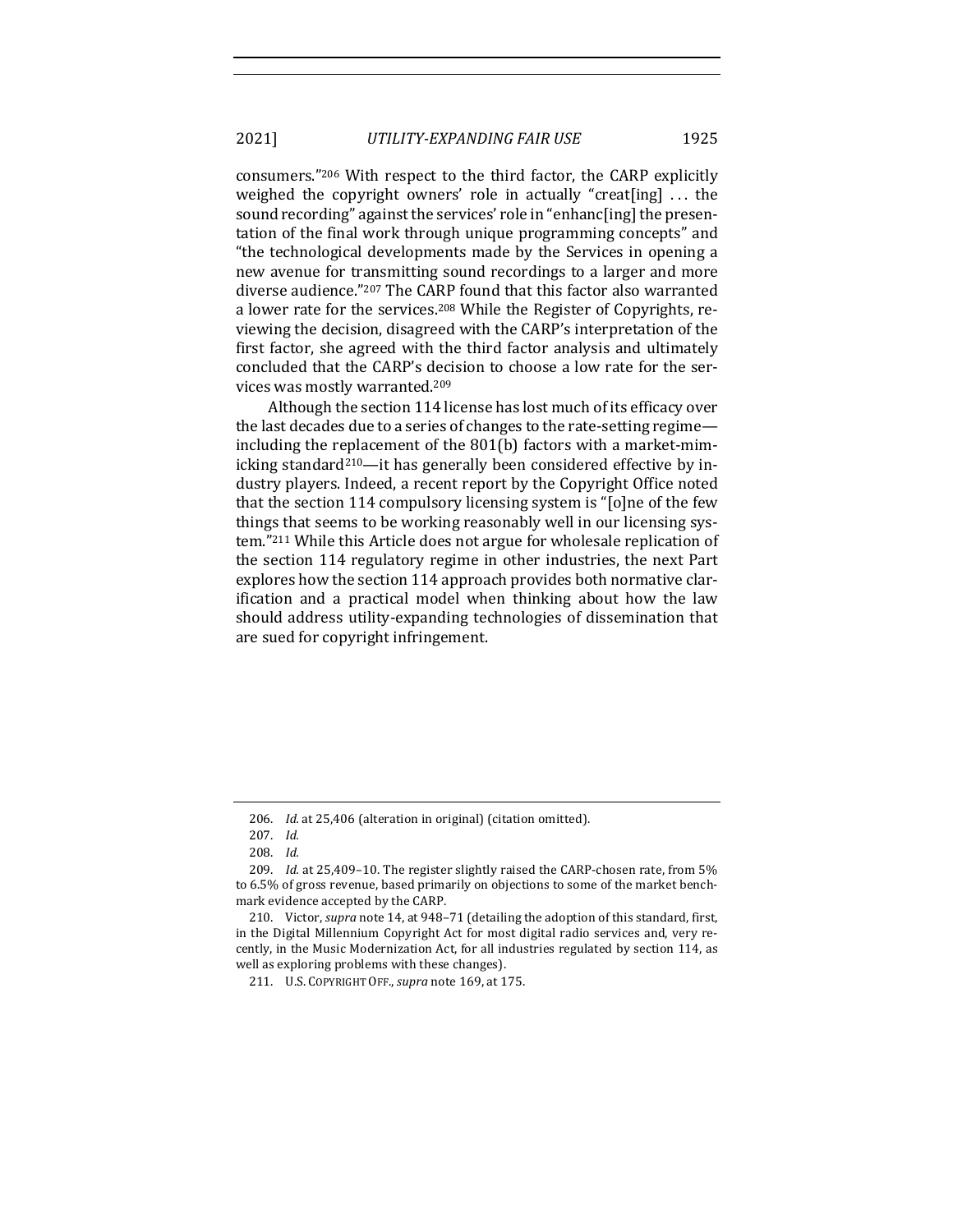## III. COMPULSORY LICENSING AND UTILITY-EXPANDING **TECHNOLOGIES**

A. THE LOGIC OF COMPULSORY LICENSING FOR TRANSFORMATIVE-BUT-SUBSTITUTIVE USES

The section 114 compulsory license is administered by a regulatory body and sets prices for recorded music ex ante on an industrywide basis. In contrast, the utility-expanding fair use cases described above address case-by-case uses of copyright works by individual technology companies. Nonetheless, drawing these two regimes into conversation yields some interesting insights. In particular, the tripartite approach to music dissemination illustrated in the DPRA's creation of the section 114 license corresponds well to the range of utilityexpanding technologies discussed in Part I. On one side of the spectrum is terrestrial radio, which, as a minimally market-harming<sup>212</sup> but highly access-expanding form of dissemination, was exempted from paying *any* royalties to sound recording copyright owners. Congress's reasoning for exempting terrestrial radio from royalty payments parallels the courts' increasing recognition that utility-expanding technologies that are transformative but pose little risk of market harm, like Google Books, should also be exempt from paying royalties via the fair use doctrine.<sup>213</sup> On the other side of the spectrum are those technologies that ostensibly pose a high risk of substitution, which the DPRA determined should pay market-negotiated royalties to copyright owners. A parallel here might be minimally transformative services, such as ReDigi, which, in essence, merely provide a platform for access to existing copyrighted music files.<sup>214</sup> Such minimally innovative and highly substitutive uses warranted no fair use finding and were thus subject to copyright's usual property rule-based remedies, including injunctive relief.

The DPRA's middle ground category-digital and satellite radio—presents the more interesting parallel for utility-expanding fair

<sup>212.</sup> At least according to Congress. See supra note 186.

<sup>213.</sup> Congress's additional emphasis on the fact that terrestrial radio ostensibly *bolsters* CD and record sales also corresponds to some proposals for how the market harm analysis in fair use should function. Jeanne Fromer and Dave Fagundes, in particular, have argued that both market harms and benefits should be considered in the fourth-factor inquiry. See Fromer, *supra* note 23, at 630; David Fagundes, Market Harm, *Market Help, and Fair Use, 17 STAN. TECH. L. REV. 359, 360 (2014).* 

<sup>214.</sup> *See also, e.g.*, A&M Recs., Inc. v. Napster, Inc., 239 F.3d 1004, 1015-17 (9th Cir. 2001), *as revised* (Apr. 3, 2001), *aff'd*, 284 F.3d 1091 (9th Cir. 2002) (finding no fair use for Napster because "downloading MP3 files does not transform the copyrighted work" and causes "deleterious effect on the present and future digital download market").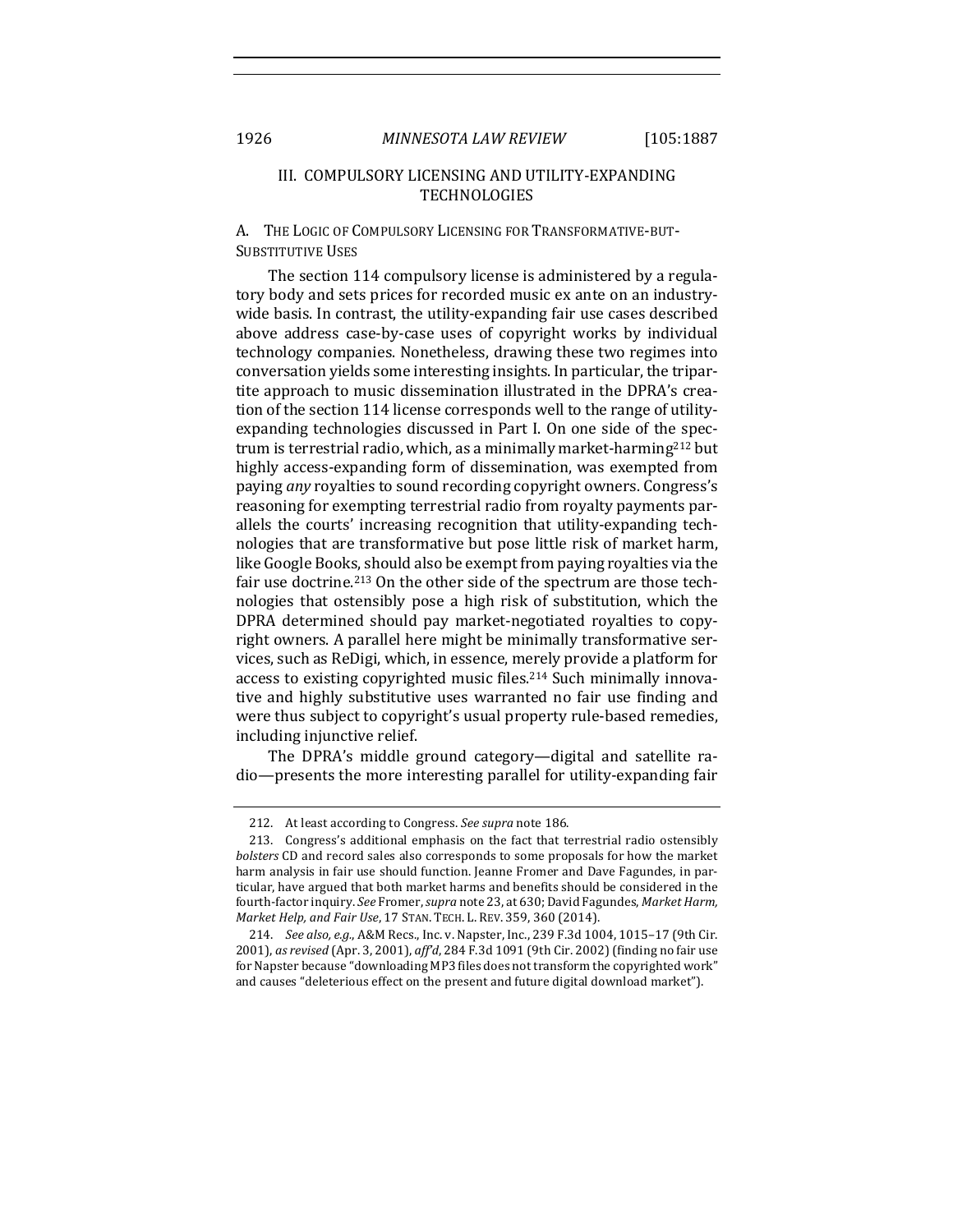use cases. These forms of music dissemination enhanced public access in important ways (such as by "permit[ting] consumers to enjoy performances of a broader range of higher-quality recordings than has ever before been possible  $[and] \ldots$  increas $[ing]$  the selection of recordings available to consumers, and mak[ing] it more convenient for consumers to [listen to music]"215) but posed some risk of harm to record labels' established markets. Similarly, as explained above, some utility-expanding technologies (such as TVEyes and VidAngel) are transformative but pose too much risk of market harm to the copyright owner to justify a fair use finding.

Recognizing this parallel points to an obvious conclusion: transformative-but-substitutive technologies like TVEyes could be better served by a compulsory licensing mechanism. Rather than a stark choice between no royalties for copyright owners or the normal range of property-rule remedies, a compulsory license would allow a court to balance between the social value offered by access-expanding technologies and the importance of ensuring that copyright owners are compensated and thus incentivized to produce new works.<sup>216</sup>

As scholars have noted, a compulsory license administered by a court in the context of litigation is not dissimilar to one administered ex ante by an agency—like the section 114 license.<sup>217</sup> Indeed, a "permitted-but-paid" alternative (or replacement) for fair use has been suggested by several scholars in past work.<sup>218</sup> Most notably, Jane Ginsburg has argued that fair use should be limited to uses involving "new creativity," whereas uses involving "new distribution" should be governed by a compulsory licensing framework.<sup>219</sup> Similarly, Mark Lemley has suggested that judges in certain close but unsuccessful fair use cases should limit remedies to reasonable licensing fees.<sup>220</sup>

<sup>215.</sup> S. REP. No. 104-128, at 14 (1995).

<sup>216.</sup> Peter Menell has raised a similar argument in advocating for a compulsory license for music remixing. See Peter S. Menell, *Adapting Copyright for the Mashup Generation*, 164 U. PA. L. REV. 441, 511 (2016).

<sup>217.</sup> Mark A. Lemley & Philip J. Weiser, *Should Property or Liability Rules Govern Information?*, 85 TEX. L. REV. 783, 829 (2007).

<sup>218.</sup> Ginsburg, *supra* note 7, at 1385–89.

<sup>219.</sup> *Id.*

<sup>220.</sup> Lemley, *supra* note 51, at 192-96. Some other commentators have suggested that fair use be *entirely* eliminated with a compulsory licensing option. See, e.g., Jed Rubenfeld, *The Freedom of Imagination: Copyright's Constitutionality*, 112 YALE L.J. 1, 58 (2002) (arguing that infringement of the derivative work right should be entitled to only a damages award); Alex Kozinski & Christopher Newman, *What's So Fair About Fair Use? The 1999 Donald C. Brace Memorial Lecture*, 46 J. COPYRIGHT SOC'Y U.S.A. 513, 526 (1999) (arguing that derivative works right infringement should be limited to actual damages and disgorgement of profits).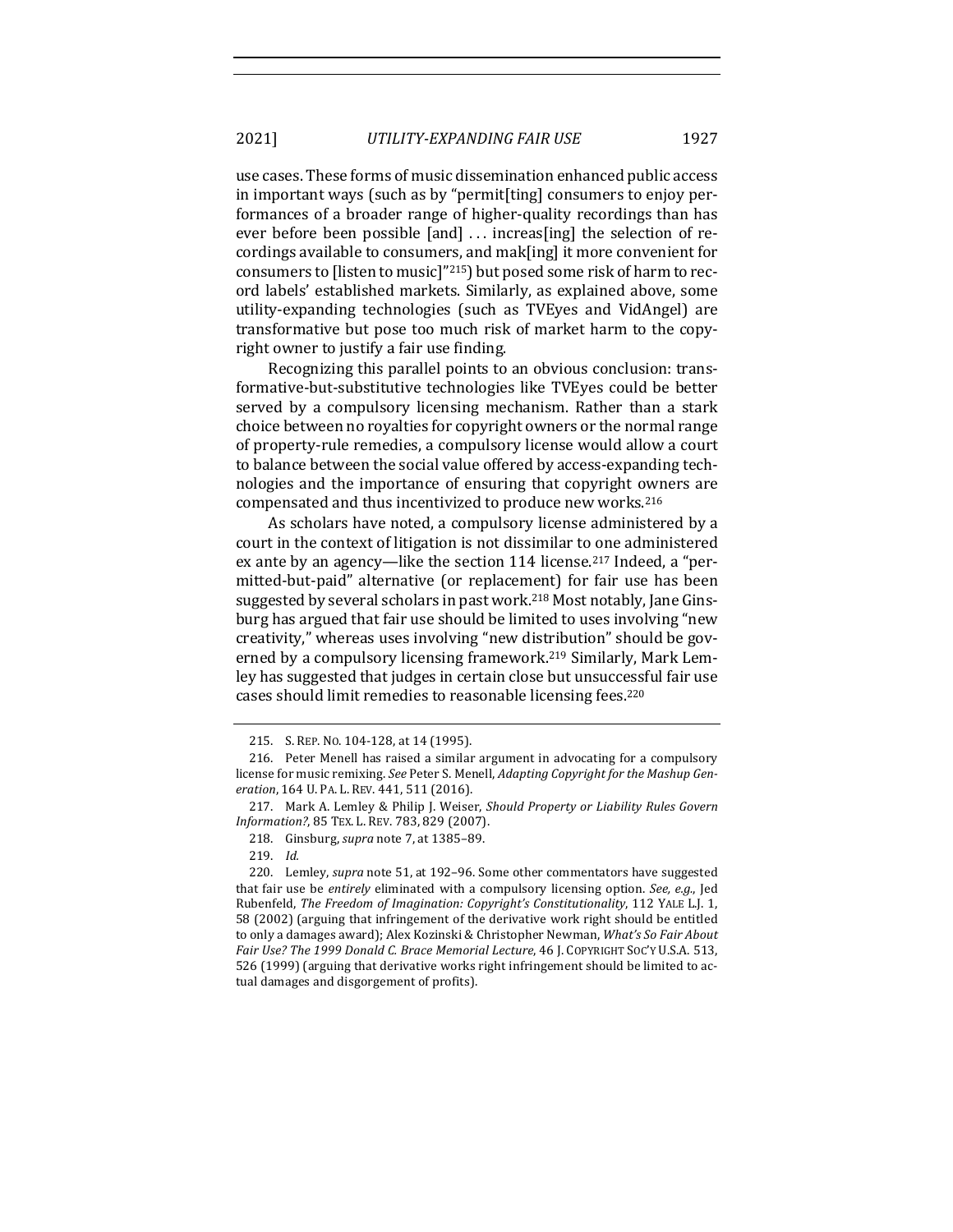The model of the section 114 license and the logic of many of the more recent utility-expanding fair use cases, however, suggest forms of compulsory licensing—both normatively and practically—that differ from prior proposals. In particular, Ginsburg's and Lemley's proposals rest primarily on the assumption that new forms of technology should receive a compulsory license (as opposed to a fair use finding) when a licensing market is impracticable due to transaction costs that impede free-market licensing.<sup>221</sup> While this transaction-costs-focused approach makes sense—and is consistent with one of the dominant, but now less influential theories of fair use, discussed above<sup>222</sup>—it does not necessarily recognize that compulsory licensing can itself be a tool for facilitating balance in copyright's policy agenda and that the law might consider both the social value of a new use and the potential for market harm when determining whether free use, compulsory licensed use, or market-based use is appropriate.<sup>223</sup> This is the logic that underlay Congress's decision to create the section 114 license<sup>224</sup> and is also reflected in many of the recent utility-expanding fair use cases. For example, the *Google Books* decision was premised on the assumption that fair use is appropriate when a new technology "communicates something new and different from the original or expands its utility, thus serving copyright's overall objective of contributing to public knowledge"<sup>225</sup> while not engaging in "significant substitutive competition" with the original.<sup>226</sup> Under this logic, a finding of fair use can be appropriate when a new use is socially valuable and provides low market harm, *even if a licensing market is feasible*.<sup>227</sup> Ginsburg,

225. Authors Guild v. Google, Inc., 804 F.3d 202, 214 (2d Cir. 2015).

<sup>221.</sup> Ginsburg, *supra* note 7, at 1402-13 (discussing "market malfunction" and providing examples); Lemley, *supra* note 51, at 192-96 (discussing examples of market failures, such as "when the production of a particular type of work requires clearances of so many rights, or when rights owners are so hard to find, that doing so would be uneconomic"). Ginsburg also suggests a potential role for compulsory licensing for certain "social-subsidy" uses, but limits these to non-profit and educational uses, looking especially at the fact that the Copyright Act and its legislative history singles out these types of uses for special treatment. See Ginsburg, supra note 7, at 1392-1403; see also id. at 1411 ("[U]nlike [a] library consortium, Google is not an [educational] institution, and it is not apparent that it requires a social subsidy of the sort that benefits nonprofit libraries.").

<sup>222.</sup> *See supra* Part I.A (describing this theory and explaining its decline).

<sup>223.</sup> *See supra* Part II.

<sup>224.</sup> *See supra* Part II.

<sup>226.</sup> *Id.* at 219.

<sup>227.</sup> Indeed, a class action settlement was proposed but rejected in *Google Books*. This settlement would have provided a mechanism to address any potential transaction costs issues at play while still providing compensation. Authors Guild v. Google, Inc., 770 F. Supp. 2d 666, 671 (S.D.N.Y. 2011) (describing creation of a registry to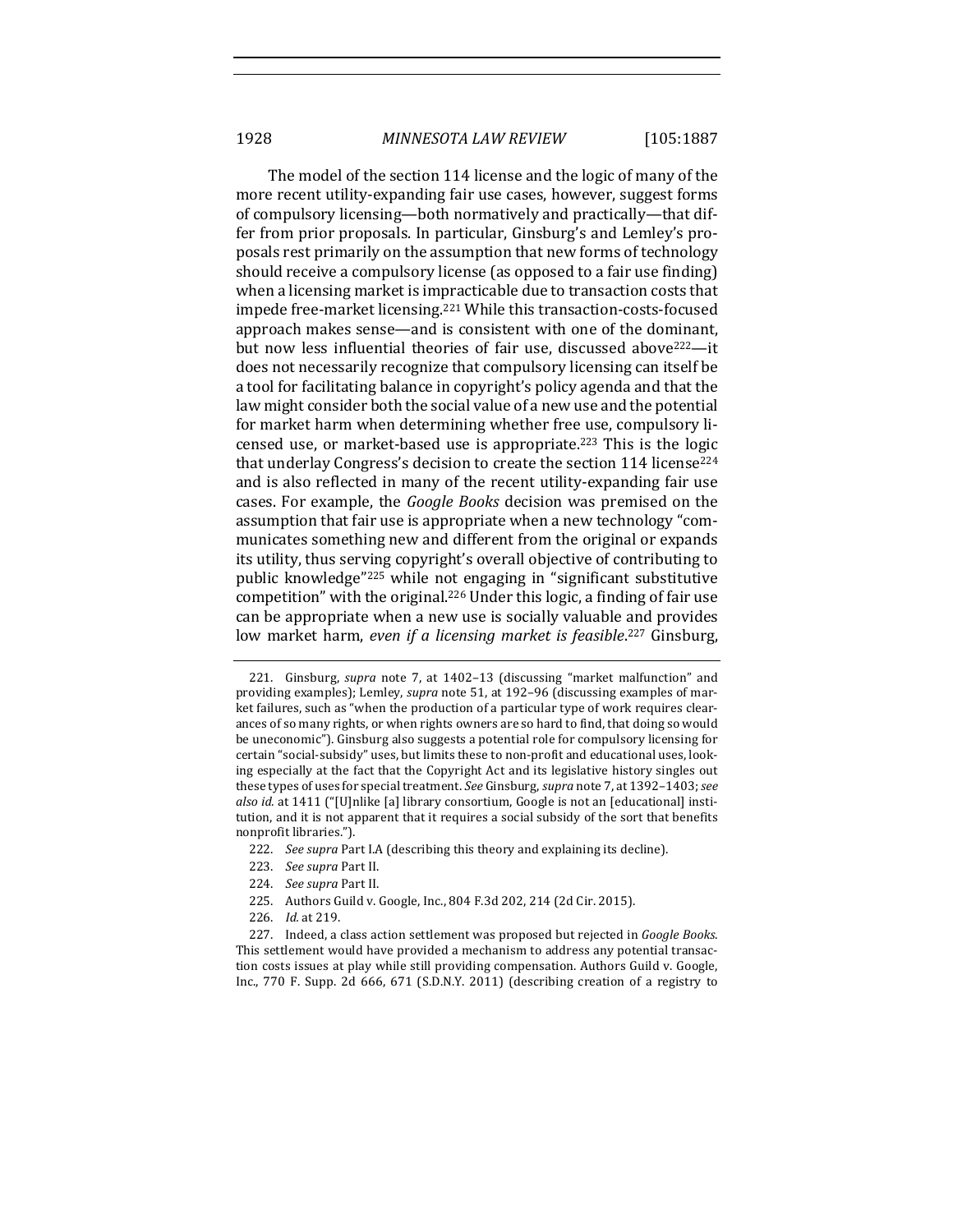however, seems to view a solution that would have subjected Google Books to a compulsory license as the preferred outcome.<sup>228</sup>

In contrast, both the section 114 example and the recent utilityexpanding fair use cases suggest that it remains appropriate for certain utility-expanding uses to continue to receive a free license (via fair use) if the potential for market substitution is low.<sup>229</sup> As with much of fair use—including, as discussed above, the distinction between a transformative creative work and a derivative work<sup>230</sup>—this line drawing will be predominantly normative, with the goal of optimizing the balance between copyright's competing goals of incentives and access.<sup>231</sup> Some plausible licensing markets will be viewed as properly within the scope of the copyright owner's exclusive rights and others will not. One useful line (though not the only one) is those utility-expanding technologies that merely provide information about existing works rather than providing access to the underlying works. As the courts have correctly recognized, the social value of such services, like Google Books, far overwhelm the potential financial harm to copyright owners, which, because the copyright owner's primary dissemination markets remain untouched, is limited.<sup>232</sup>

Thus, in contrast to prior proposals, the argument advanced in this Article is that many utility-expanding uses should continue to receive what is essentially a free license, via a fair use finding, irrespective of whether a licensing market is feasible. Only those socially valuable technologies that are "efficiency-enhancing" but provide meaningful access to copyrighted works and thus threaten copyright

232. *See supra* Part I.D; Authors Guild v. Google, Inc., 804 F.3d 202, 224 (2d Cir. 2015). This line is also potentially grounded in copyright's idea-expression dichotomy, which limits copyright protection to the use of expressive content, rather than purely functional uses. See Sag, supra note 7, at 1630-31 ("The idea-expression distinction limits the rights of the copyright owner to the expressive elements of the author's work: in the analog context, this is achieved by simply holding that the copying of facts and ideas alone does not constitute infringement. Preserving the functional force of the idea-expression distinction in the digital context requires a slightly different application: copying for purely nonexpressive purposes, such as the automated extraction of data, should not be regarded as infringing."); *see also* Sag, *supra* note 73, at 303-14.

administer licensing payments).

<sup>228.</sup> Ginsburg, *supra* note 7, at 1412.

<sup>229.</sup> Proposals to *entirely* replace fair use—including creative uses—with a compulsory licensing regime are even more untethered from copyright's normative aims. See Rubenfeld, *supra* note 220; Kozinski & Newman, *supra* note 220. These proposals fail to grapple with the notion that when a creative use is transformative, it would undermine copyright's policy agenda to require licensing compensation. See supra Part I.

<sup>230.</sup> *See supra* notes 45-51 and accompanying text.

<sup>231.</sup> *See supra* Part II (discussing role of incentives/access tradeoff in the creation and application of the section 114 compulsory license).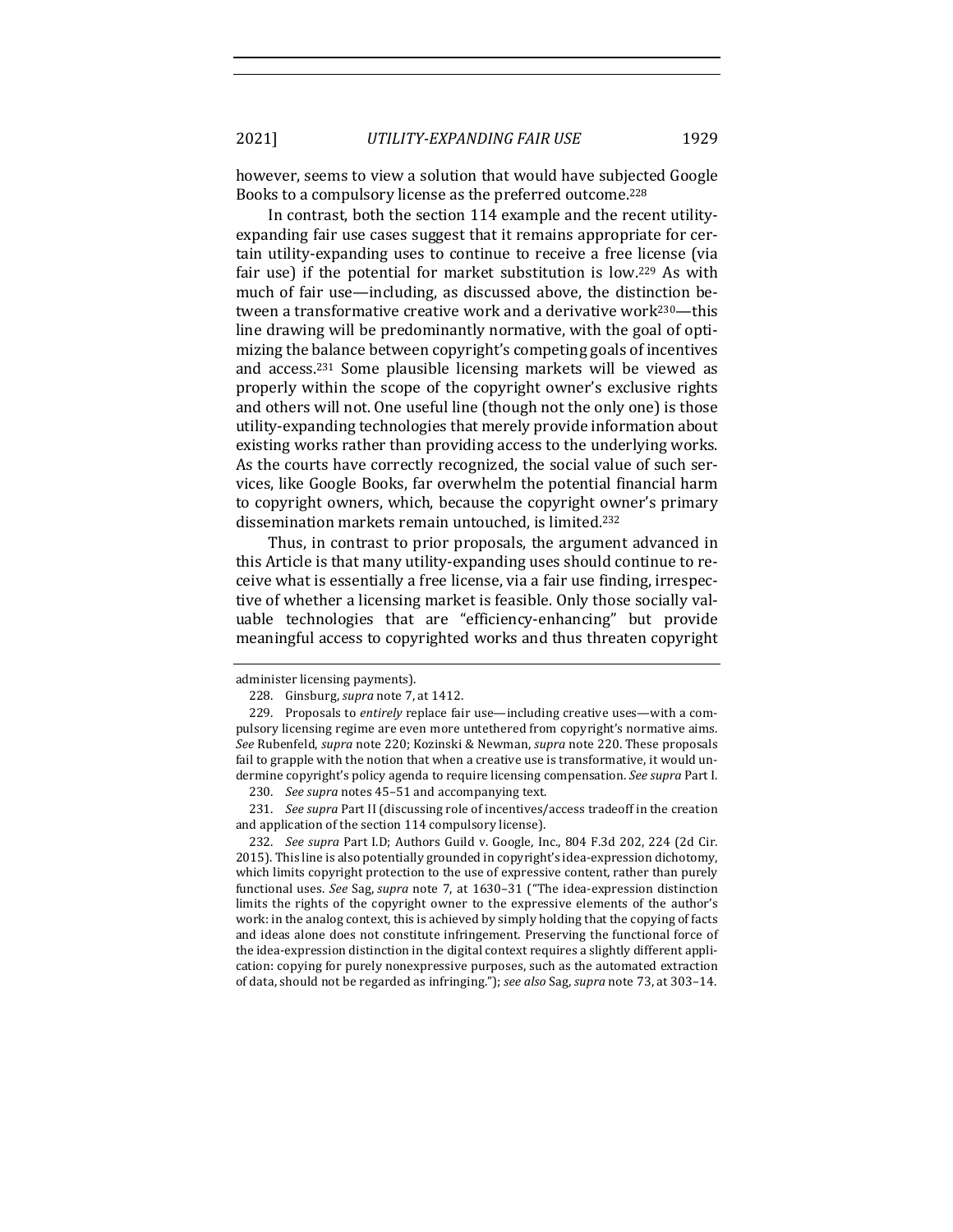owners' established dissemination markets (like TVEyes) should receive a compulsory license.

Here too, however, the logic of the section 114 license suggests outcomes distinct from prior proposals. Prior arguments for compulsory license alternatives to fair use assume that plaintiffs should receive damages that attempt to mimic *market-based* prices (conceived of as the likely price that a willing licensor and licensee would have negotiated).<sup>233</sup> This approach makes sense if the primary goal of a compulsory license is remedying market failures related to prohibitively high transaction costs; to effectuate such a goal, the court should strive to find the price that would have likely prevailed if transaction costs had not impeded market transactions.<sup>234</sup>

However, if we take seriously the idea that a compulsory license can facilitate balance between incentives and access, simply approximating market-based rates may not always be appropriate. Indeed, the example of the section 114 license shows how royalty rate setting can itself be the locus of fine-tuning copyright's policy goals. In particular, the regime's original rate-setting criteria, the  $801(b)$  objectives, asked regulators to find rates that rewarded rightsholders and disseminators commensurate to their role in making works available to the public, regardless of whether those rates were consistent with benchmarks such as comparable free-market licensing deals.<sup>235</sup>

This approach makes sense as a logical next step to the fair use transformativeness/substitutiveness inquiry. If a use is socially valuable but too substitutive to warrant uncompensated use, the next question should be whether a positive price can be found that would better reflect copyright's policy agenda, irrespective of whether that

<sup>233.</sup> *See, e.g.*, Lemley, *supra* note 51, at 196 ("[I]f the only reason the copyright owner is entitled to relief against a transformative use is because of its claim that it would have licensed the defendant for a particular fee, the copyright owner's remedy ought to be limited to that fee."); Ginsburg, *supra* note 7, at 1444 (advocating for the use of baseball arbitration in certain permitted-but-paid cases in order to push parties towards market-based rates).

<sup>234.</sup> Richard A. Posner, *Transaction Costs and Antitrust Concerns in the Licensing of Intellectual Property,* 4 J. MARSHALL REV. INTELL. PROP. L. 325, 328 (2005) (explaining that a liability rule imposed to remedy transaction costs should attempt to find "the equivalent of the contract price [as] distinct from the transaction costs"); *cf.* Tom W. Bell, *Fair Use Vs. Fared Use: The Impact of Automated Rights Management on Copyright's Fair Use Doctrine,* 76 N.C. L. REV. 557, 559 (1998) (arguing how and why automated rights management technology should come to replace most fair uses and allow uses previously blocked by transaction costs to receive market licenses); Robert P. Merges, *The End of Friction? Property Rights and Contract in the "Newtonian" World of On-line Commerce*, 12 BERKELEY TECH. L.J. 115, 132 (1997) (same).

<sup>235.</sup> *See supra* notes 198-209 and accompanying text.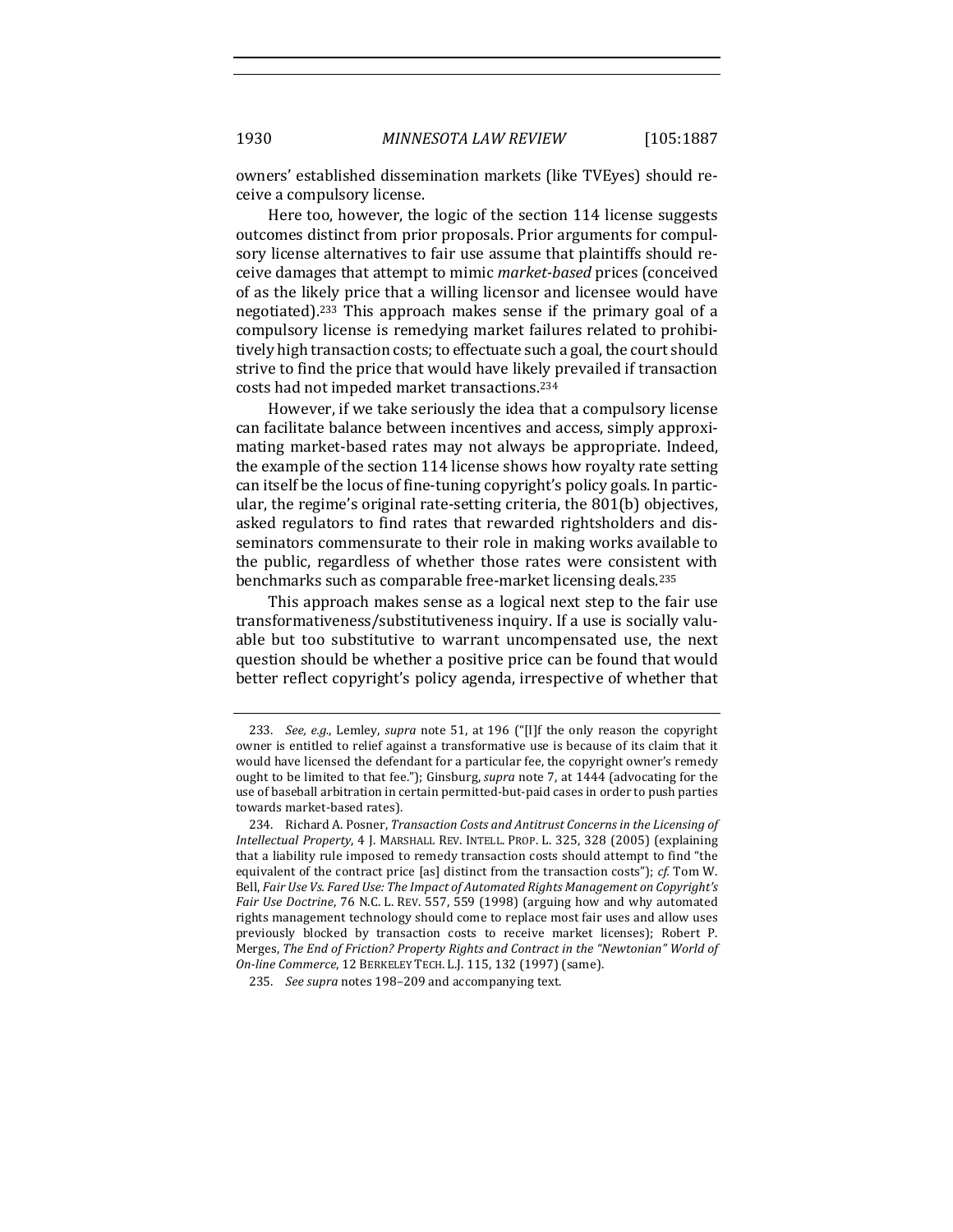price would be the same as willing licensors and licensees might have negotiated in the open market. In addition to the social value of the new use, the stage of development of the new dissemination industry (and, relatedly, the costs of innovating therein, as well as the desirability of maintaining low barriers to entry) are other factors that might justify a departure downward from the rates suggested by market benchmarks.236

The next Section outlines how this analysis suggests various limitations on remedies in cases where a technology is plausibly expanding utility but too market-harming to warrant a fair use finding. Judicial discretion over injunctive relief and actual damages awards could potentially allow for courts to craft compulsory royalty obligations that take into account the social value of the new utility-expanding use. The mandatory nature of statutory damages in copyright poses a greater challenge, but there is some indication that courts can also tailor statutory damages. While case-by-case litigation would not have an effect as far-ranging as a regulatory regime like the one that exists for music, the final Section explores how the specter of a compulsory license remedy could still encourage private licensing between rightsholders and utility-expanding technology companies at rates more reasonable than those that might otherwise occur.

B. RECOGNIZING UTILITY-EXPANDING TRANSFORMATIVENESS IN COPYRIGHT **REMEDIES** 

Fair use functions in practice as an affirmative defense to liability.<sup>237</sup> If a fair use defense is successful, that is the end of the inquiry and the defendant is exempt from liability.<sup>238</sup> However, if a fair use defense is unsuccessful and a court determines that infringement has occurred, the defendant is usually subject to the full range of copyright remedies: injunctive relief, as well as actual damages and profits or statutory damages.<sup>239</sup>

This Section proposes that if a defendant's fair use defense points to utility-expanding transformativeness but is ultimately unsuccessful because of concerns over market harm, then limits should be placed on copyright remedies. Rather than imposing copyright's normal

<sup>236.</sup> *See supra* notes 198–209 and accompanying text (discussing application of 801(b) policy objectives in first section 114 compulsory license rate-setting proceeding); see also Victor, supra note 144 (outlining criteria that has informed regulatory approaches to copyright dissemination markets).

<sup>237.</sup> 4 NIMMER & NIMMER,*supra* note 159, § 13.05.

<sup>238.</sup> *Id.*

<sup>239.</sup> *Id.*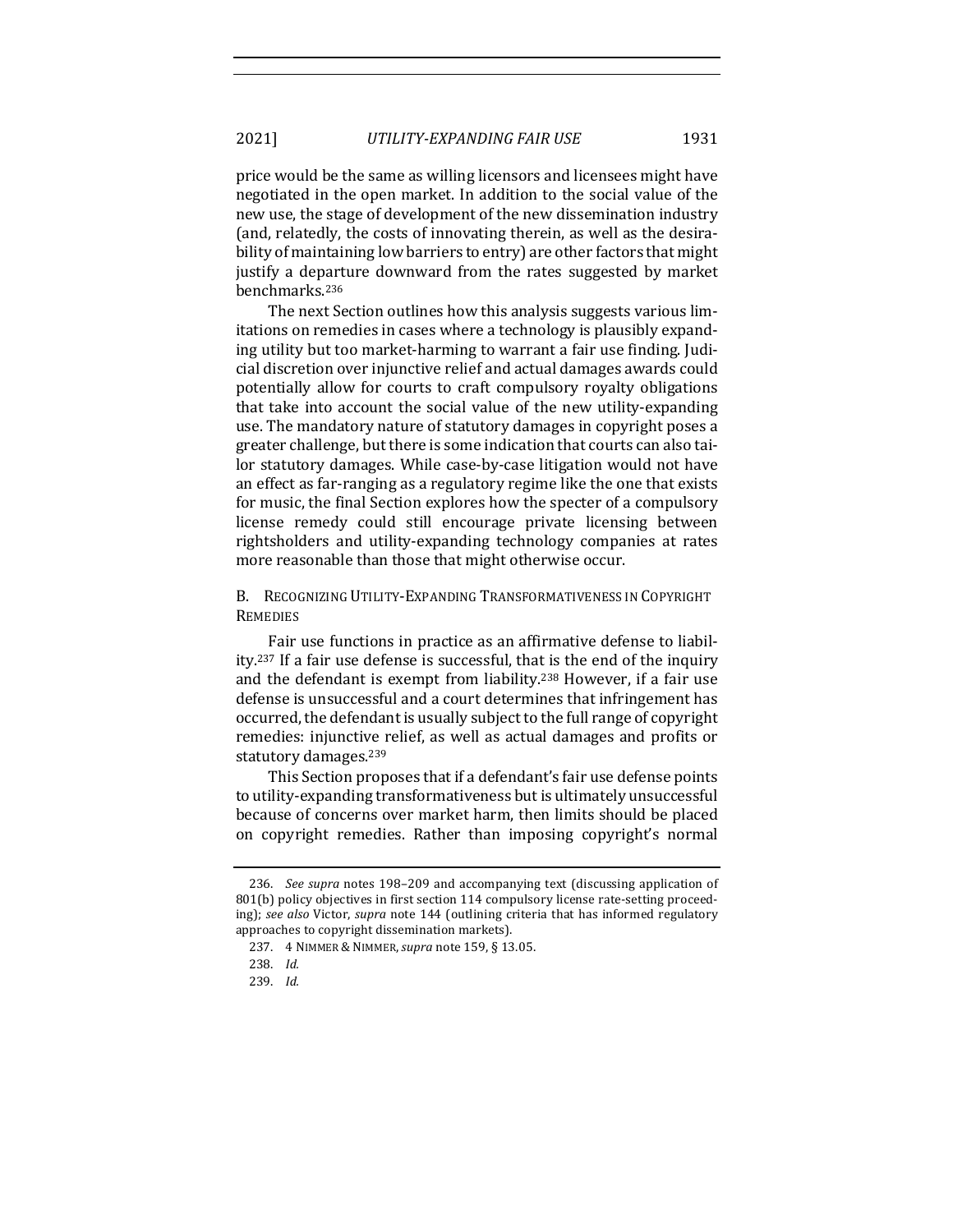range of property-rules-based remedies, judges should attempt to craft a compulsory license remedy. Furthermore, the price imposed should explicitly account for the utility-expanding transformativeness of the new use.

Legislative change to copyright law would be the most straightforward way to allow for a compulsory license alternative in transformative-but-substitutive fair use cases. However, judicial discretion over copyright remedies might allow such an approach to be implemented even within the current copyright remedial landscape. The remainder of this Section outlines how this might work in practice.

#### 1. Fair Use as a Pre-Remedies Inquiry

It is important to note that the argument here is not that fair use be entirely replaced with a compulsory licensing regime for utility-expanding technologies; in situations where the four-part fair use test is satisfied, there is no reason why a copyright owner should be entitled to any monetary award.<sup>240</sup>

There are three important reasons to maintain the fair use analysis as a threshold inquiry, even for utility-expanding technology cases. The first reason is normative. If, as the previous Parts suggested, compulsory licensing can be conceived of as occupying the middle ground of a spectrum of uses—those that are socially beneficial and non-substitutive, to those that are socially beneficial and substitutive, to those that are not particularly beneficial and substitutive—then it is important to maintain the option for zero-price use. Fair use does just that; if a use expands utility without creating significant market harm, then there is no reason a copyright owner should be able to profit off of this use via a compulsory licensing fee.

As discussed above, one reasonable line here is that those uses that only provide information about existing works (like a search tool) should continue to receive a fair use finding.<sup>241</sup> Maintaining fair use in its current form ensures that copyright will not overly privilege copyright owner compensation (and its incentive function) over the social value of technologies that provide functional enhancements to the public's use of works.<sup>242</sup>

The second reason is practical. Rate setting is a complex and timeconsuming enterprise, and many believe that judges are ill equipped

<sup>240.</sup> *See supra* Parts I-II (explaining that non-substitutive uses are not required to pay a royalty since they pose less risk of undermining copyright's incentive function). 241. *See supra* notes 229-32 and accompanying text.

<sup>242.</sup> *See supra* notes 229-32 and accompanying text.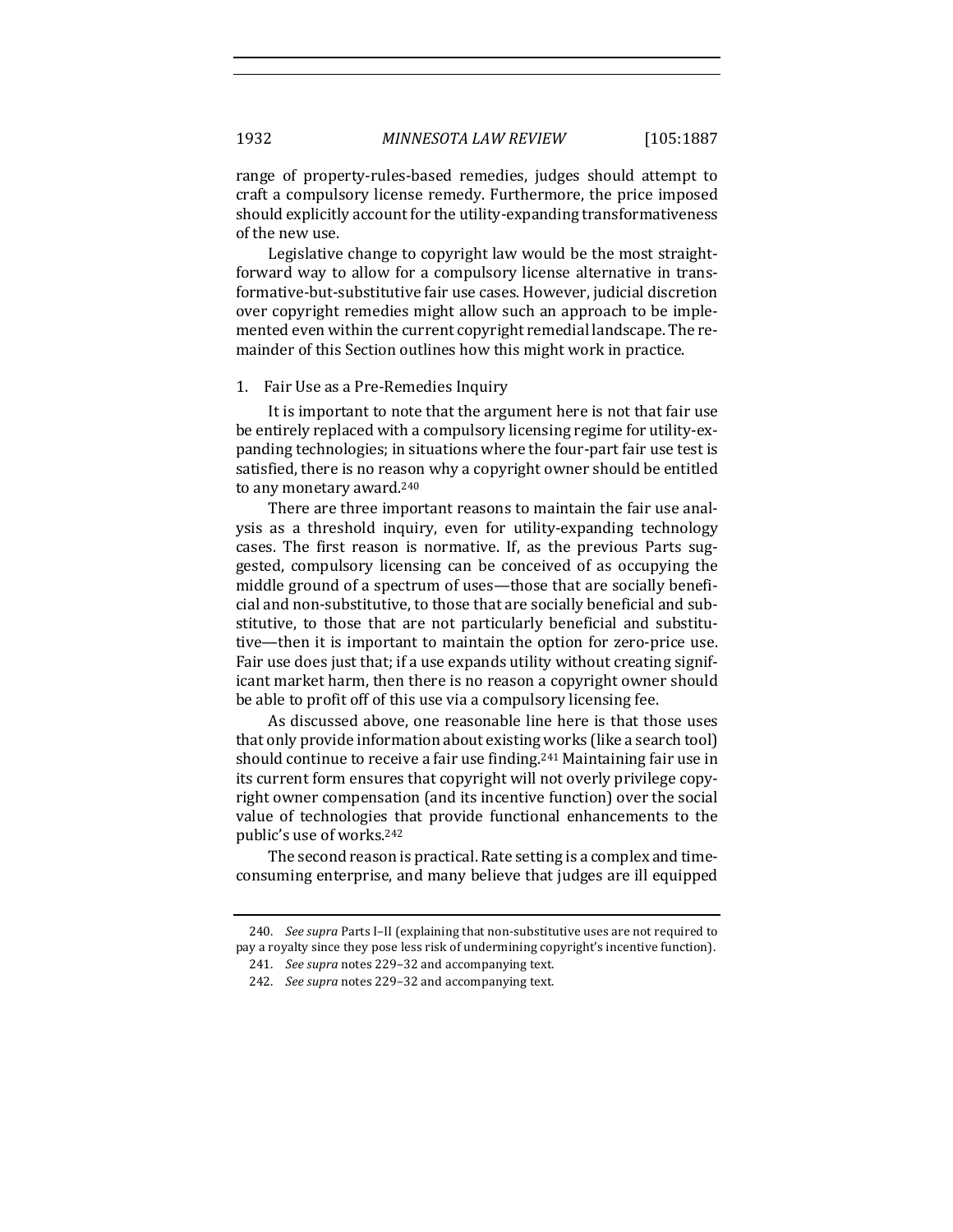2021] *UTILITY-EXPANDING FAIR USE* 1933

to do it well.<sup>243</sup> This is one of the reasons some believe fair use evolved as a yes-or-no question.<sup>244</sup> Maintaining fair use as the initial inquiry will allow judges to dispose of cases without proceeding to time-consuming damages inquiries. This would also make it more likely that judges will err on the side of granting fair use in close cases. Indeed, most utility-expanding uses are at least somewhat substitutive. The snippet view in *Google Books* presents a good example.<sup>245</sup> The decision recognized that

the snippet function can cause *some* loss of sales. There are surely instances in which a searcher's need for access to a text will be satisfied by the snippet view, resulting in either the loss of a sale to that searcher, or reduction of demand on libraries for that title, which might have resulted in libraries purchasing additional copies.<sup>246</sup>

The court, however, recognized that *some* market substitution does not necessarily mean that compensation is appropriate or necessary, especially when the likely market harm is not "meaningful or significant" and the new use is particularly socially valuable.<sup>247</sup> Maintaining fair use as a threshold inquiry would ensure that courts take heed of this warning before proceeding to a damages inquiry.

A final reason is also practical. The fair use inquiry is useful in that it crystalizes the normative stakes at issue in a utility-expanding fair use case, allowing a court to grapple with the social value of the new use (predominantly via the first factor) and the market harm to the copyright owner and, by implication, the potential harm to copyright's incentive function (predominantly via the fourth factor). Even if fair use is rejected, ensuring that courts lay out these competing priorities will make it more likely that the ultimate damages award is reasonable and reflects the competing copyright goals at stake, as described further below.<sup>248</sup>

248. *See infra Part III.B.3.* 

<sup>243.</sup> *See* discussion *infra* Parts III.B.3, III.C.

<sup>244.</sup> *See* Gordon, *Fair Use as Market Failure*, *supra* note 130, at 1623.

<sup>245.</sup> Authors Guild v. Google, Inc.,  $804$  F.3d  $202$  (2d Cir. 2015) (considering whether the snippet function in Google Books constituted fair use).

<sup>246.</sup> *Id.* at 224.

<sup>247.</sup> *Id.* ("But the possibility, or even the probability or certainty, of some loss of sales does not suffice to make the copy an effectively competing substitute that would tilt the weighty fourth factor in favor of the rights holder in the original. There must be a meaningful or significant effect 'upon the potential market for or value of the copyrighted work."" (quoting 17 U.S.C. § 107(4))). A similar logic was potentially at play in Congress's decision to provide free use to terrestrial radio services in the DPRA. There are, of course, some users who treat radio as an alternative to purchasing albums. But Congress nonetheless determined that this minimal market harm did not warrant subjecting radio stations to either compulsory license-based fees or market-based fees. See supra notes 183-88 and accompanying text.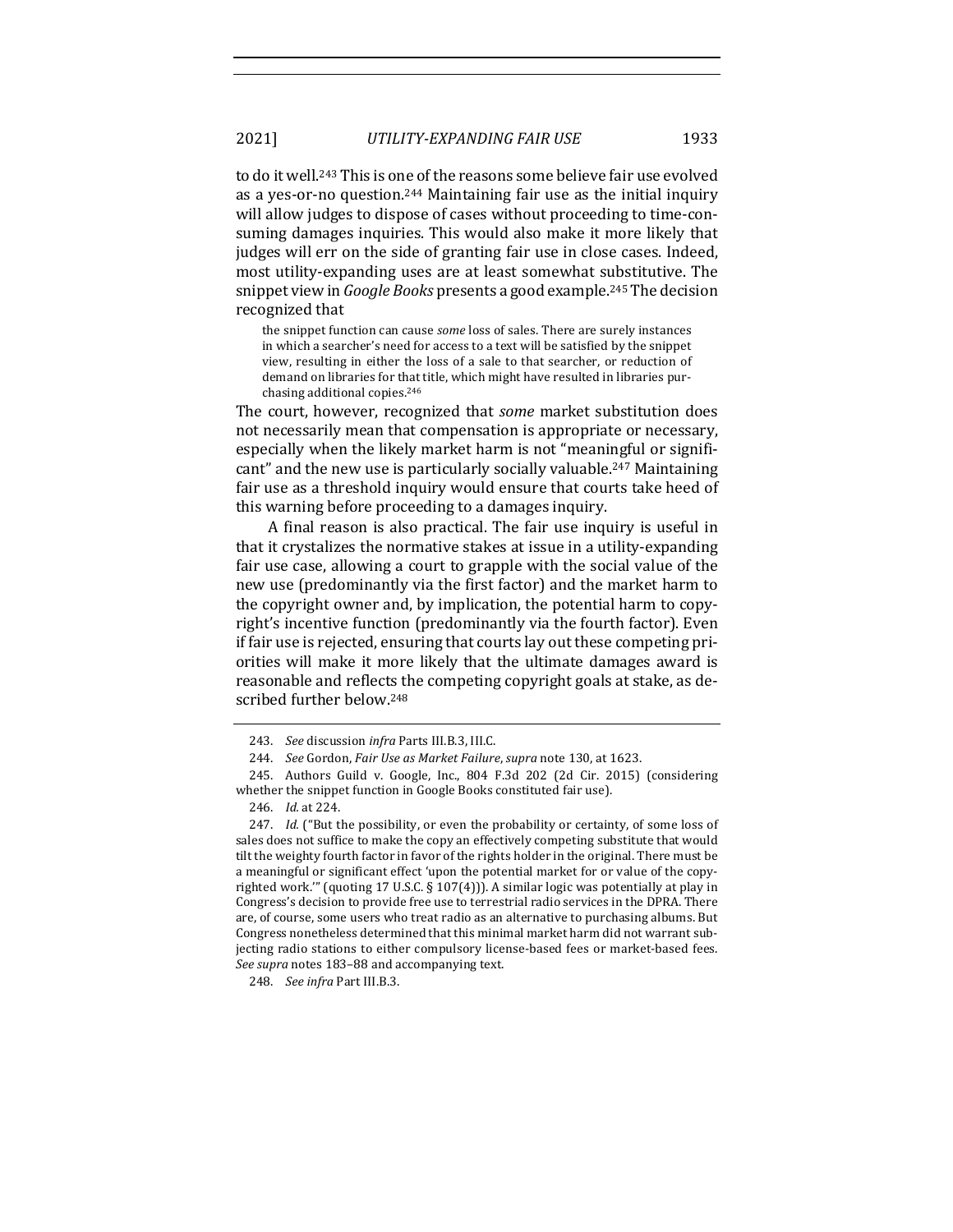#### 2. No Injunctive Relief

If, however, a use is utility-expanding but too market-harming to warrant fair use, the policy inquiry should shift to the remedies context. Here, judges may have some discretion to craft what is essentially a compulsory license that reflects the balance between transformativeness and substitutiveness. Doing so would first and foremost require judges to decline to grant injunctive relief.

An injunction barring future use of a copyrighted work is a common remedy in copyright infringement cases. A close but ultimately unsuccessful fair use defense is not generally a bar to injunctive relief. TVEyes, for example, was enjoined from allowing their users to download clips of the plaintiffs' copyrighted works.<sup>249</sup>

But despite the frequency of injunctions in intellectual property disputes, the Supreme Court in eBay v. MercExchange made clear that injunctive relief is not mandatory in patent cases and that the decision "whether to grant or deny injunctive relief rests within the equitable discretion of the district courts."<sup>250</sup> Instead, courts must apply the conventional four-factor test for injunctive relief: irreparable injury, insufficiency of monetary damages, balance of the hardships, and the public interest.<sup>251</sup> The lower courts extended this holding to copyright infringement claims.<sup>252</sup> While *eBay* by no means eliminated injunctive relief in intellectual property disputes, its influence has been widely felt. Courts now more carefully weigh the competing equities before granting injunctive relief<sup>253</sup> and often determine that a damages award alone would be sufficient.<sup>254</sup>

Thus, there would be no barrier for a judge, in her discretion, to decline to grant preliminary or permanent injunctive relief in transformative-but-substitutive use cases and instead award only damages. Considering, in particular, the likely adequacy of a pure damages remedy, $255$  as well as the public's interest in being able to take

<sup>249.</sup> Fox News Network LLC v. TVEyes, Inc., No. 13 Civ. 5315, 2015 WL 8148831, at  $*1$  (S.D.N.Y. Nov. 6, 2015).

<sup>250.</sup> eBay Inc. v. MercExchange, L.L.C., 547 U.S. 388, 394 (2006).

<sup>251.</sup> *Id.* at 391.

<sup>252.</sup> *See, e.g.*, Salinger v. Colting, 607 F.3d 68, 80 (2d Cir. 2010).

<sup>253.</sup> *See, e.g.*, Flexible Lifeline Sys., Inc. v. Precision Lift, Inc., 654 F.3d 989, 998-1000 (9th Cir. 2011) (discussing cases in other circuits).

<sup>254.</sup> *See, e.g.*, Perfect 10, Inc. v. Google, Inc., 653 F.3d 976, 982 (9th Cir. 2011).

<sup>255.</sup> *See* Williams v. Bridgeport Music, Inc., No. LA CV13 06004, 2015 WL 4479500, at \*40 (C.D. Cal. July 14, 2015) (declining to grant injunctive relief because of adequacy of monetary damages), aff'd in part, rev'd in part on other grounds sub nom. Williams v. Gaye, 885 F.3d 1150 (9th Cir. 2018), and superseded by 895 F.3d 1106 (9th Cir. 2018).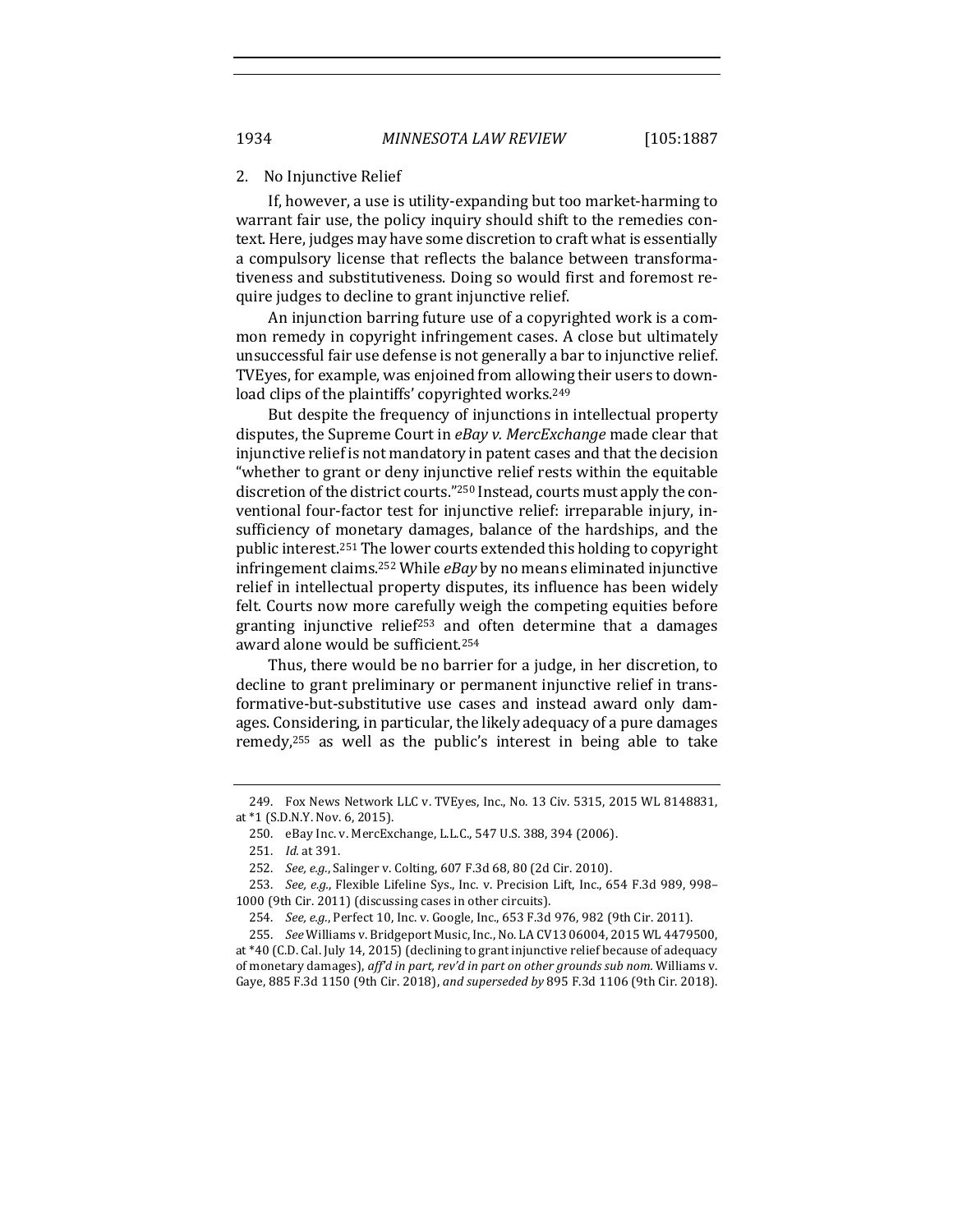advantage of innovative forms of dissemination,<sup>256</sup> such a finding would be consistent with the four-factor test for injunctive relief. Indeed, this approach is plausibly consistent with the Supreme Court's understanding of fair use. The *Campbell* decision recognized the "goals" of the copyright law  $\dots$  are not always best served by automatically granting injunctive relief" when a use is "beyond the bounds of fair use."<sup>257</sup> Several commentators have also raised similar arguments.<sup>258</sup>

## 3. Actual Damages as a (Policy-Informed) Reasonable Royalty

A victorious copyright infringement plaintiff is entitled to recover both actual damages and profits, though a separate award of profits is only permissible if profits have not already been "taken into account in computing the actual damages." $259$  These inquiries can consider indirect evidence of the plaintiff's lost sales<sup>260</sup> and/or an accounting of the defendant's gross receipts in order to ascertain its profits.<sup>261</sup>

As this can be a difficult and subjective enterprise, courts across the country have found that "where the infringer could have bargained with the copyright owner to purchase the right to use the work," actual damages should reflect a royalty fee based on the fair market value of the work.<sup>262</sup> This method of calculating damages

<sup>256.</sup> *Cf.* Abend v. MCA, Inc., 863 F.2d 1465, 1479 (9th Cir. 1988), aff'd sub nom. Stewart v. Abend, 495 U.S. 207, 210 (1990) (finding that the public interest factor did not warrant injunctive relief in part because "an injunction could cause public injury by denying the public the opportunity to view a classic film for many years to come").

<sup>257.</sup> Campbell v. Acuff-Rose Music, Inc., 510 U.S. 569, 578 n.10 (1994); Infinity Broad. Corp. v. Kirkwood, 150 F.3d 104, 111 (2d Cir. 1998) (endorsing this idea in a proto-utility-expanding fair use case); see also Leval, supra note 31, at 1133.

<sup>258.</sup> Samuelson, *supra* note 7, at 862-63 ("One welcome doctrinal development for the future of fair use would be for courts to finally take the Court's endorsement of compensation instead of injunctions in just-over-the-line fair use cases."); Leval, *supra* note 31, at 1133 ("When a court rejects a fair use defense, it should deal with the issue of the appropriate remedy on its merits. The court should grant or deny the injunction *for reasons*, and not simply as a mechanical reflex to a finding of infringement."); 4 NIMMER & NIMMER, *supra* note 159, § 14.06 (arguing that courts should not enjoin particularly creative derivative works, even if these works are infringing); *cf.* Universal City Studios, Inc. v. Sony Corp. of Am., 659 F.2d 963, 976 (9th Cir. 1981), *rev'd*, 464 U.S. 417 (1984) (suggesting the possibility of a "continuing royalty," rather than an injunction, in a close fair use case).

<sup>259. 17</sup> U.S.C. § 504(b).

<sup>260.</sup> 4 NIMMER & NIMMER,*supra* note 159, § 14.02.

<sup>261.</sup> *Id.*  $\S$  14.03. In this inquiry, the defendant has the burden of showing what elements of its total profits were attributed to factors other than the infringement.

<sup>262.</sup> Jarvis v. K2 Inc., 486 F.3d 526, 533 (9th Cir. 2007); see, e.g., Deltak, Inc. v. Advanced Sys., Inc., 767 F.2d 357, 360-62 (7th Cir. 1985); Bruce v. Wkly. World News, Inc., 310 F.3d 25 (1st Cir. 2002); On Davis v. Gap, Inc., 246 F.3d 152 (2d Cir. 2001); Polar Bear Prods., Inc. v. Timex Corp., 384 F.3d 700 (9th Cir. 2004); Thoroughbred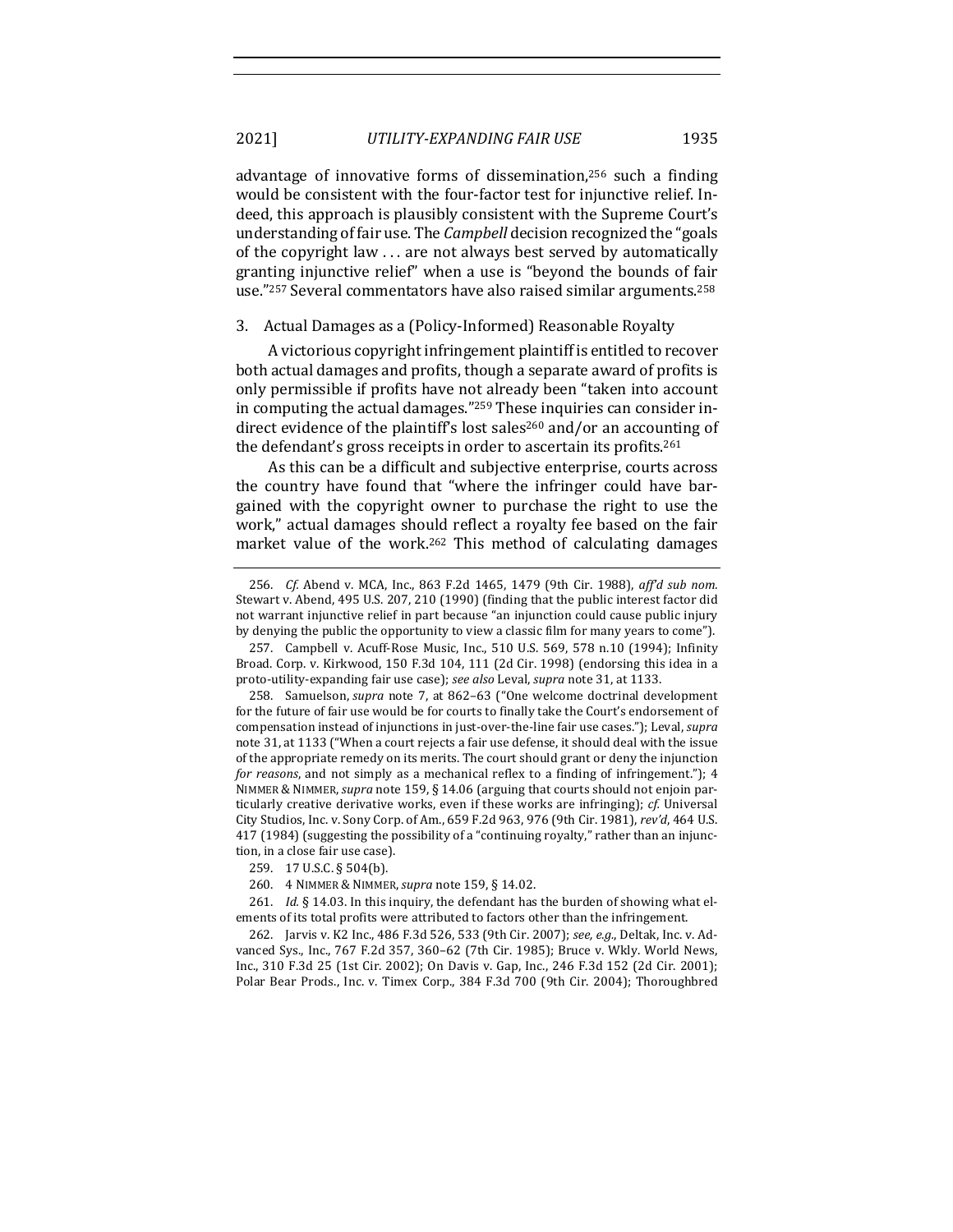parallels the "reasonable royalty" damages analysis used in patent infringement cases.<sup>263</sup> The Second Circuit has explained that a reasonable royalty form of actual damages makes sense from the perspective of copyright law because "[a] principal objective of the copyright law is to enable creators to earn a living either by selling or by licensing others to sell copies of the copyrighted work" and, therefore, "[i]f a copier of protected work . . . proceeds without permission and without compensating the owner, it seems entirely reasonable to conclude that the owner has suffered damages to the extent of the infringer's taking without paying what the owner was legally entitled to exact a fee for."264

Outside the context of actual damages, it is also not unheard of for courts to act as copyright license rate-setting entities more generally. District courts in the Southern District of New York are responsible for setting license rates for musical composition public performances (discussed further below) pursuant to the antitrust consent decrees that govern the performance rights organizations ASCAP and BMI.<sup>265</sup> The 1976 Copyright Act also explicitly authorizes judges to set licensing rates for derivative uses of certain copyrighted works from other countries, to which U.S. copyright protection was "restored" by legislation in 1996.<sup>266</sup> Additionally, the Court of Federal Claims is tasked with awarding "reasonable and entire compensation" (rather than injunctive relief) when the government infringes a copyright, $267$ and this compensation often takes the form of a compulsory royalty.268

Software Int'l, Inc. v. Dice Corp., 488 F.3d 352, 360 (6th Cir. 2007).

<sup>263. 35</sup> U.S.C. § 284; Ga.-Pac. Corp. v. U.S. Plywood Corp., 318 F. Supp. 1116, 1121 (S.D.N.Y. 1970); see also Kevin Bendix, Note, Copyright Damages: Incorporating Reasonable Royalty from Patent Law, 27 BERKELEY TECH. L.J. 527, 527 (2012).

<sup>264.</sup> *On Davis*, 246 F.3d at 165. The court, however, cautioned that this analysis should inquire into "not what the owner would have charged, but rather what is the fair market value." Id. at 166.

<sup>265. 28</sup> U.S.C. § 137(b)(1)(B); see, e.g., In re Pandora Media, Inc., 6 F. Supp. 3d 317, 357 (S.D.N.Y. 2014), aff'd sub nom. Pandora Media, Inc. v. Am. Soc'y of Composers, Authors & Publishers, 785 F.3d 73 (2d Cir. 2015).

<sup>266. 17</sup> U.S.C.  $\S$  104A(d)(3)(B) ("In the absence of an agreement between the parties, the amount of such [royalty] compensation [for the derivative use of the restored work] shall be determined by an action in United States district court, and shall reflect any harm to the actual or potential market for or value of the restored work from the reliance party's continued exploitation of the work, as well as compensation for the relative contributions of expression of the author of the restored work and the reliance party to the derivative work.").

<sup>267. 28</sup> U.S.C. § 1498(b).

<sup>268.</sup> Gaylord v. United States, 678 F.3d 1339, 1343 (Fed. Cir. 2012).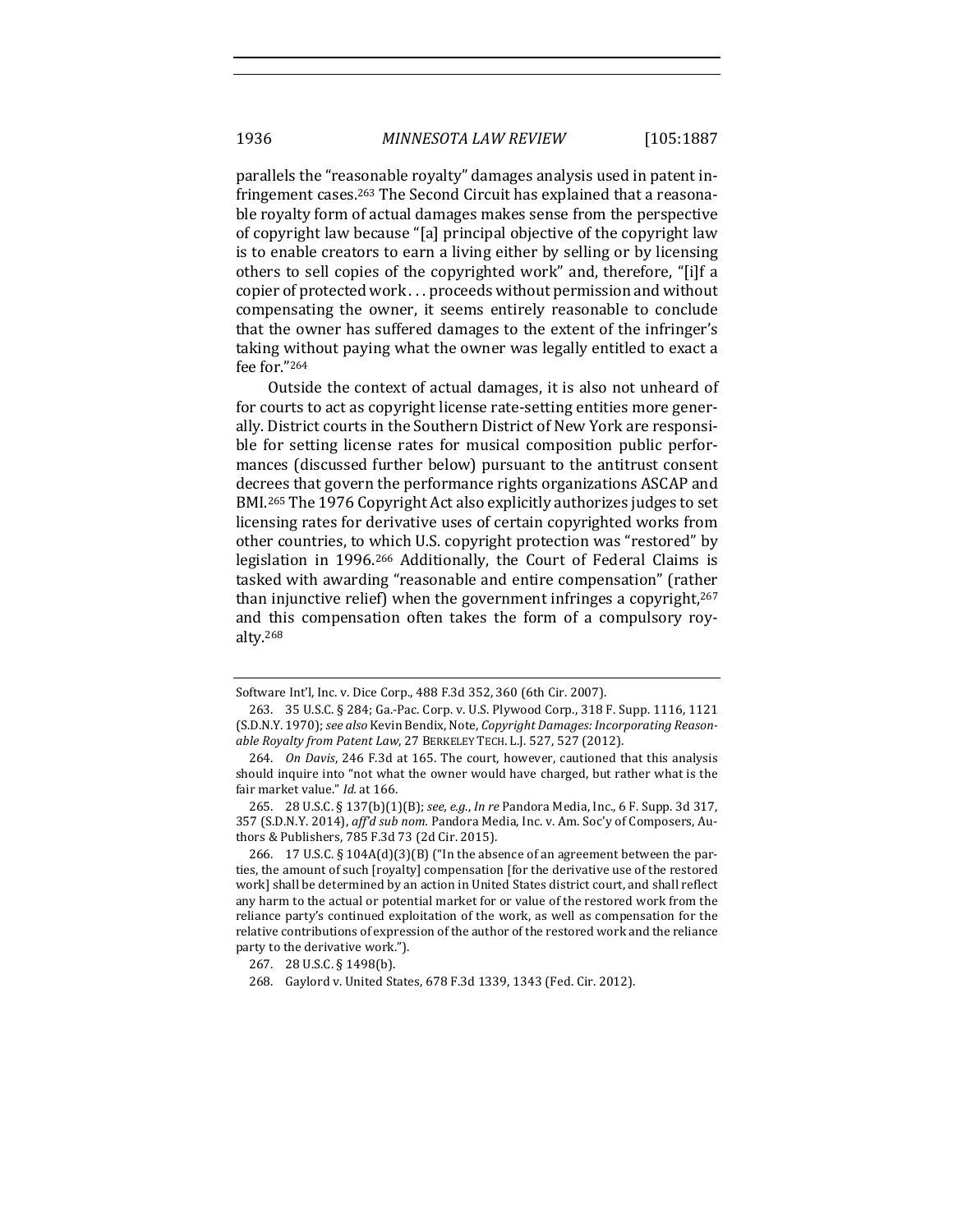All of this suggests that a court could set a royalty rate for a transformative-but-substitutive use in the context of an actual damages calculation. In the absence of an injunction, the damages award could also take the form of an *ongoing* royalty. Indeed, ongoing royalties are more frequently ordered in patent infringement cases, which have acknowledged that they are akin to a compulsory license.<sup>269</sup> But courts also sometimes order ongoing royalties in copyright infringement cases, most notably in the recent "Blurred Lines" infringement case, in which the court set a "running royalty" rather than awarding injunctive relief.<sup>270</sup>

The question then arises: in the utility-expanding technology context, how should a royalty rate be calculated? Ongoing royalty damages awards are often designed to mimic "what a willing buyer would have been reasonably required to pay to a willing seller for plaintiffs' work"<sup>271</sup> through an inquiry into "fair market value" based on objective marketplace evidence.<sup>272</sup> But the 801(b) policy-oriented approach to compulsory license rate setting, previously used by the music regime described above, is an example of an alternative approach to a pure market-benchmark inquiry.<sup>273</sup>

A policy-focused approach to rate setting could potentially be replicated here in order to better tailor the damages awards to the normative concerns identified in the fair use analysis, i.e., that the defendant had successfully shown the social value of its new technology (and satisfied the transformativeness requirement), even if it had not successfully argued fair use.<sup>274</sup> The  $801(b)$  approach to music rate setting provides a useful set of guiding principles. First, a court should look to marketplace evidence to determine a range of plausible royalty

<sup>269.</sup> Paice LLC v. Toyota Motor Corp., 504 F.3d 1293, 1314 (Fed. Cir. 2007); see, *e.g.*, Finisar Corp. v. DirectTV Grp., No. 05-CV-264, 2006 WL 2037617, at \*1-2 (E.D. Tex. July 7, 2006) (setting a \$1.60 compulsory royalty for every manufactured infringing device); see also Gaylord, 678 F.3d at 1343 (noting that the lack of injunctive relief for government use of a copyright creates what is "essentially a compulsory, non-exclusive license on the plaintiff's copyright").

<sup>270.</sup> See Williams v. Bridgeport Music, Inc., No. LA CV13-06004, 2015 WL 4479500, at \*37 (C.D. Cal. July 14, 2015) (setting a fifty percent "running royalty"), aff'd *in part, rev'd in part on other grounds sub nom.* Williams v. Gaye, 885 F.3d 1150 (9th Cir. 2018), *superseded by* 895 F.3d 1106 (9th Cir. 2018).

<sup>271.</sup> Jarvis v. K2 Inc., 486 F.3d 526, 533 (9th Cir. 2007) (quoting Frank Music Corp. v. Metro-Goldwyn-Mayer, Inc., 772 F.2d 505, 512 (9th Cir. 1985)).

<sup>272.</sup> On Davis v. Gap, Inc., 246 F.3d 152, 166 (2d Cir. 2001) ("The question is not what the owner would have charged, but rather what is the fair market value.").

<sup>273.</sup> *See supra* Part II.

<sup>274.</sup> *See supra* Part III.B.1.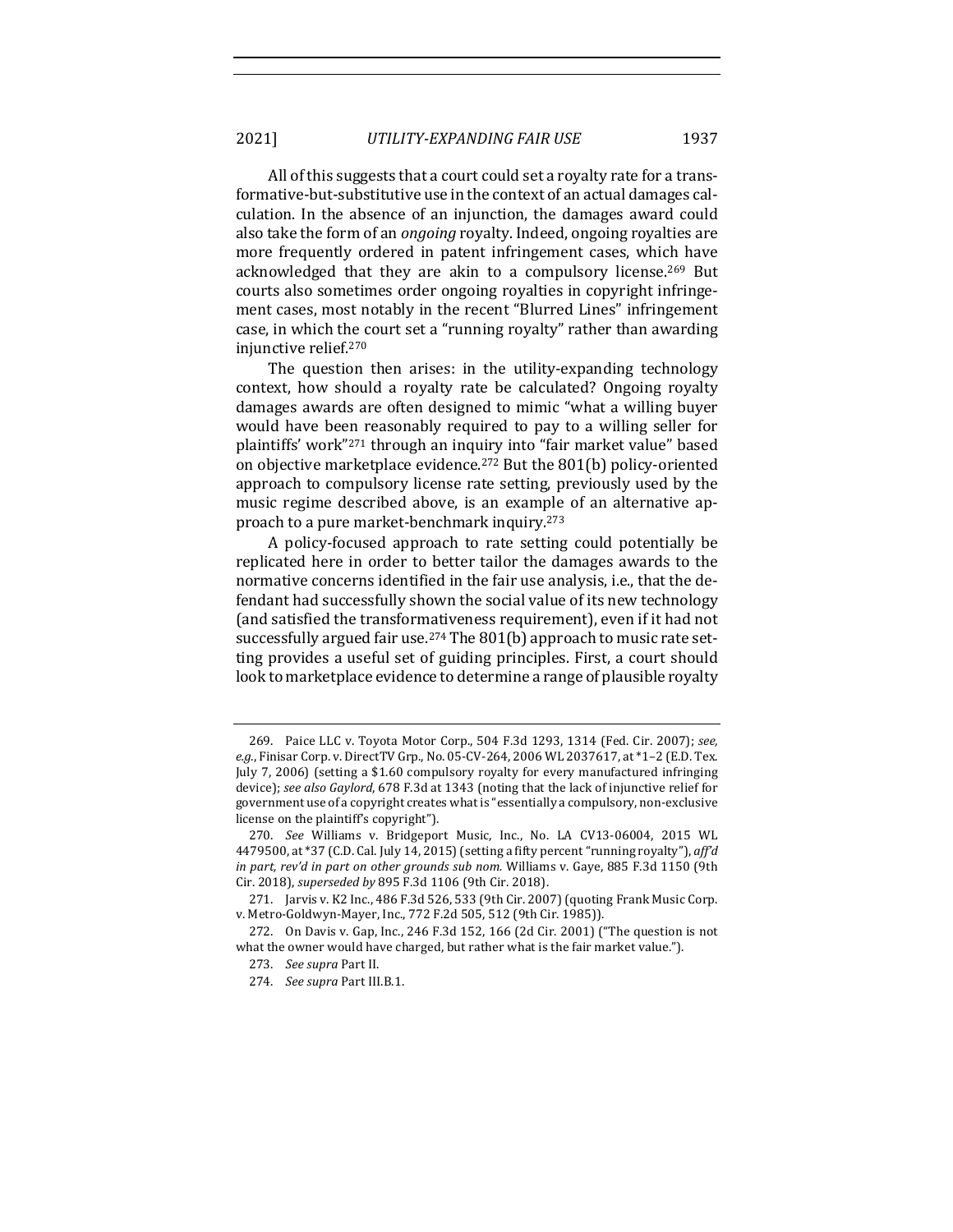rates that could have prevailed if the parties had negotiated.<sup>275</sup> While past licensing deals of the copyright owners could provide some evidence of market value,<sup>276</sup> it is more likely that a transformative-butsubstitutive use will be operating in a completely new licensing market in which the copyright owner has no prior history of licensing arrangements. In this case, it would make the most sense to consider benchmark evidence from analogous licensing contexts.<sup>277</sup>

Second, the court could consider the array of benchmark evidence through the lens of the policy concerns identified in its prior fair use analysis and adopt a rate that accounted for the value of the new utility-expanding use weighed against its risk of harm to the copyright owners' markets. The 801(b) approach, in particular, emphasized the importance of considering the secondary user's "technological contribution, capital investment, cost, risk, and contribution to the opening of new markets for creative expression" in this analysis.<sup>278</sup> In practice, as explained above, regulators found that this factor often warranted choosing the lower end of the rates suggested by the benchmark evidence, especially when a new dissemination form was in its infancy or had high fixed costs.<sup>279</sup> This ratcheting down would also be

278. 17 U.S.C. § 801(b)(1)(C).

279. *See* Determination of Reasonable Rates and Terms for the Digital Performance of Sound Recordings, 63 Fed. Reg. at 25,407; Determination of Rates and Terms for Preexisting Subscription Services and Satellite Digital Audio Radio Services, 73 Fed. Reg. 4080, 4096-98 (Jan. 24, 2008) (to be codified at 37 C.F.R. pt. 382) (explaining that when setting sound recording performance rates for satellite radio in 2008, the CRB found that  $801(b)$  factors warranted a rate "that is lower than the upper boundary

<sup>275.</sup> *See* Determination of Reasonable Rates and Terms for the Digital Performance of Sound Recordings, 63 Fed. Reg.  $25,394, 25,409$  (May 8, 1998) (to be codified at 37 C.F.R. pt. 260); Mechanical and Digital Phonorecord Delivery Rate Determination Proceeding, 74 Fed. Reg. 4510, 4517 (Jan. 26, 2009) (to be codified at 37 C.F.R. pt. 385) ("[I]n determining reasonable rates, market benchmarks can be a useful starting point.").

<sup>276.</sup> *See, e.g.*, McRoberts Software, Inc. v. Media 100, Inc., 329 F.3d 557, 566-67 (7th Cir. 2003) (basing a damages award partly on past agreements between the parties); Fournier v. Erickson, 242 F. Supp. 2d 318, 337-38 (S.D.N.Y. 2003) (basing license fee on plaintiff's existing agreements).

<sup>277.</sup> Mechanical and Digital Phonorecord Delivery Rate Determination Proceeding, 74 Fed. Reg. at 4519 ("Potential benchmarks are confined to a zone of reasonableness that excludes clearly noncomparable marketplace situations."); United States v. Am. Soc'y of Composers, Authors & Publishers, 627 F.3d 64, 76 (2d Cir. 2010) ("A rate court's determination of the fair market value of the music is often facilitated by the use of benchmarks—agreements reached after arms' length negotiation between other similar parties in the industry." (quoting United States v. Broad. Music, Inc., 426 F.3d 91, 94 (2d Cir. 2005))); cf. Ga.-Pac. Corp. v. U.S. Plywood Corp., 318 F. Supp. 1116, 1120 (S.D.N.Y. 1970) (considering "[t]he rates paid by the licensee for the use of other patents comparable to the patent in suit").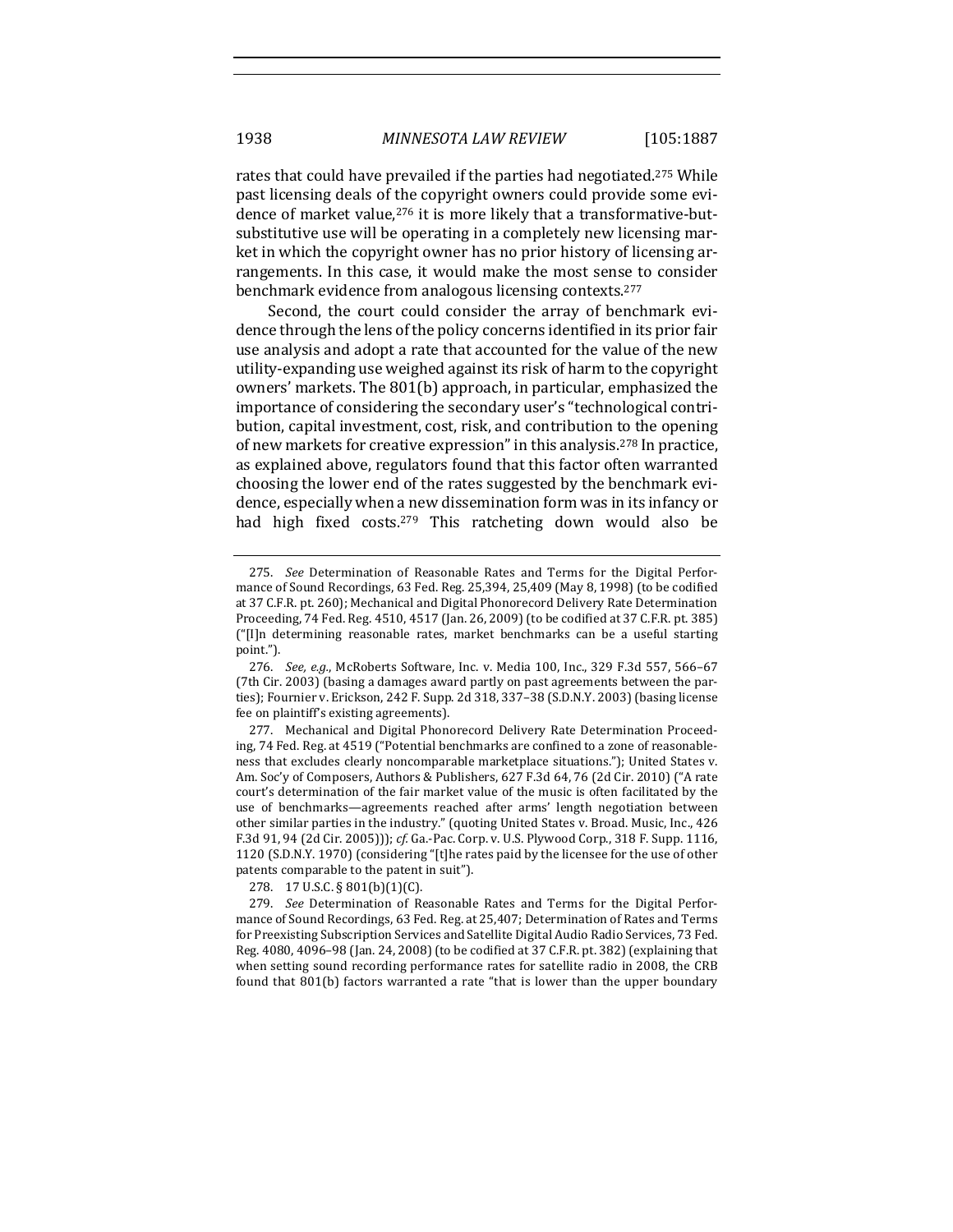appropriate for particularly transformative utility-expanding uses. In identifying a final rate, it might also make sense for the court to consider market power issues in the industry<sup>280</sup> as well as whether the use in question might actually provide some financial benefit to the copyright owners in their established markets.<sup>281</sup>

It is worth considering how this approach might have worked for one of the transformative-but-substitutive cases described above: *Fox News v. TVEyes.* Had the court not enjoined TVEyes's use of plaintiffs' clips, it might have crafted a continuing royalty obligation that considered benchmark evidence from analogous licensing contexts, such as news clipping services and/or news video-on-demand platforms. The court could have then chosen a final rate by considering the benchmark evidence through the lens of its transformativeness finding, namely, that TVEyes

enables users to isolate, from an ocean of programming, material that is responsive to their interests and needs, and to access that material with targeted precision. It enables nearly instant access to a subset of material—and to information about the material—that would otherwise be irretrievable, or else retrievable only through prohibitively inconvenient or inefficient means.282

In light of this finding, the actual rate would likely reflect the lower end of the benchmark evidence in order to account for TVEyes's costs and risks and the value of its market-opening innovation.

## 4. Constraining Statutory Damages

The United States—unlike most other countries<sup>283</sup>—allows a victorious plaintiff to elect either actual damages or statutory 

281. This is one of the reasons terrestrial radio has historically been exempted from paying royalties. See supra note 213 and accompanying text.

most strongly indicated by marketplace data" because of satellite radio services' technology-related expenses); *cf. Ga.-Pac. Corp.*, 318 F. Supp. at 1120 (considering "[t]he portion of the realizable profit that should be credited to the invention as distinguished from non-patented elements, the manufacturing process, business risks, or significant features or improvements added by the infringer").

<sup>280.</sup> *Cf. Am. Soc'y of Composers*, 627 F.3d at 76 (factoring in that "ASCAP, as a monopolist, 'exercise[s] disproportionate power over the market for music rights'" (quoting *Broad. Music, Inc.*, 426 F.3d at 96)); *In re* Pandora Media, Inc., 6 F. Supp. 3d 317, 357 (S.D.N.Y. 2014) (discounting benchmarks that were based on licensors who had used their "considerable market power to extract supra-competitive prices"), aff'd sub nom. Pandora Media, Inc. v. Am. Soc'y of Composers, Authors & Publishers, 785 F.3d 73 (2d Cir. 2015).

<sup>282.</sup> Fox News Network, LLC v. TVEyes, Inc., 883 F.3d 169, 177 (2d Cir. 2018).

<sup>283.</sup> Pamela Samuelson, Phil Hill & Tara Wheatland, *Statutory Damages: A Rarity in Copyright Laws Internationally, but for How Long?*, 60 J. COPYRIGHT SOC'Y U.S.A. 529, 530–32 (2013).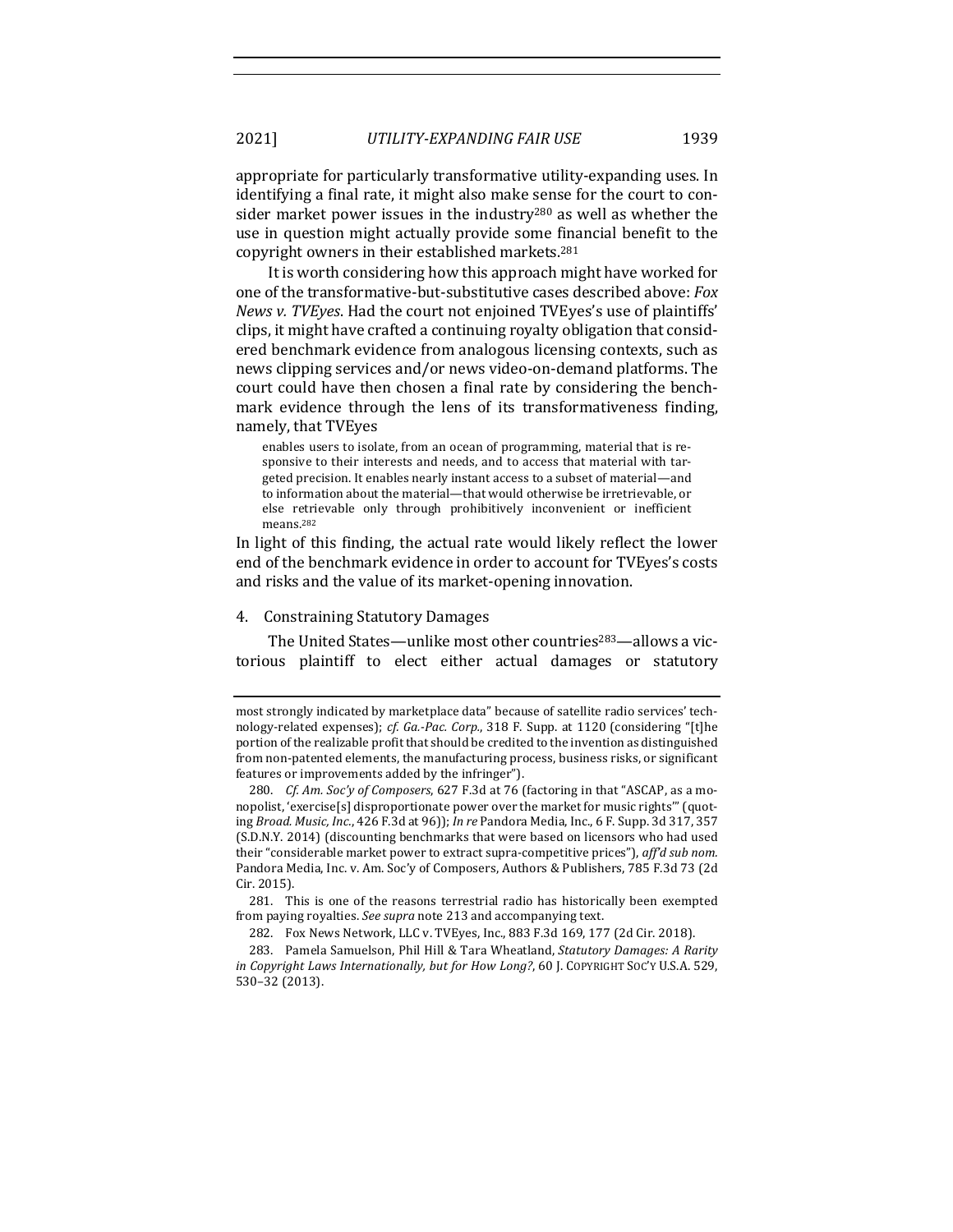damages.<sup>284</sup> Statutory damages are, in theory, designed to account for the difficulty of proving actual damages and profits in copyright cases, as well as to provide a deterrent to infringement.<sup>285</sup> But they have been criticized for providing rewards to plaintiffs incommensurate with acts of infringement and for incentivizing plaintiffs to bring dubious claims.286

If a plaintiff elects statutory damages, she may forego an actual damages calculation and instead receive an award per infringement. Courts maintain discretion to award an amount that it "considers just," from a minimum of \$750 to a maximum of \$30,000 per infringed work.<sup>287</sup> Generally the lower end is only warranted in the case of "innocent" infringement—in which the defendant has shown that she was not aware that her actions constituted infringement—and the upper end is warranted in case of willful infringement.<sup>288</sup> But the amount of the award is always discretionary, regardless of a showing of innocence or willfulness,<sup>289</sup> and "the truth is that statutory damages fluctuate wildly."290

The mandatory nature of statutory damages presents the greatest challenge to implementing the proposal outlined in this Article without legislative change. If a defendant elects statutory damages, this would presumably preclude a judge from crafting an ongoing royalty obligation within the scope of the actual damages calculation, as described above. If a jury is tasked with setting statutory damages, the monetary reward is likely to veer even further away from a reasonable ongoing royalty. Indeed, in the *VidAngel* case, plaintiffs were awarded statutory damages of \$62.4 million, which will likely bankrupt VidAngel.<sup>291</sup>

<sup>284. 17</sup> U.S.C.  $\S 504(c)(1)$ . To be eligible for statutory damages, a plaintiff must register her work with the U.S. Copyright Office either three months after its publication or before the defendant's infringement begins. See id. § 412.

<sup>285.</sup> Ben Depoorter, *Copyright Enforcement in the Digital Age: When the Remedy Is the Wrong*, 66 UCLA L. REV. 400, 413–14 (2019).

<sup>286.</sup> *See id.* at 405; Matthew Sag & Jake Haskell, *Defense Against the Dark Arts of Copyright Trolling*, 103 IOWA L. REV. 571, 573 (2018); Pamela Samuelson & Tara Wheatland, *Statutory Damages in Copyright Law: A Remedy in Need of Reform*, 51 WM.& MARY L. REV. 439, 464 (2009); Pamela Samuelson, *Statutory Damages as a Threat to Innova*tion, COMMC'NS ACM, July 2013, at 24, 24-25.

<sup>287. 17</sup> U.S.C. § 504(c)(1).

<sup>288.</sup> 4 NIMMER & NIMMER,*supra* note 159, § 14.04.

<sup>289.</sup> *Id.*

<sup>290.</sup> *Id.*

<sup>291.</sup> Gene Maddaus, VidAngel Hit with \$62.4 Million Judgment for Pirating Movies, VARIETY (June 17, 2019), https://variety.com/2019/biz/news/vidangel-jury-verdict -damages-1203245947 [https://perma.cc/G326-EX5Y].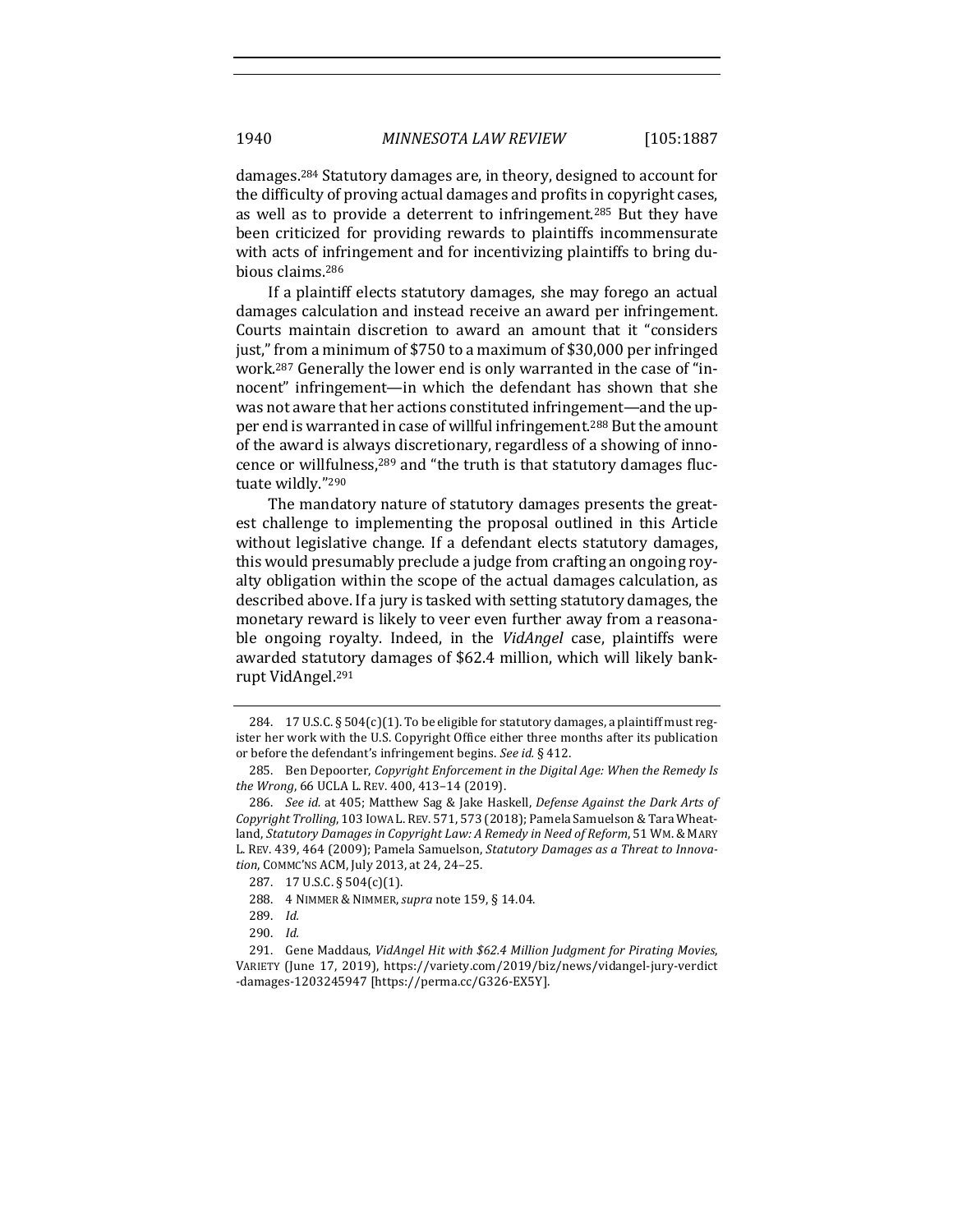Legislative change that makes statutory damages discretionary would be the most obvious solution to this problem.<sup>292</sup> There are in fact already scenarios in which current law denies statutory damages to a plaintiff when the defendant has a plausible fair use defense: the Copyright Act forbids judges from awarding statutory damages when a defendant had reasonable grounds to believe that their infringement was fair use, but only if the defendant is an educational institute, library, or non-profit broadcasting entity.<sup>293</sup> Amending the law to apply this section to *any* entity with a plausible fair use defense would be an easy way to allow judges to craft the kind of compulsory license remedy described above.

Even in the absence of legislative change, judges may not be entirely hamstrung in awarding a proper remedy for a transformativebut-substitutive use if the plaintiff elects statutory damages. In general, statutory damages are often guided by various non-exclusive policy and fairness-focused factors, such as the intent of the defendant and the licensing revenue lost to the plaintiff.<sup>294</sup> Judges occasionally attempt to craft statutory damages awards so that they roughly correspond to the plaintiff's actual damages.<sup>295</sup> While there is no requirement that courts do so,<sup>296</sup> Pam Samuelson and Tara Wheatland have argued that Congress originally intended statutory damages to be primarily compensatory, applicable mainly in situations where actual

295. N.A.S. Imp., Corp. v. Chenson Enters., Inc., 968 F.2d 250, 252 (2d Cir. 1992) ( $\lceil$ In determining an award of statutory damages within the applicable limits set by the Act, a court may consider 'the expenses saved and profits reaped by the defendants in connection with the infringements, the revenues lost by the plaintiffs as a result of the defendant's conduct, and the infringers' state of mind—whether wil[l]ful, knowing, or merely innocent."" (quoting 4 NIMMER & NIMMER, *supra* note 159, § 14.04[B])); Peer Int'l Corp. v. Luna Recs., Inc., 887 F. Supp. 560, 569 (S.D.N.Y. 1995) (setting statutory damages while "mindful  $\ldots$  of the small amount of actual damages suffered by plaintiffs"); 4 NIMMER & NIMMER,*supra* note 159, § 14.04 (discussing other cases); *see also* Samuelson & Wheatland, *supra* note 286, at 499 (arguing that statutory damages should be primarily compensatory).

296. *See, e.g.*, Psihoyos v. John Wiley & Sons, Inc., 748 F.3d 120, 127 (2d Cir. 2014); New Form, Inc. v. Tekila Films, Inc., 357 F. App'x 10, 11–12 (9th Cir. 2009); Sony BMG Music Ent. v. Tenenbaum, 660 F.3d 487, 506–07 (1st Cir. 2011).

<sup>292.</sup> *See* Lemley, *supra* note 51, at 198–202 (arguing in favor of discretionary statutory damages); Samuelson, *supra* note 7, at 862-63 (same).

<sup>293. 17</sup> U.S.C. § 504(c)(2); 4 NIMMER & NIMMER, *supra* note 159, § 14.04.

<sup>294.</sup> *See, e.g.*, Bryant v. Media Right Prods., Inc., 603 F.3d 135, 144 (2d Cir. 2010) ("When determining the amount of statutory damages to award for copyright infringement, courts consider:  $(1)$  the infringer's state of mind;  $(2)$  the expenses saved, and profits earned, by the infringer;  $(3)$  the revenue lost by the copyright holder;  $(4)$  the deterrent effect on the infringer and third parties; (5) the infringer's cooperation in providing evidence concerning the value of the infringing material; and  $(6)$  the conduct and attitude of the parties.").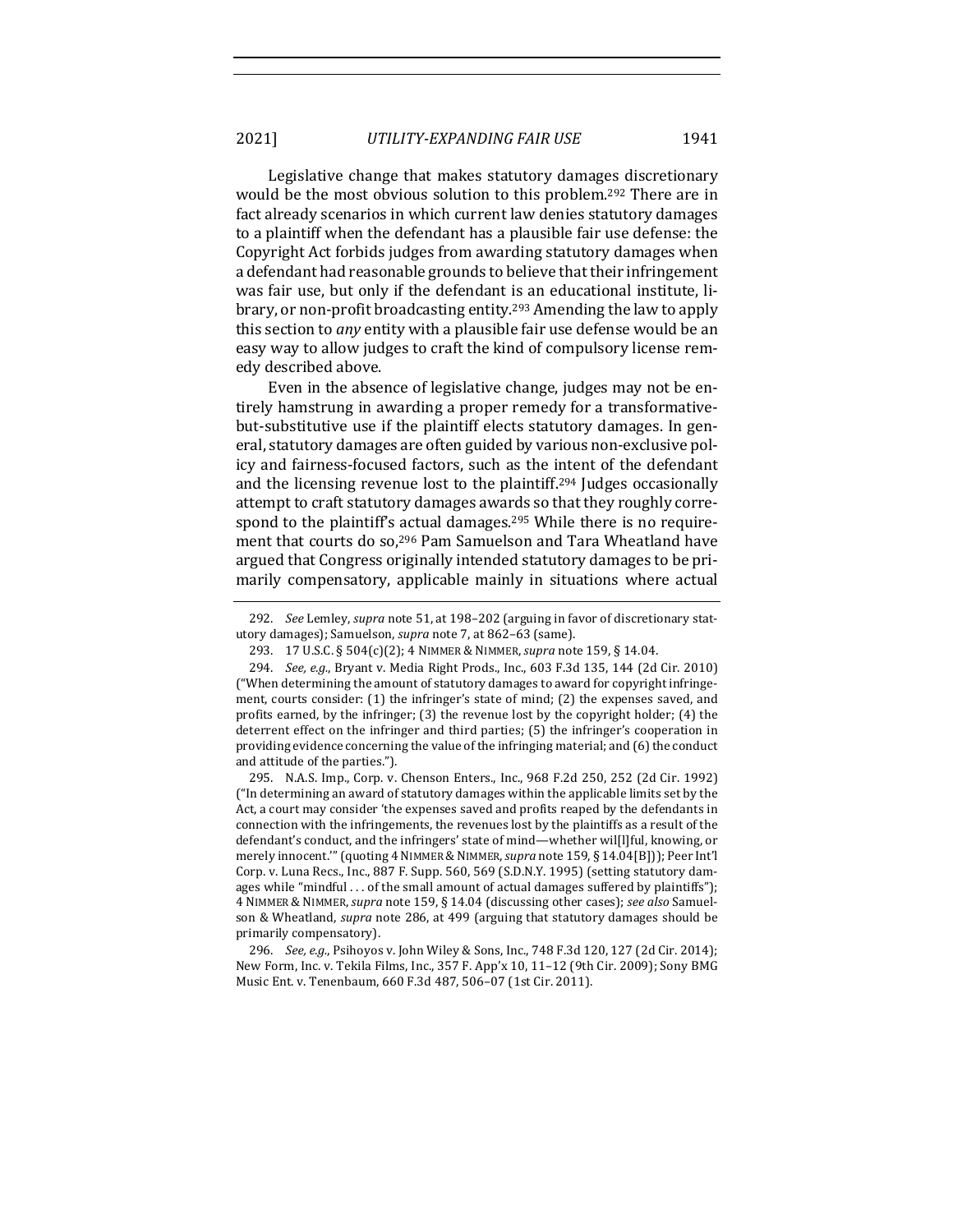damages would be difficult to prove.<sup>297</sup> Additionally, some judges have been willing to treat a plausible but unsuccessful fair use defense as a factor warranting low statutory damages,<sup>298</sup> though the courts are certainly not uniform in this approach.<sup>299</sup>

Thus, it is possible that judges could, in transformative-but-substitutive cases, attempt to craft a statutory damages award that roughly approximates a fair market value license that accounts for the defendant's innovation.<sup>300</sup> At the very least, a judge would likely still be within her discretion if she limited damages to the statutory minimum level based on a showing of transformativeness.<sup>301</sup>

In the (more common) scenario in which the jury is tasked with deciding statutory damages, such an outcome would be more difficult to achieve.<sup>302</sup> Indeed, juries are known to award high statutory damages, a practice that has led to much criticism of statutory damages generally.<sup>303</sup> At the very least, however, judges may still have some discretion to provide jury instructions that attempt to constrain the amount awarded based on policy and equity considerations, such as the defendant's purpose and the value of the copyrighted works in question.<sup>304</sup> And if a jury awards inappropriately high statutory

300. *See* Samuelson & Wheatland, *supra* note 286, at 501-10 (laying out several recommended best practices for judges in awarding statutory damages, including "award[ing] statutory damages in amounts that approximate the damages/profits that would have been awarded if the plaintiff had not elected to receive, or was ineligible for, a recovery of statutory damages").

301. *Cf. id.* (arguing that judges could award "the reduced minimum damages authorized for 'innocent' infringements in close fair use cases or in other cases in which the noninfringement claim was strong, even if ultimately not compelling").

302. The Supreme Court has held that the Seventh Amendment provides a right to a jury trial on copyright statutory damages. Feltner v. Columbia Pictures Television, Inc., 523 U.S. 340, 340 (1998).

<sup>297.</sup> Samuelson & Wheatland, *supra* note 286, at 450-51.

<sup>298.</sup> *See, e.g.*, Religious Tech. Ctr. v. Lerma, No. CIV.A. 95-1107-A, 1996 WL 633131, at \*15 (E.D. Va. Oct. 4, 1996) (awarding statutory minimum); Infinity Broad. Corp. v. Kirkwood, 63 F. Supp. 2d 420, 427 (S.D.N.Y. 1999) (same); Warner Bros. Ent. Inc. v. RDR Books, 575 F. Supp. 2d 513, 554 (S.D.N.Y. 2008) (same).

<sup>299.</sup> *See, e.g.*, Rogers v. Koons, 960 F.2d 301, 313 (2d Cir. 1992) ("[W]e think Rogers may be a good candidate for enhanced statutory damages."); L.A. Times v. Free Republic, No. 98-7840, 2000 WL 1863566, at \*3 (C.D. Cal. Nov. 16, 2000) (awarding \$1 million in statutory damages).

<sup>303.</sup> See, e.g., Pamela Samuelson & Ben Sheffner, *Unconstitutionally Excessive Statutory Damage Awards in Copyright Case*s, 158 U. PA. L. REV. PENNUMBRA 53, 54–57 (2009).

<sup>304.</sup> *Cf.* Sony BMG Music Ent. v. Tenenbaum, 660 F.3d 487, 503-04 (1st Cir. 2011) (approving of jury instruction for statutory damages that asked jurors to consider "the nature of the infringement; the defendant's purpose and intent, the profit that the defendant reaped, if any, and/or the expense that the defendant saved; the revenue lost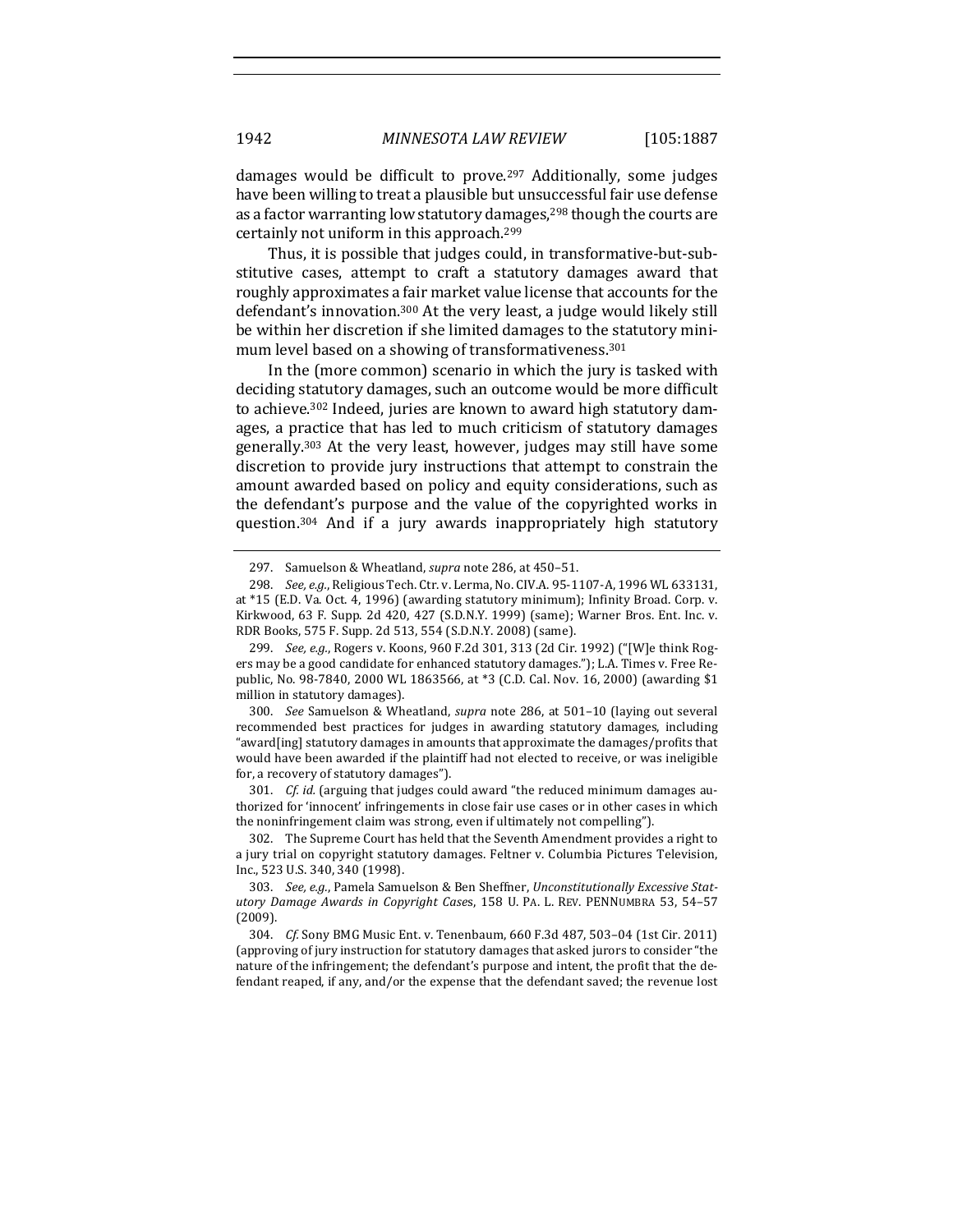damages, the court can sometimes order a new trial or remittitur, though this is a notoriously difficult standard to meet in light of the broad discretion that juries have in setting statutory damages.<sup>305</sup>

## C. PRIVATE LICENSING IN THE SHADOW OF A COMPULSORY LICENSE REMEDY

The proposal above would likely be criticized on several grounds. First, there is the frequent criticism of liability-rule remedies generally: that judges are ill-equipped to perform the complex calculations necessary to approximate market-based damages.<sup>306</sup> This criticism is especially salient when courts are asked to perform rate setting, as the Section above proposes.<sup>307</sup> Second, there is the criticism—most frequently leveled at fair use—that confining assessment of transformativeness to an infringement proceeding disincentivizes valuable secondary uses because of the uncertainty over a successful fair use defense, as well as the likely massive litigation costs.

There is reason to believe, however, that the mere *possibility* of a compulsory licensing remedy for transformative-but-substitutive utility-expanding uses could do much to facilitate more frequent and more socially beneficial private licensing arrangements between licensors and licensees. Daniel Crane has demonstrated that the shadow of rate setting has powerful effects on bargaining over intellectual property licenses.<sup>308</sup> In particular, "[h]ow the negotiating parties perceive the likely outcome of a rate-setting proceeding will affect the shape of their bargain." $309$  The primary example cited by Crane is the rate court in the Southern District of New York that administers the consent decrees for the music copyright performance rights organizations ASCAP and BMI. Under the terms of the consent decrees,

by the plaintiff as a result of the infringement; the value of the copyright; the duration of the infringement; the defendant's continuation of infringement after notice or knowledge of copyright claims; and the need to deter this defendant and other potential infringers"); Agence Fr. Presse v. Morel, No. 10-CV-2730, 2014 WL 3963124, at \*12 n.6 (S.D.N.Y. Aug. 13, 2014) (explaining practice of instructing jury to set statutory damages consistent with same policy factors utilized by judges).

<sup>305.</sup> See Agence Fr. Presse, 2014 WL 3963124, at \*14-16 (declining to order remittitur when statutory damages award clearly exceeded actual damages).

<sup>306.</sup> *See* Richard A. Epstein, *A Clear View of the Cathedral: The Dominance of Property Rules*, 106 YALE L.J. 2091, 2093 (1997).

<sup>307.</sup> *See* Arsberry v. Illinois, 244 F.3d 558, 562 (7th Cir. 2001) ("[R]ate setting by courts, [is] a task they are inherently unsuited to perform competently."); see also 4 NIMMER & NIMMER, *supra* note 159, § 14.05 (arguing that judges should not award copyright damages in the form of a reasonable royalty).

<sup>308.</sup> Daniel A. Crane, *Bargaining in the Shadow of Rate-Setting Courts*, 76 ANTITRUST L.J. 307 (2009).

<sup>309.</sup> *Id.* at 313.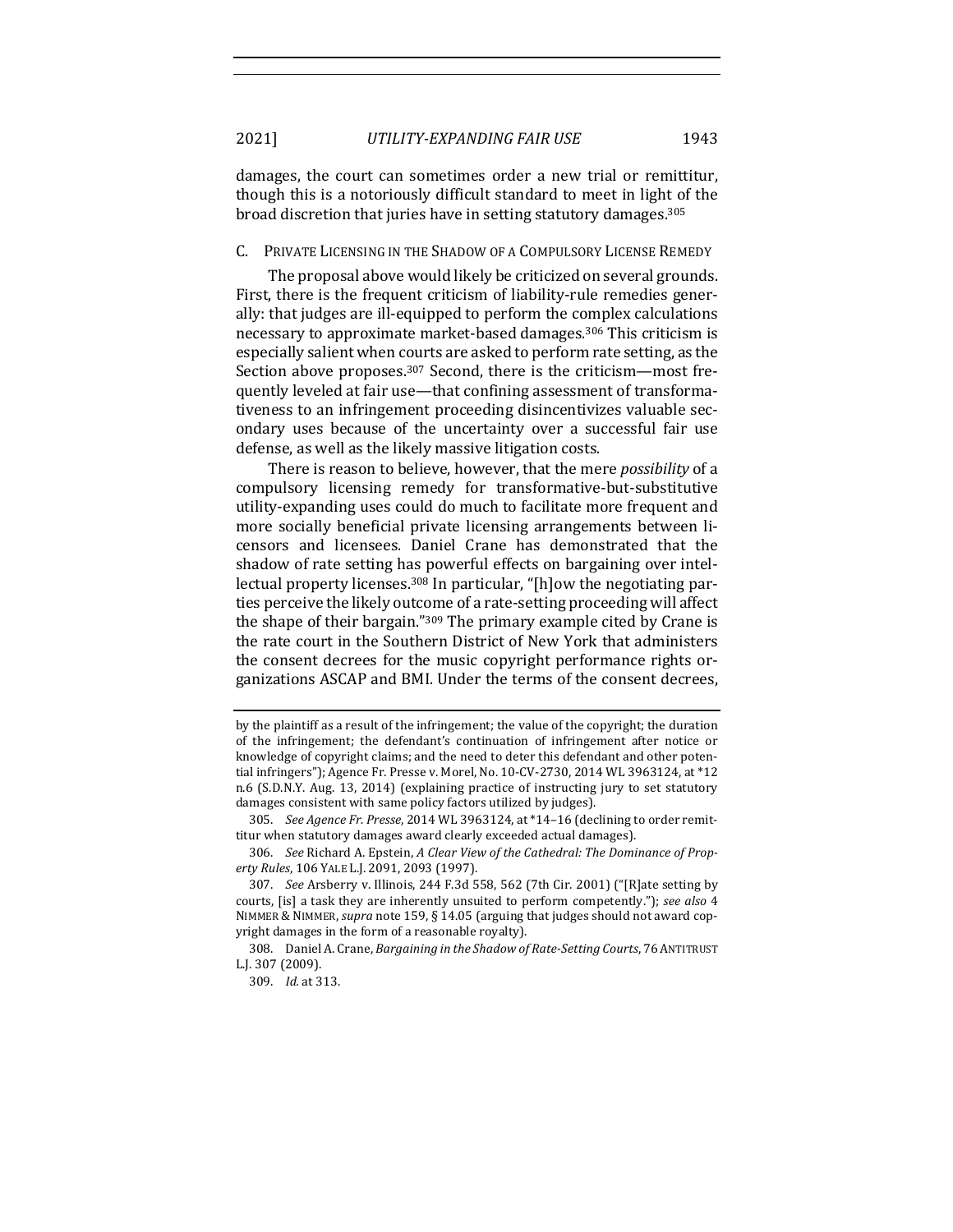potential licensees can ask the rate courts to set rates if no satisfactory agreement is negotiated.<sup>310</sup> Crane points out that the rates courts are relatively inactive and that "ASCAP and BMI engage in thousands of licensing transactions on behalf of hundreds of thousands of composers, songwriters, lyricists, and music publishers, and only a small fraction of these end up in rate-setting proceedings."<sup>311</sup> This suggests that the specter of rate setting plays an important role in galvanizing recalcitrant licensees to agree to rates that are acceptable to licensors.<sup>312</sup>

Mark Lemley has extended this line of reasoning, arguing that parties can and do bargain around liability rules for intellectual property interests in other contexts, including patent damages and Copyright Royalty Board rate-setting proceedings.<sup>313</sup> Lemley views this shadow bargaining as ultimately positive, noting that while property rules are of course designed to facilitate bargaining, they also create incentives for owners to use hold-out and hold-up strategies to demand high fees.<sup>314</sup> In intellectual property specifically, there is also evidence that property rules create an endowment effect that makes rightsholders reluctant to part with their work for a reasonable price.315

This scholarship suggests that the specter of a compulsory licensing possibility for utility-expanding technologies may facilitate private agreements between rightsholders and licensees.<sup>316</sup> Moreover, the possibility that the court will attempt to *account for the transformativeness* of the licensee's use in setting a rate would ideally galvanize rightsholders to demand only reasonable royalties rather than attempt to extract the maximum amount of payment.<sup>317</sup> Indeed,

- 314. Lemley, *supra* note 313, at 484-86.
- 315. *Id.*

316. This shadow effect would likely be even more pronounced in situations where only one set of copyright owners has challenged a new utility-expanding technology and received a compulsory license as a remedy. Copyright owners who were not party to the litigation but whose works are being used by the technology company would not be bound by any court-imposed compulsory license remedy. However, such an outcome would presumably galvanize these rightsholders, as well as the technology company, to enter into private licensing agreements, lest they go through the time and expense of new litigation only to receive the same rate.

317. In cases where transaction costs pose a barrier to large-scale licensing by a new utility-expanding technology, there is still a possibility that the specter of a

<sup>310.</sup> *Id.* at 310.

<sup>311.</sup> *Id.*

<sup>312.</sup> *Id.* at 311-12.

<sup>313.</sup> Mark A. Lemley, *Contracting Around Liability Rules*, 100 CALIF. L. REV. 463, 476 (2012); see also García, supra note 176, at 1122; Kristelia A. García, Private Copyright Reform, 20 MICH. TELECOMM. & TECH. L. REV. 1, 17 (2013).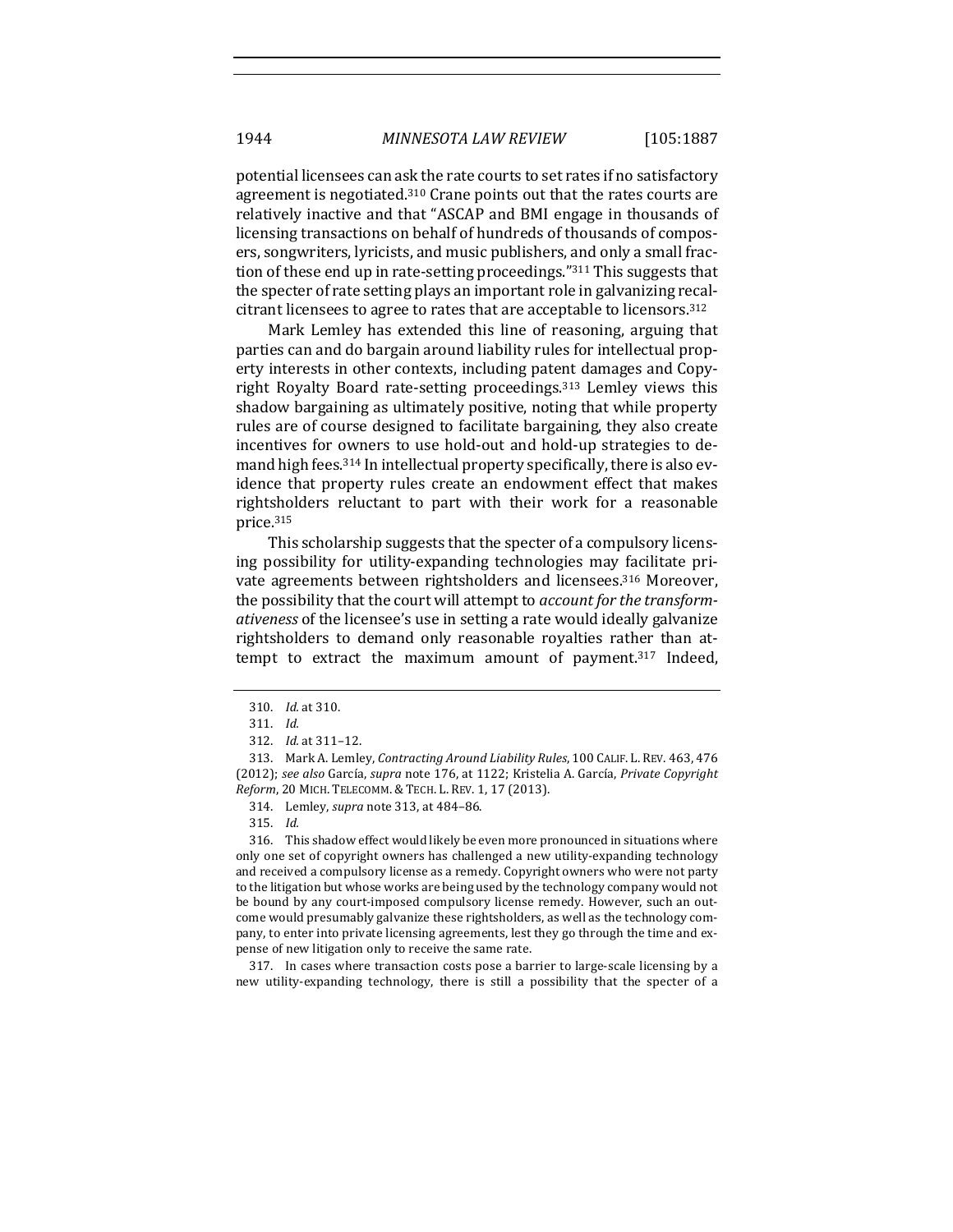Kristelia García has shown that "bounded uncertainty" in a compulsory licensing regime—i.e., unpredictability regarding the likely rate or even the very existence of a licensing requirement—can galvanize unequally situated parties to reach mutually agreeable rates through private negotiation.318

The question arises: could the possibility of a fair use determination—without the possibility of the type of compulsory license suggested by this Article—alone be capable of spurring beneficial private licensing? There is little evidence that the shadow of fair use has encouraged rightsholders to bargain with new utility-expanding technologies, especially when rightsholders recognize they have a plausible market-harm argument. *TVEyes* presents a useful example. There is some evidence that TVEyes attempted to license Fox's content but failed to reach a deal, $319$  possibly due to the fact that Fox appears to impose restrictive demands on its licensees, including prohibiting the use of the materials in any way that is "derogatory or critical" of Fox.<sup>320</sup> Clearly, the possibility of a fair use determination in TVEyes's favor was insufficient to motivate Fox to license the material on unrestrictive terms, possibly because Fox recognized that TVEyes's highly substitutive use fell outside the limits of what fair use is able to accommodate.

Additionally, the difficulty and uncertainty of proving fair use may also disincentivize secondary users from making innovative use of existing content to begin with, out of fear that they will be faced with unfeasible licensing demands or, if they attempt and lose a fair use argument, an injunction, attorneys' fees, and a large damages award.<sup>321</sup> Supplementing fair use with the possibility of a compulsory license could galvanize private licensing by providing greater certainty to innovative licensees that are contemplating engaging in a utility-expanding use and providing less certainty to rightsholders

compulsory license could galvanize private-ordering-based solutions to this problem. Pam Samuelson, for example, has suggested that class action settlements in large-scale infringement cases may present a promising option for creating private regimes that allow utility-expanding technologies to receive permission to use copyrighted works. Pamela Samuelson, *The Google Book Settlement as Copyright Reform*, 2011 WIS. L. REV. 479, 482–83.

<sup>318.</sup> García, *supra* note 176, at 1122-23.

<sup>319.</sup> Fox News Network, LLC v. TVEyes, Inc., 883 F.3d 169, 175 (2d Cir. 2018) ("Fox claims that at some point TVEyes unsuccessfully approached it to procure a license to use Fox programming.").

<sup>320.</sup> Petition for Writ of Certiorari at 11, TVEyes, Inc. v. Fox News Network, LLC, 139 S. Ct. 595 (2018) (mem.) (No. 18-321).

<sup>321.</sup> *See* Jennifer E. Rothman, *Copyright's Private Ordering and the "Next Great Copyright Act*," 29 BERKELEY TECH. L.J. 1595, 1599–1605 (2014) (making this argument).